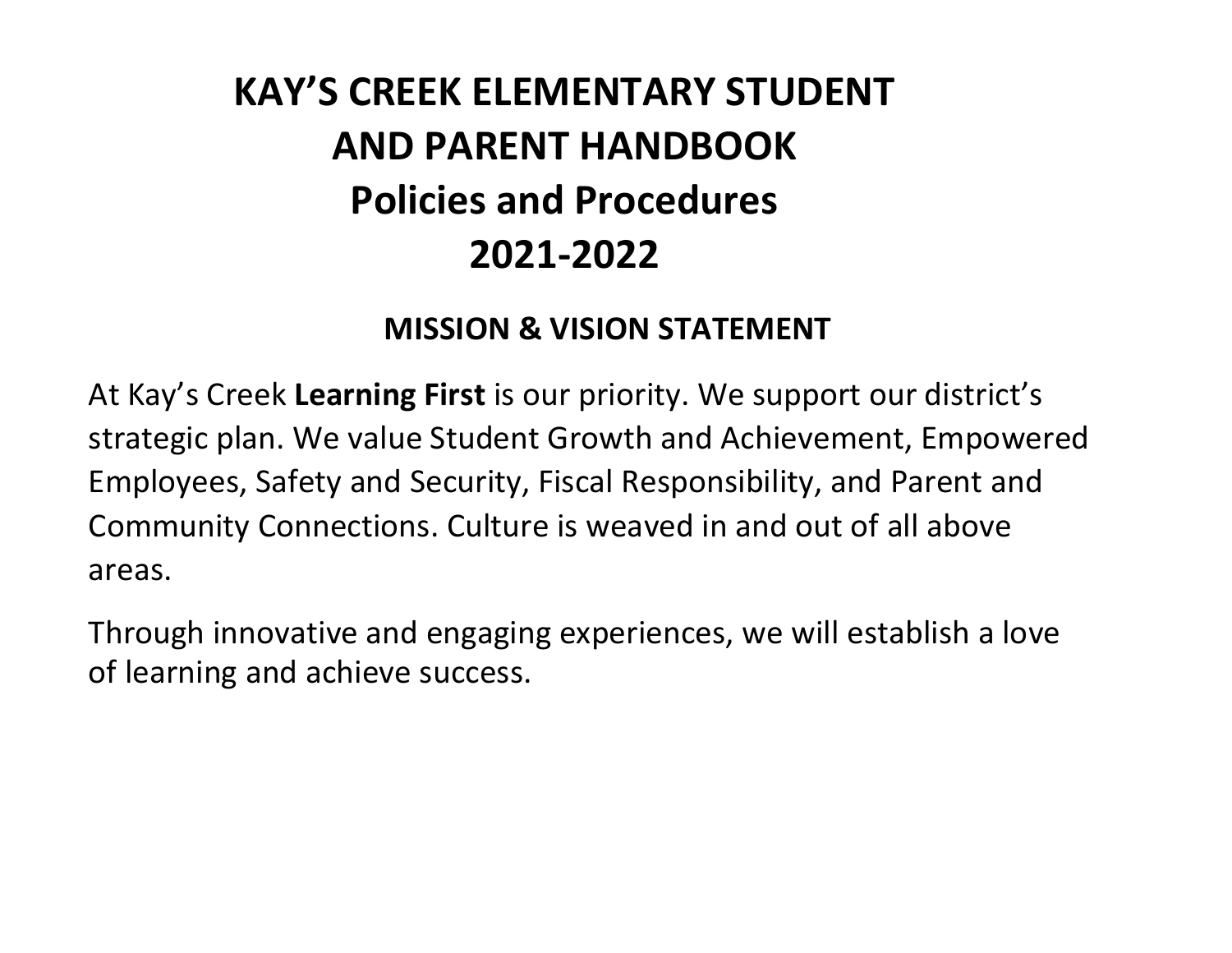Dear Parents and Students,

We are excited for another school year at Kay's Creek. We have a dedicated staff that works hard to ensure learning is ready for your students. At Kay's Creek, your student will have opportunities to collaborate with their peers, self-reflect, write about their understanding and use technology to enhance their knowledge. As a staff, we are focused on preparing our students for the  $21<sup>st</sup>$  century. Our staff is here to assist you in any way we can. It is important to remember that success in school is greatly affected by attitude, attendance, and effort.

This handbook contains information for both students and parents. It is important to review and discuss the information in the handbook with your students, so everyone may become familiar with the guidelines and expectations of Kay's Creek Elementary School.

We look forward to working together as a team. We want Kay's Creek to be a happy, positive school.

We welcome any comment or suggestions you might have to help improve the quality of education at Kay's Creek Elementary School.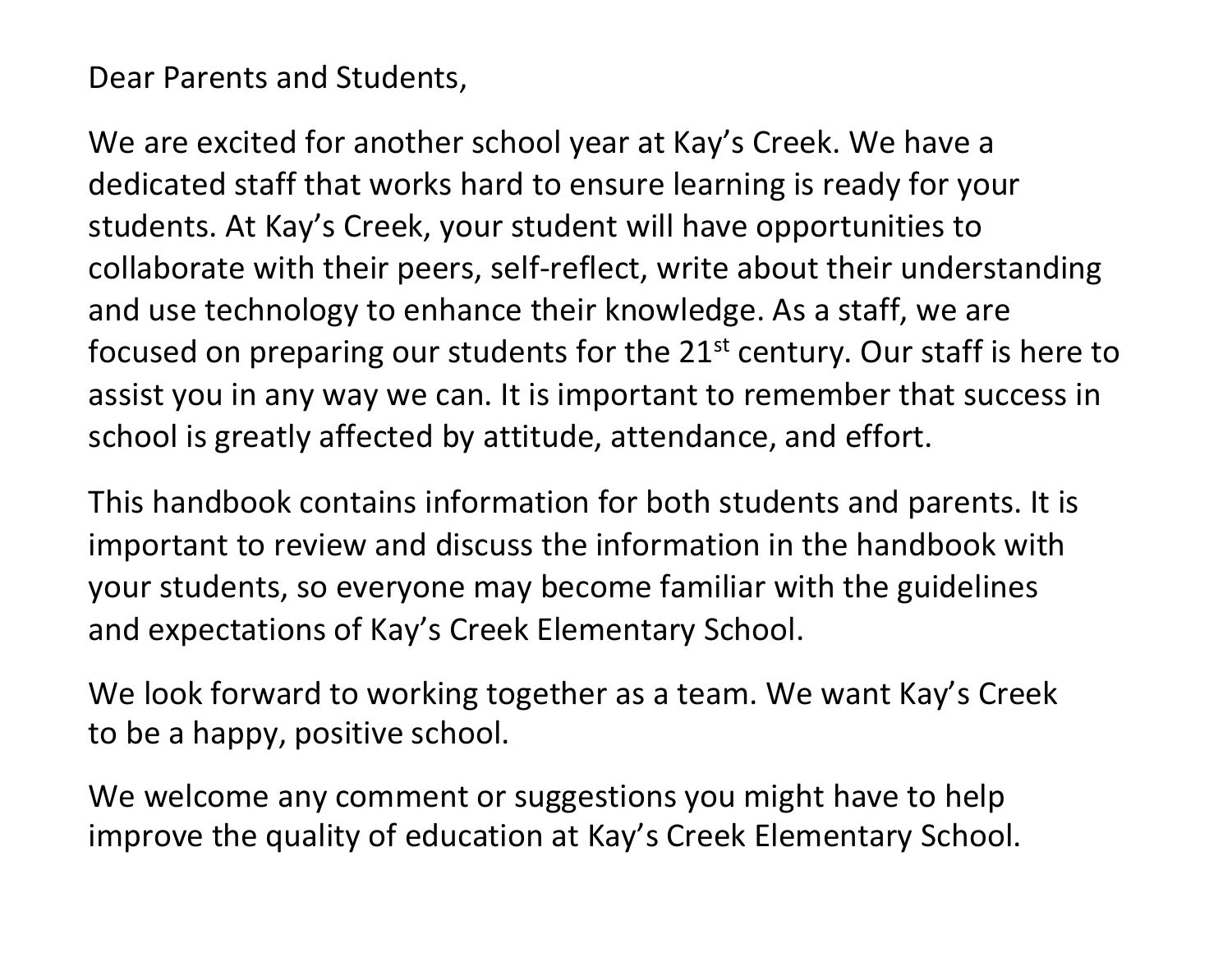Sincerely,

Susan Andrews Principal Kay's Creek Elementary

#### **KAY'S CREEK ELEMENTARY STAFF ASSIGNMENTS**

**Principal**-Susan Andrews **Administrative Intern**-Courtney Geisler **Secretary**-Jen Johnson **Office Assistant**-Sarah Hamblin **Head Custodian**-James Heninger

**Kindergarten**-Valerie Adams Brianne Moon **First Grade**-Alyssa Hamblin Heidi Hancock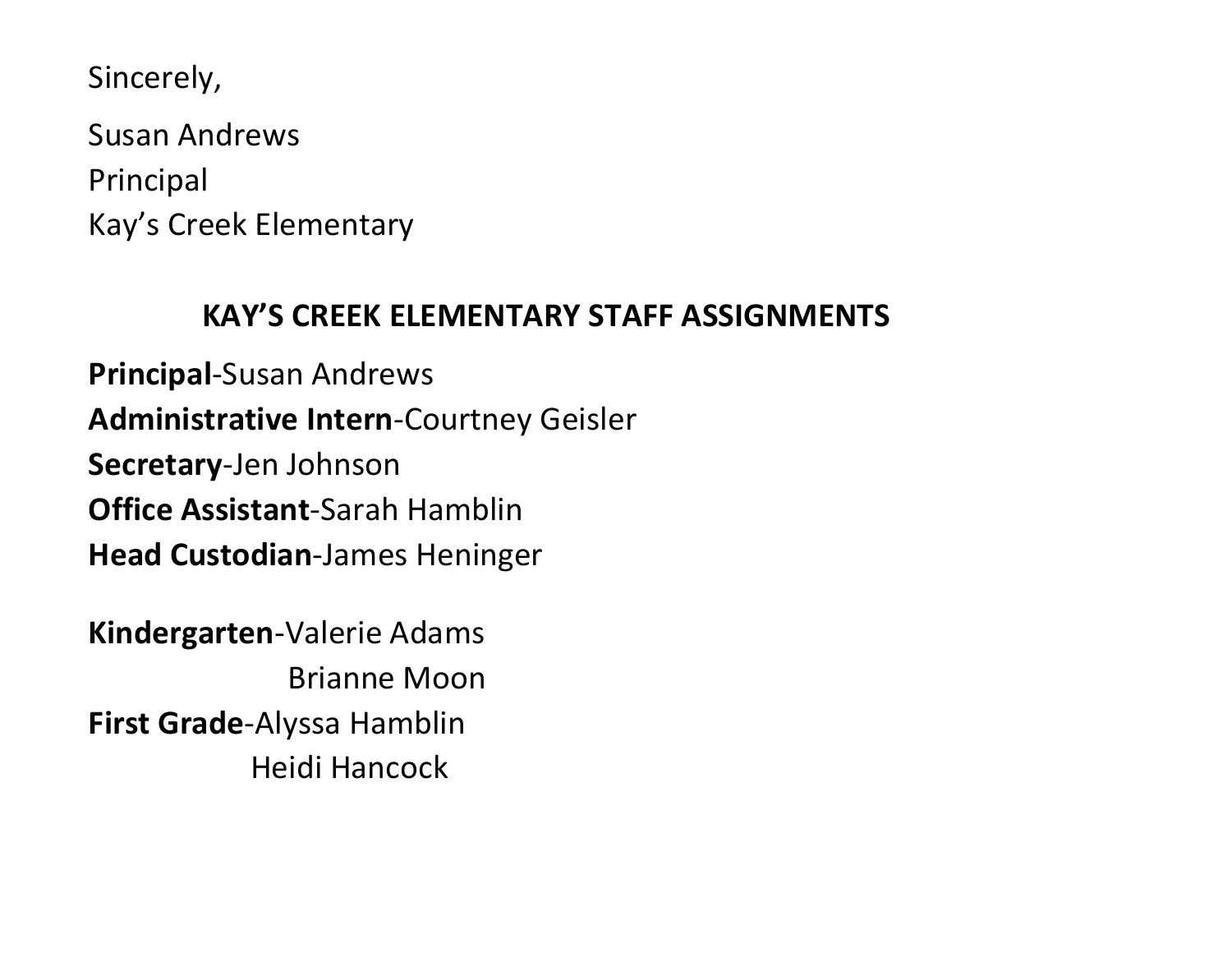Kami Graham Melissa Eschler **Second Grade**-Ashley Berezay Chelsea Bailey Lesli Gray Susan Johanson Rebecca Scott **Third Grade**- Alison Campbell Lesley Mason Wendy Pitt **Fourth Grade**- Cindy Ball Sandy Bentley Crista Killpack Natalie Zundel **Fifth Grade**-Brenda Hodges Ashtin Johnson Cindy Minear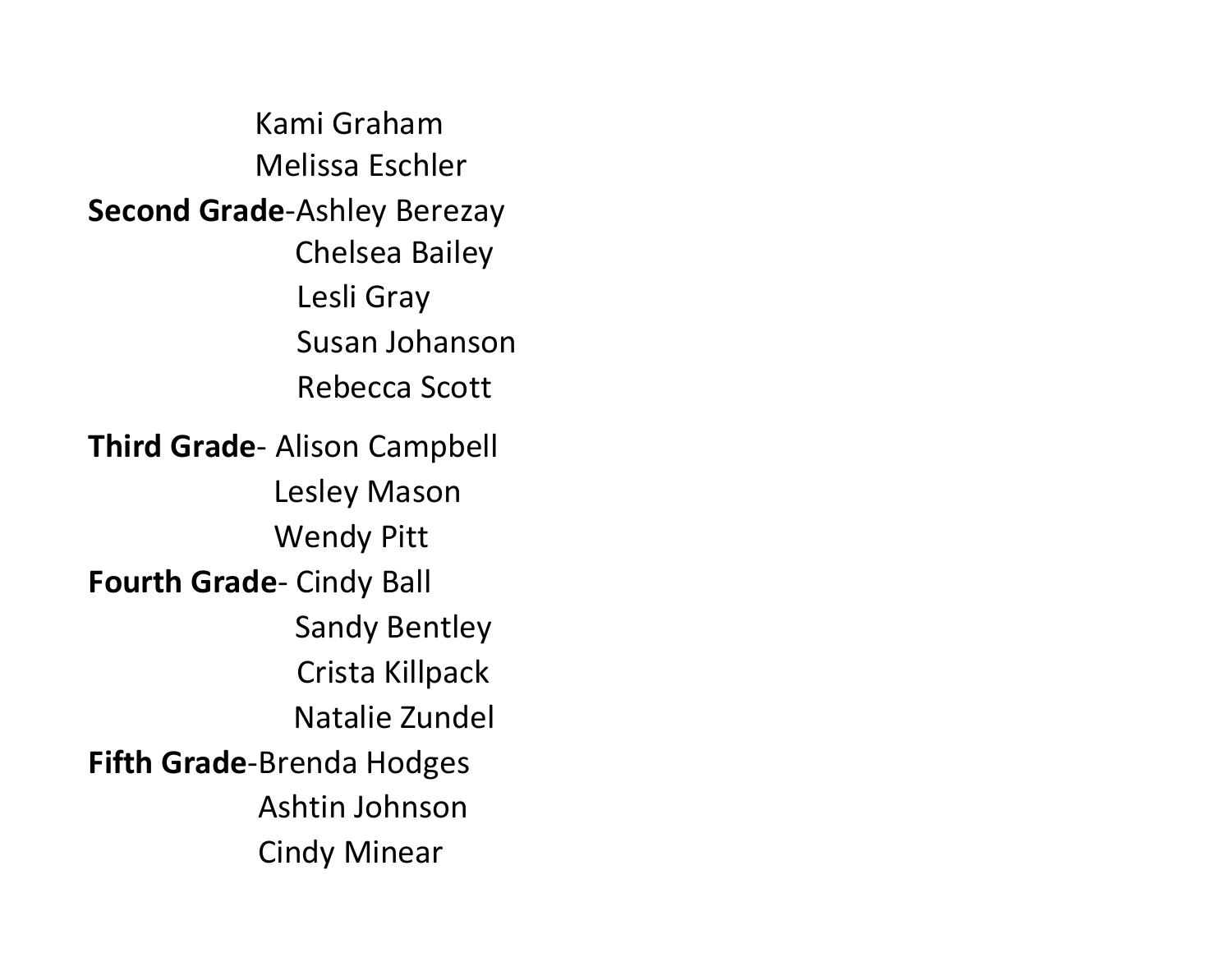**Sixth Grade**- Marilee Larsen Crystal Johnson Kim Martin Janet Miles **ASC K-2**-Ethel Morgan-Craig **ASC 3-4**-Kambree Miller **English-Language Arts Coordinator** (ELA)-Karly Black **Counselor**-Tara Smith **Speech Pathologist**-Katelyn Alvey **Speech Pathologist**-Kaitlin Adams **Media Specialist**-Alyson Farmer **SEM**-Tracie Norton **System Technology Specialist**-Rachel Steenblik **Physical Education Teacher**-Cherise Thompson & Rochelle Brown **Art Teacher**-Sheree Wilkinson **STEM Teacher**-LaDawn Farnes **Food Service Manage**r-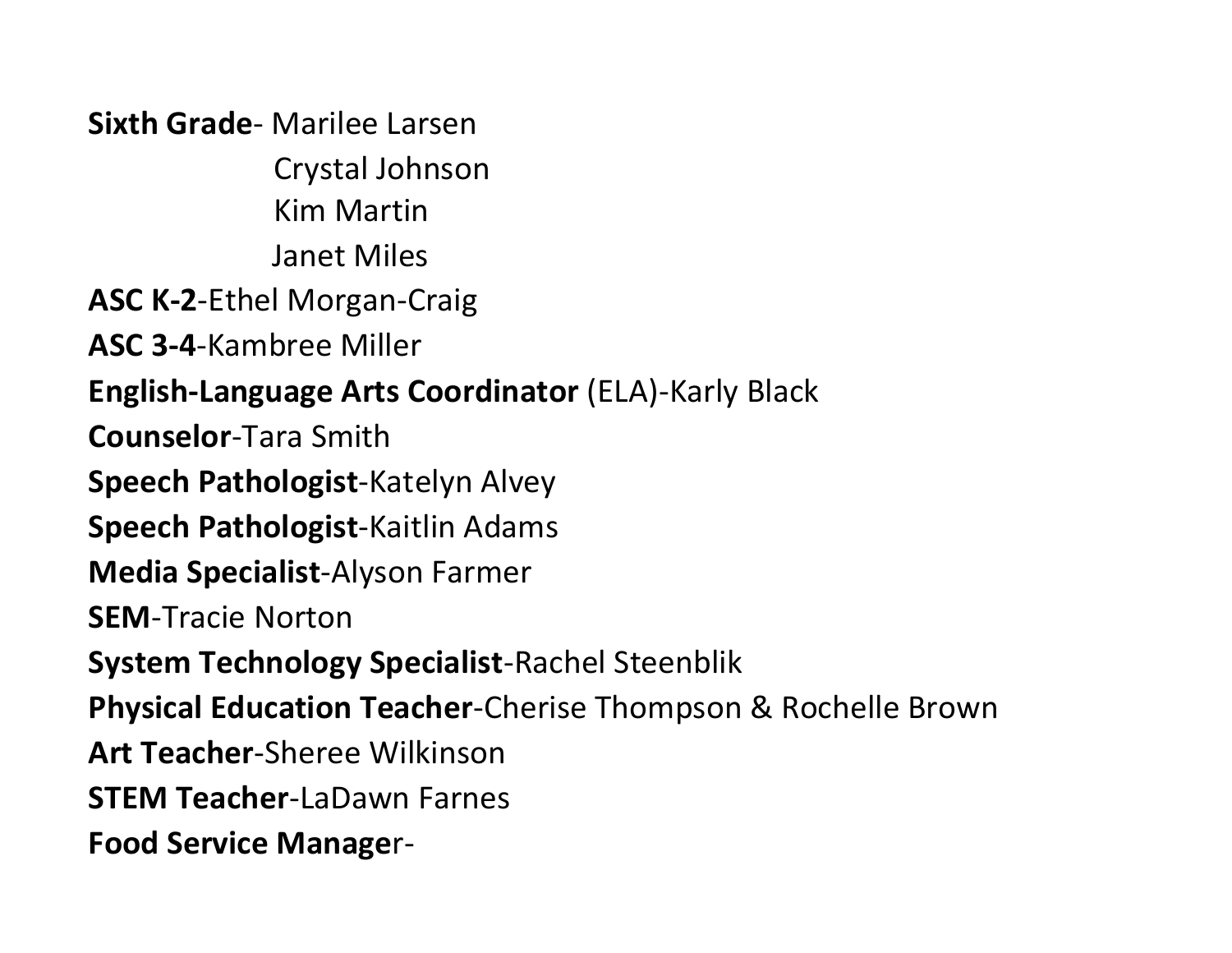#### **KAY'S CREEK ELEMENTARY BELL SCHEDULE**

Breakfast in Lunchroom: **8:20-8:45**

First Bell: **8:45**

Second Bell (Tardy Bell): **8:50**

Monday-Thursday: **8:45-3:25**

Friday (Early Out): **8:45-1:25**

### **AM Recess**

2 nd, 3rd, K **10:15-10:30** 1 st, 4th, 5th , **10:30-10:45 Lunch**

 st Grade: **10:55-11:30** nd Grade: **11:15-11:50** rd Grade: **11:35-12:10** th Grade: **11:55-12:30** th Grade: **12:15-12:50** th Grade: **12:35-1:10 PM Recess**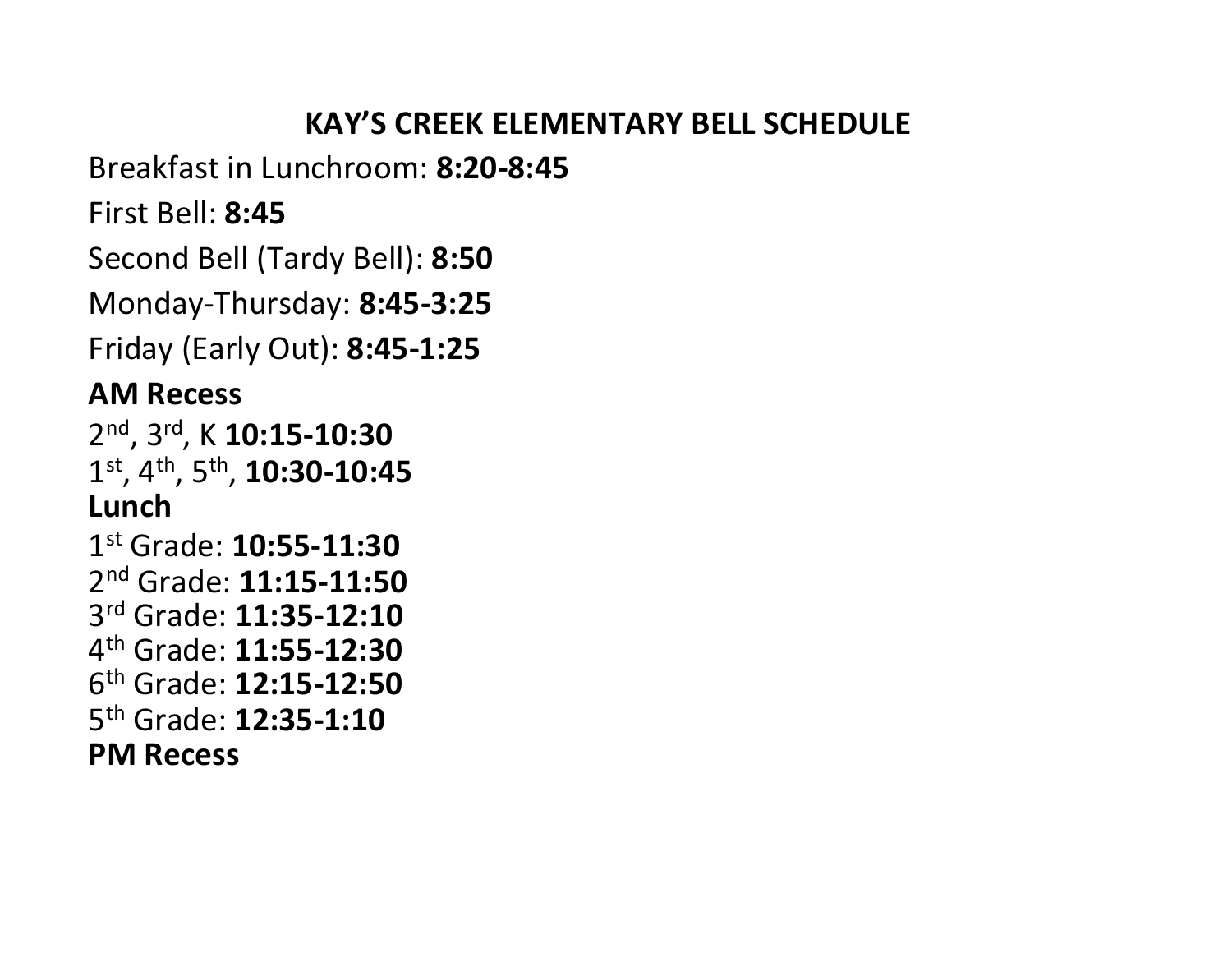#### 5 th **1:30-1:45** 6 th **1:35-2:00** K, 3rd **1:45-2:00** 1 st, 2nd, 4th **2:00-2:15**

#### **Kindergarten Schedule**

Am Session, Monday-Thursday: 8:45-11:30 AM Session, Friday: 8:45-10:50 PM Session, Monday-Thursday: 12:45-3:25 PM Session, Friday: 11:25-1:25

#### **ARRIVING AT SCHOOL**

*Children should not arrive at school too early since teachers are preparing for the school day and there is no supervision.* The building opens for students to enter at 8:45 a.m. Students should NOT enter the school building prior to the first bell. On good weather days children are expected to stay outside until the first bell rings at 8:45 a.m. On stormy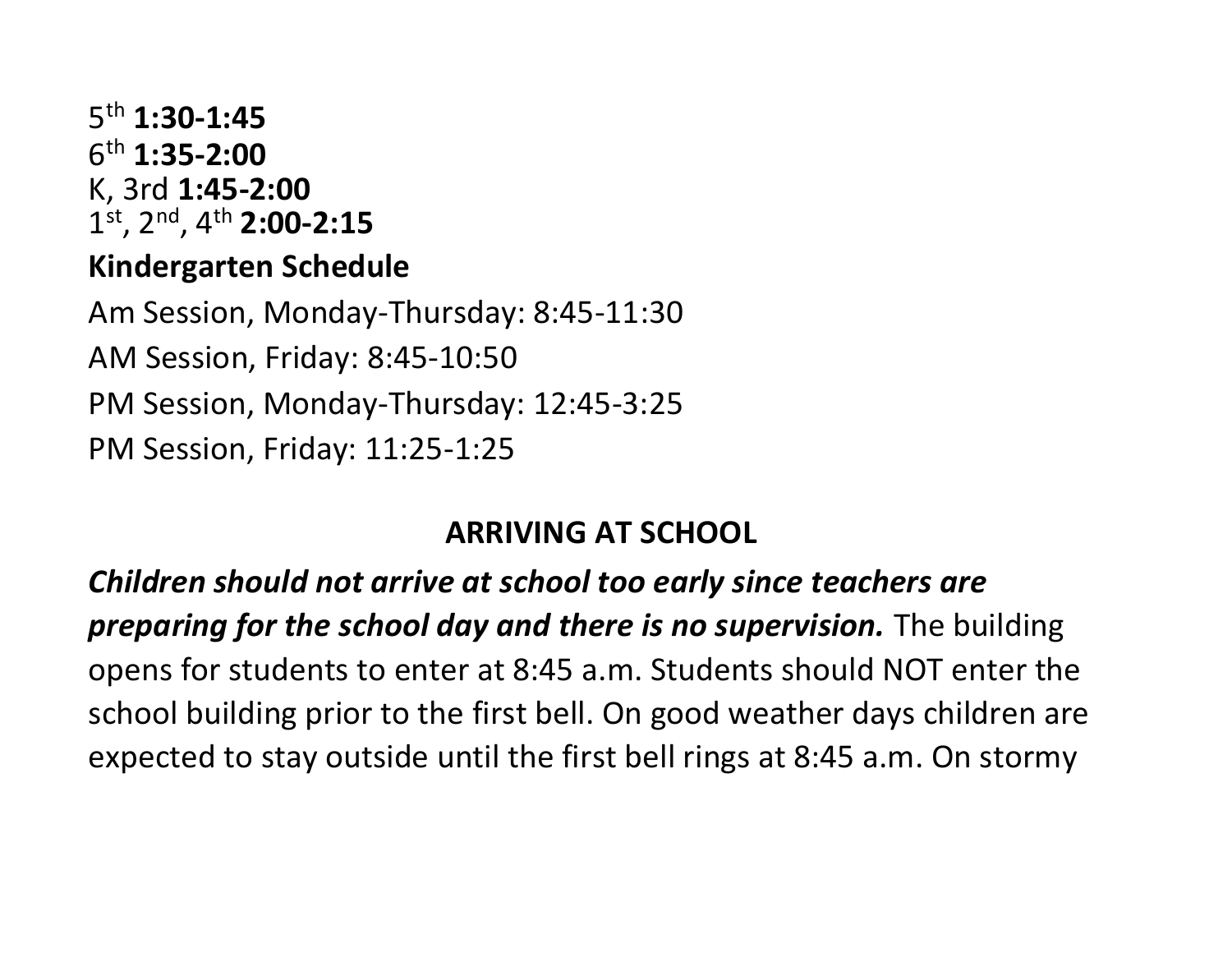or cold days, the children will be invited into the front hall and/or gym to wait quietly for the first bell to ring.

### **LEAVING SCHOOL**

*A parent or legal guardian must come into the office and sign out their child on the computer. (See DISMISSAL FROM SCHOOL procedures).* We request that you do not excuse your child by telephone. For safety reasons, please only check your child out through the main office. Please know that anyone checking a child out of school will be asked to show photo ID when picking up a child. We appreciate your cooperation with this safety measure.

#### **STAYING AFTER SCHOOL**

Teachers or staff members do not ask or require your child to stay after school for any reason unless you are contacted, and permission is given.

# **DISMISSAL OF STUDENTS**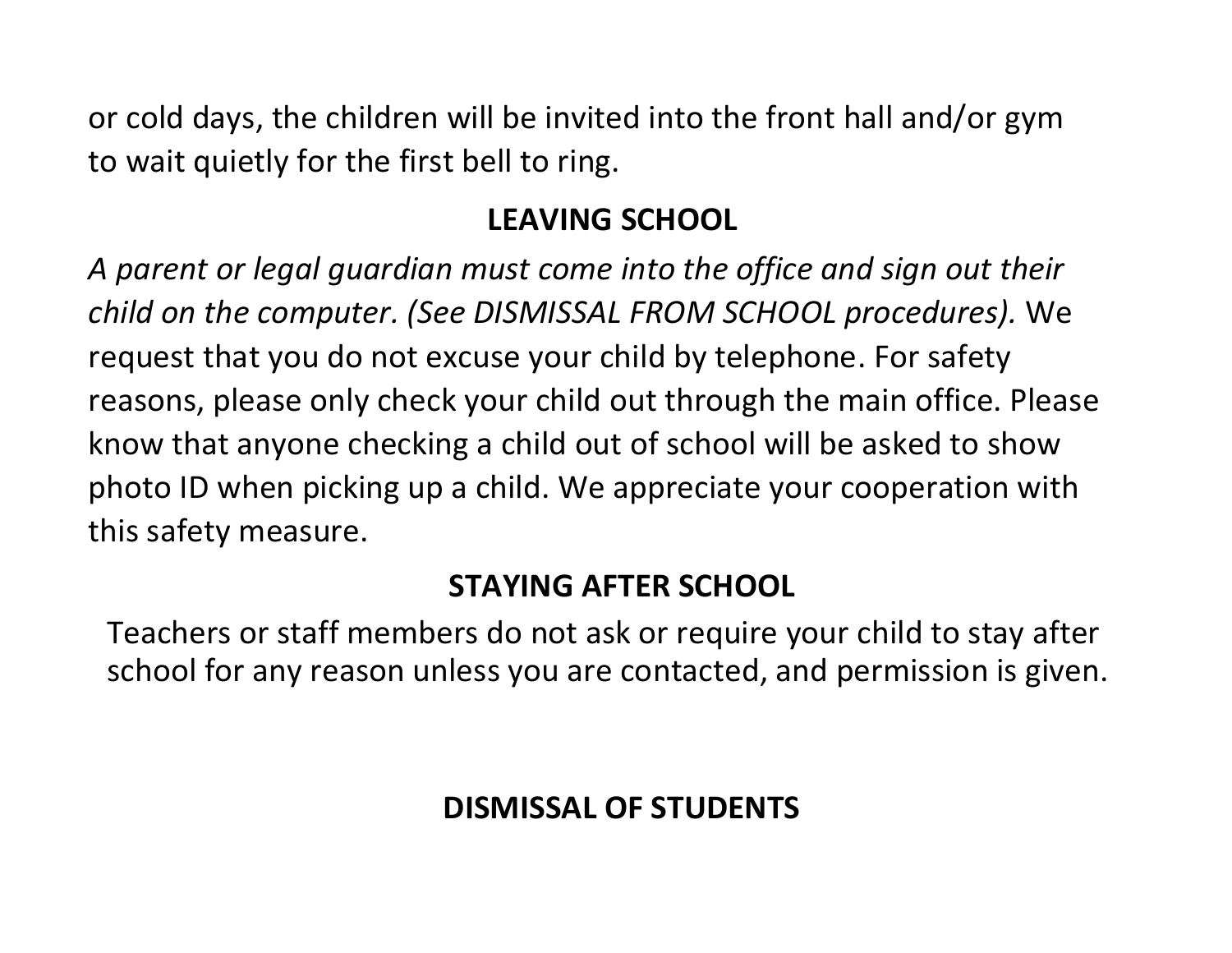# For the safety of our students, children who leave school at a time other than regular dismissal times are to be dismissed to parents, guardians, or authorized adults through the Kay's Creek Elementary School office only. **NO STUDENT IS TO EVER LEAVE THE SCHOOL UNLESS IT IS THROUGH**

# **THE SCHOOL OFFICE. WE CANNOT BE TOO CAREFUL ON THIS MATTER.**

1. Parents/Guardians/Authorized Adults must come to the office and sign their student out. Please DO NOT call to ask that we have your child waiting in the office for you. Your child cannot be released from the classroom until you arrive to sign him/her out.

2.The student will be called to the office.

3.The student will walk to the office to meet the parent/guardian/authorized adult.

4.The parent /guardian/authorized adult and student will leave the building together.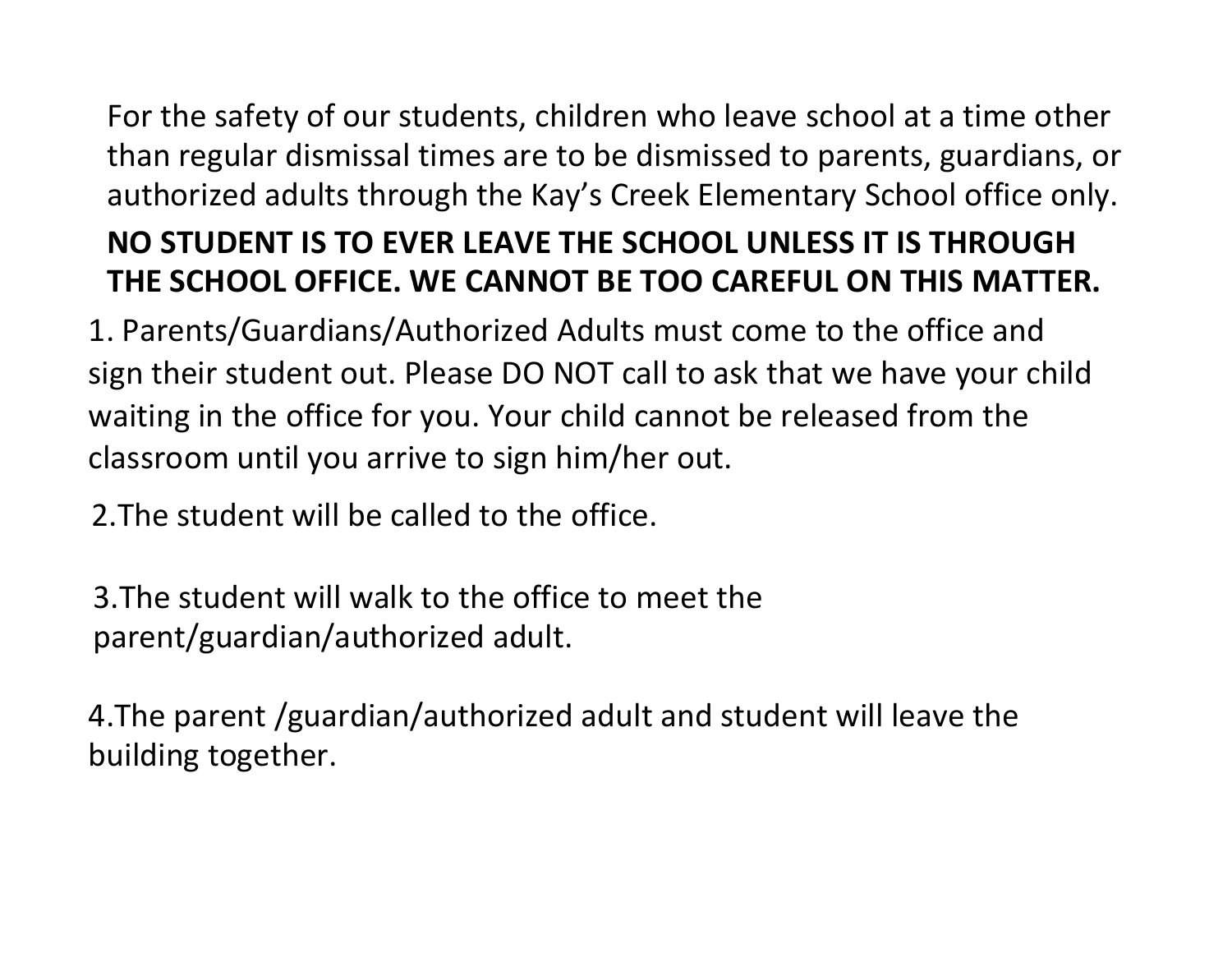5. Students dismissed from the classroom must be signed back in at the office by the parent/guardian/authorized adult upon their return where they will pick up an admit slip to return to class.

# **ATTENDANCE**

Regular and consistent school attendance is essential for student growth and achievement. In accordance with Utah State Law and Davis School District Policy, it is the responsibility of the parent to ensure that their children are in attendance and punctual each school day. It is imperative, with the assistance of parents that children learn to be responsible in arriving to school on time.

It's been said that everyday a student is absent from school; they fall behind two days in learning. We expect students to be on time and at school every day they are not ill. We enjoy recognizing students for outstanding attendance.

Call school at 801-402-0052 to give a reason for absence.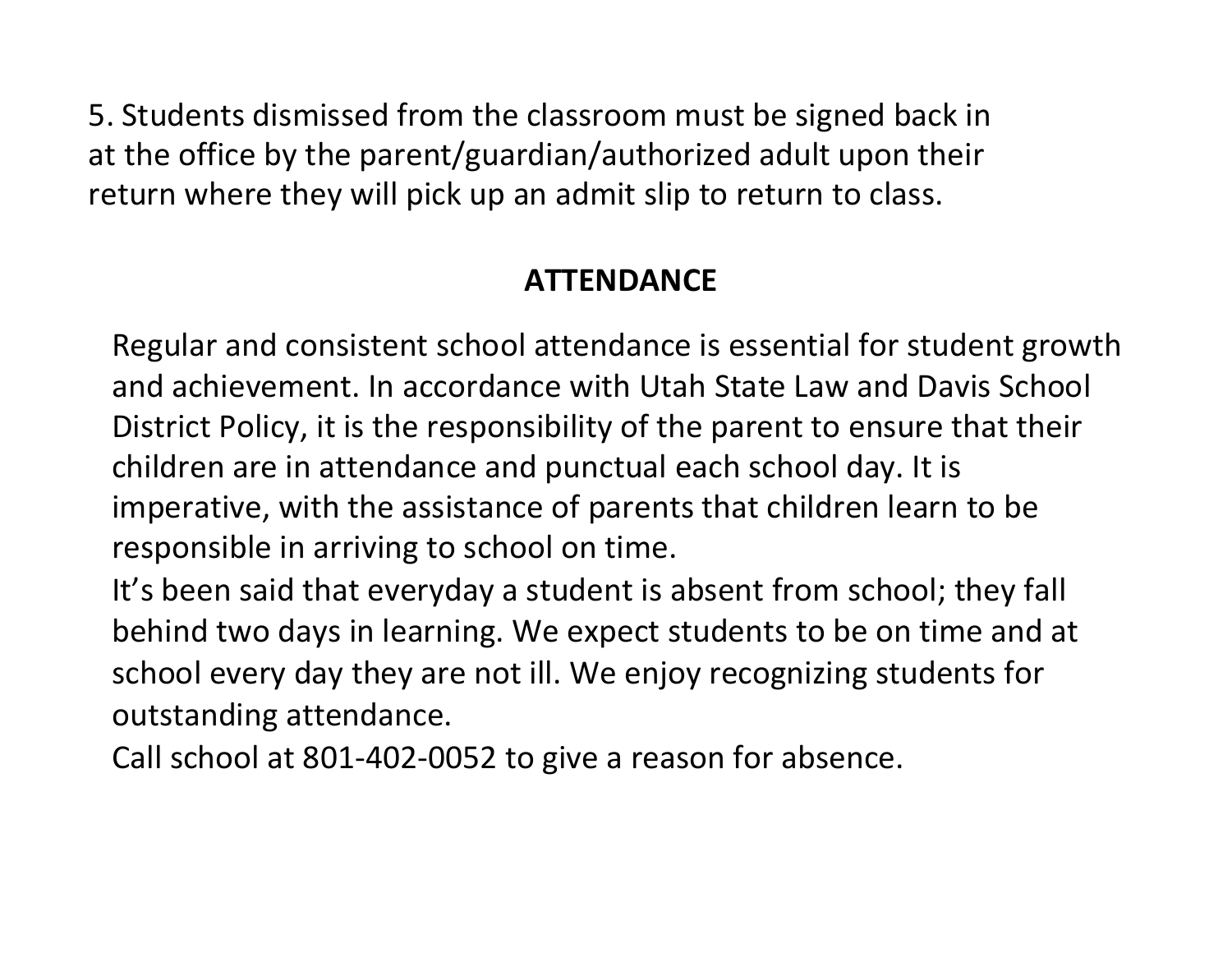#### **BEHAVIOR EXPECTATIONS**

Good behavior is the focus at Kay's Creek Elementary! We have 3 school rules:

- 1.Be Kind
- 2.Be Safe
- 3.Be Reliable

Each teacher has a discipline plan outlining expected student behaviors and consequences which will be shared with parents at the beginning of the school year. You may request a written copy of the discipline plan for your child's class at any time. School-wide expectations are centered on good manners that promote a positive atmosphere in the school, and a respect for self and others. Fighting, swearing, bullying, disrespectful comments, or gestures, stealing, and acts of vandalism will have serious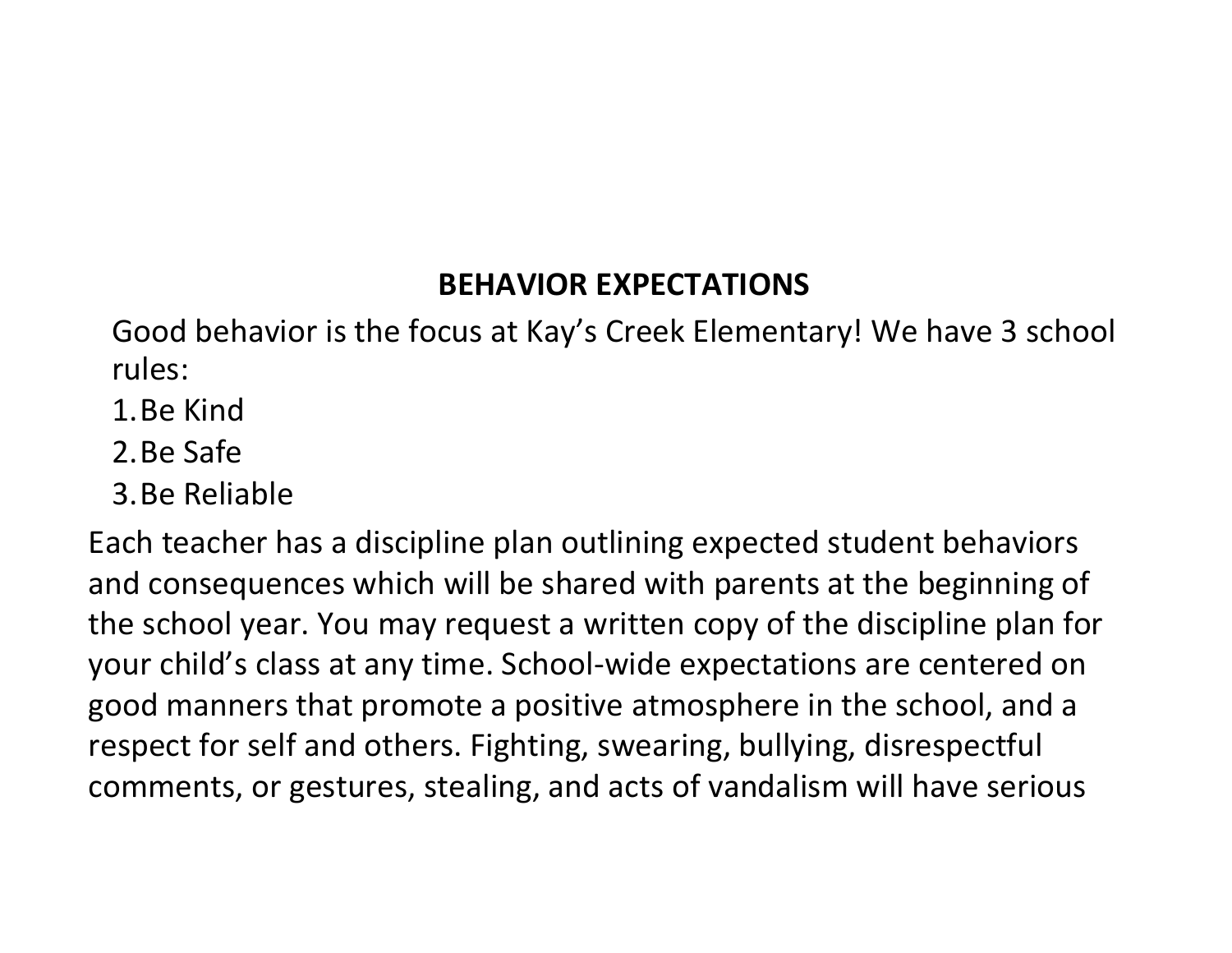consequences, and could result in suspension or expulsion. Gum chewing is not allowed due to the possible damage to the building, grounds, and school.

#### **200 CLUB HOWLER TICKETS**

These tickets will be given to students who exhibit exceptional behavior, for example: students who assist others in the lunchroom, invite them to play with them at recess, help resolve conflict, etc. Students will be allowed to draw a number between one and two hundred. The child's "200 Club Howler" ticket, will be placed on the number that is drawn. When a row or column fills up, then each student in that row or column will have pizza with the principal and play a game.

#### **KAY'S CREEK DISCIPLINE-COYOTE MISSTEP PROCEDURES**

A coyote misstep is a written form issued to a student, by an adult, when inappropriate behavior has been displayed by the student or school rules have not been followed.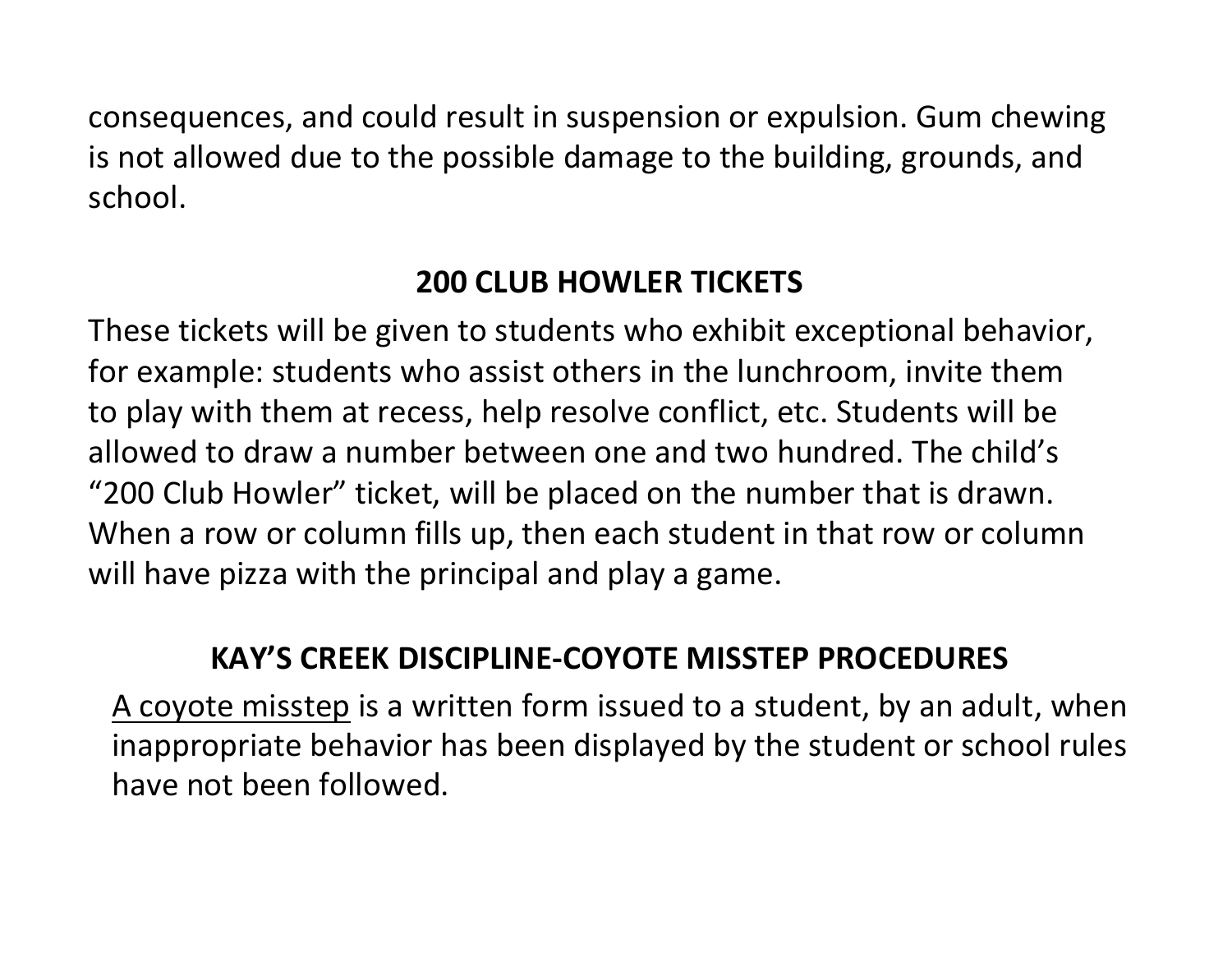# Kay's Creek Discipline-Coyote Misstep

Procedures Teacher Intervention

- Staff intervenes and reteaches school rules and contacts parent if necessary.
- If behavior continues or a student repeats offense, then staff has the student write a statement and if there is a cause, teacher will issue a misstep.
- Staff will contact parent.
- If necessary, student will conference with administration.
- Staff places a copy of the discipline report in the principal's box.

# Kay's Creek Discipline-Coyote Misstep

Procedures Principal Intervention

- Principal meets with student(s) and has student(s) write a statement if this has not already happened.
- Principal contacts parents/guardians.
- Principal will send misstep home with student to be signed by parent and returned to the teacher the following school day.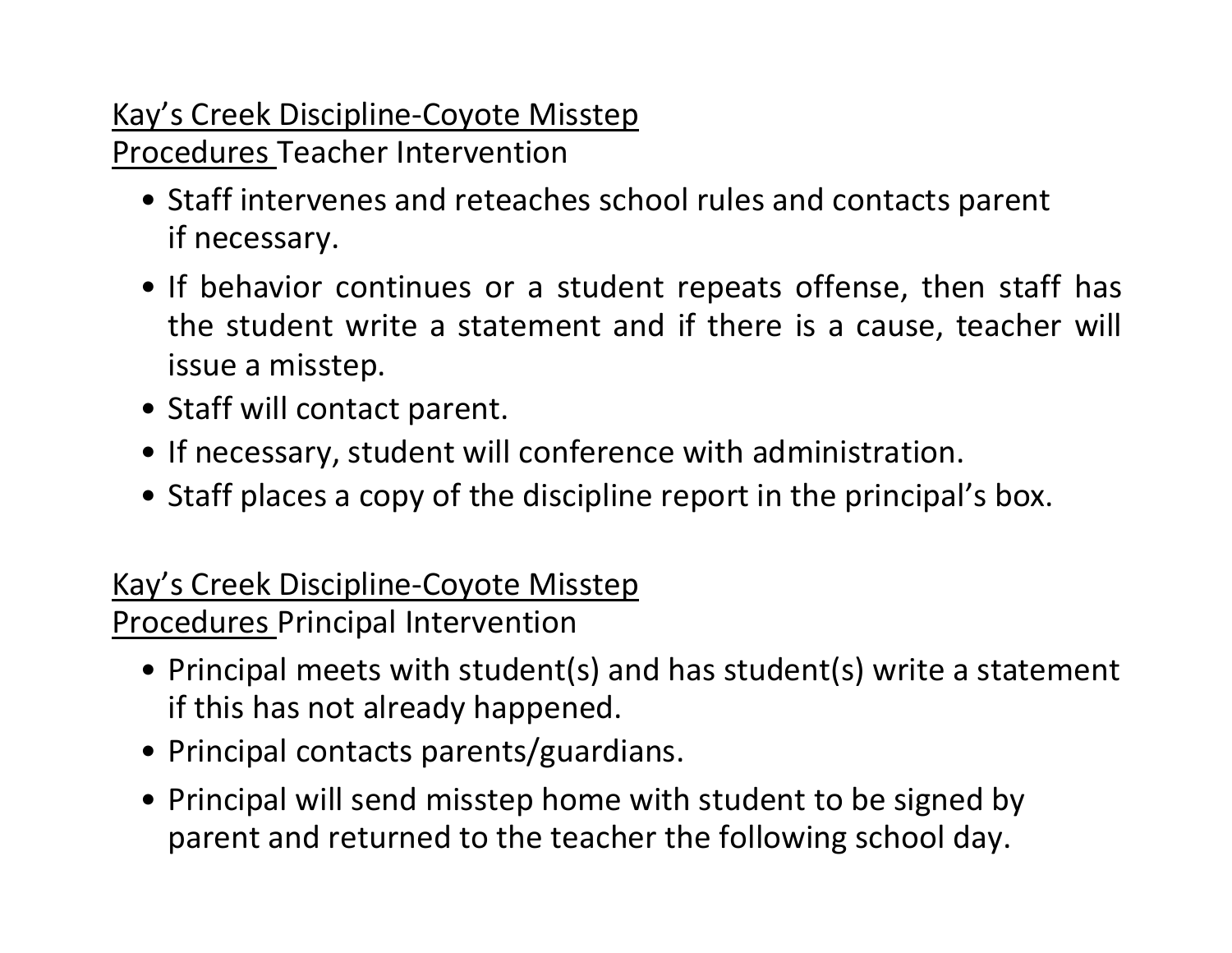### Kay's Creek Discipline-Coyote Misstep Procedures Safe School Intervention

- Staff will bring student immediately to the office.
- Principal will contact parent and schedule a Safe School Meeting.
- District Safe School Policy will be followed.
- Principal will place a copy of the misstep in the classroom teacher's box.

### **BICYCLES**

When riding/walking bicycles and scooters to school they should remain locked on the bike racks during the day. Due to safety issues, students are asked to "walk" their bicycle or scooter while on school property. We cannot assume responsibility for stolen or damaged bicycles.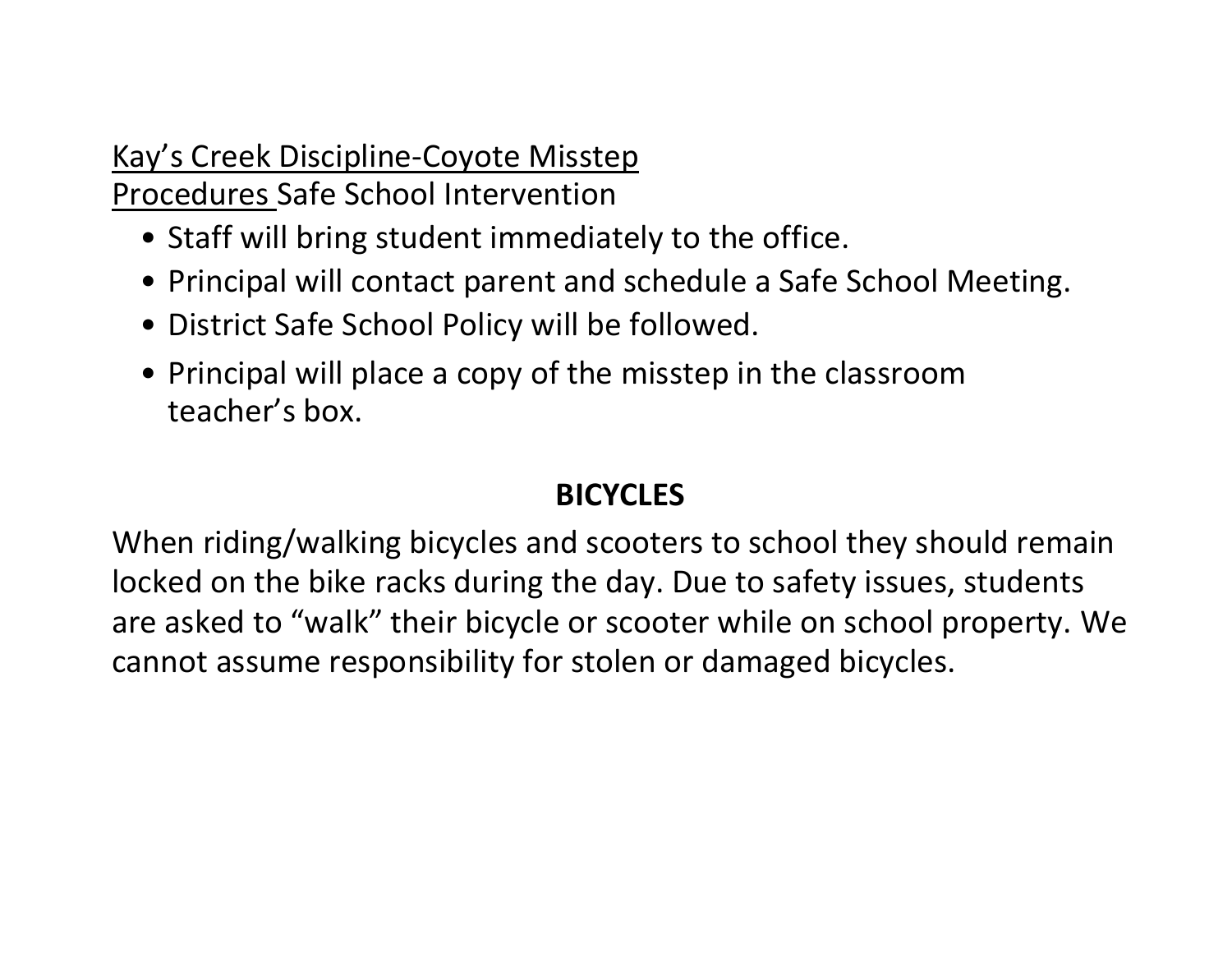#### **BAD WEATHER DAYS**

Recess breaks with fresh air, socializing, and exercise are important parts of each day. Please be certain that your child is dressed appropriately for current weather conditions. If at any time a parent wishes to have their child stay in from recess, a note must be sent with the child EACH DAY that the parent wishes to have their child stay in from recess. The student will report to the office and read during their time in from recess.

#### **BULLYING**

"*Bullying is a form of social interaction-not necessarily long-standing in which a more dominant individual (the bully) exhibits aggressive behavior that is intended to, and does, in fact, cause distress to a less dominant individual (the victim). The aggressive behavior may take the form of a direct physical and/or verbal attack or may be indirect. More than one bully and more than one victim may participate in the*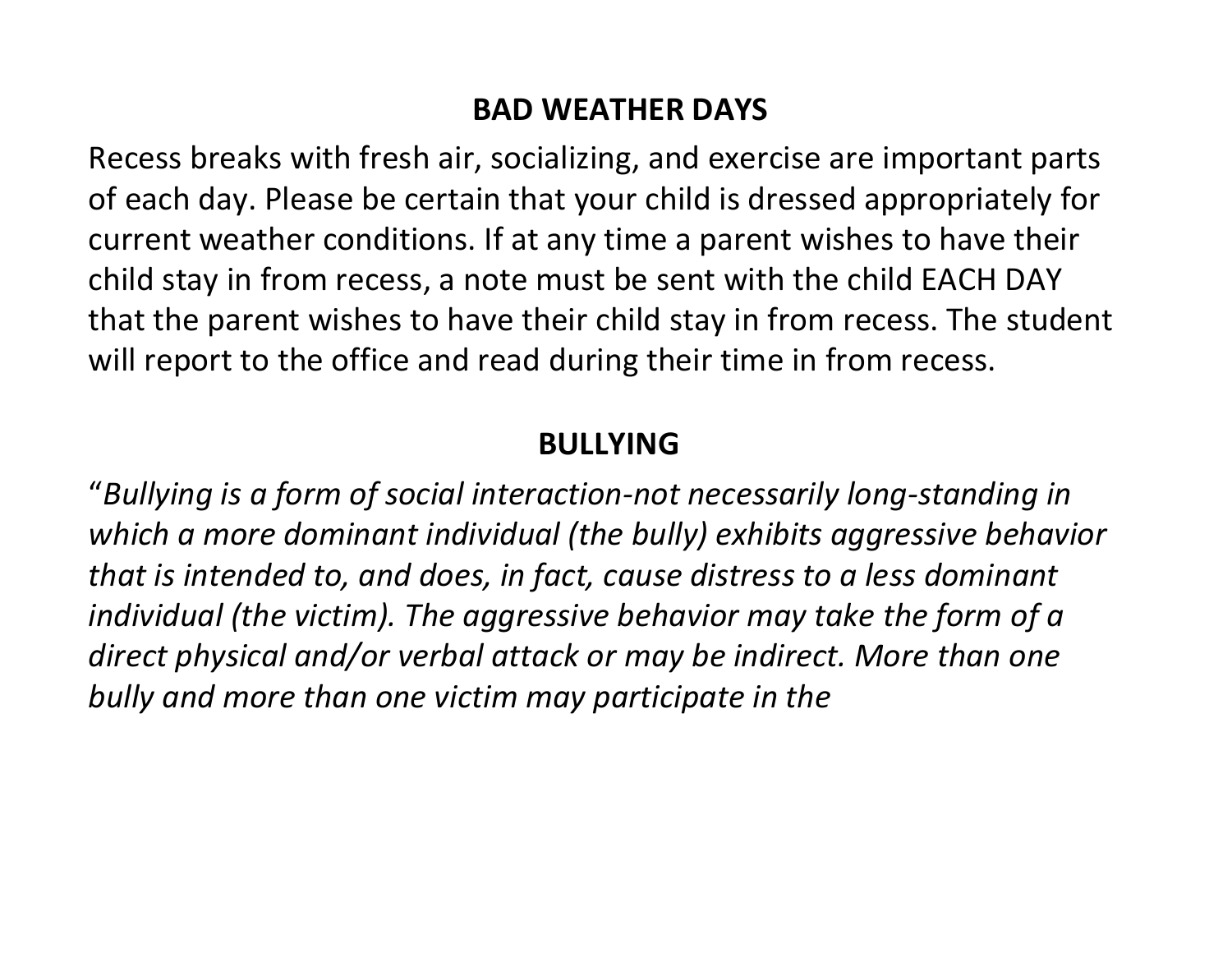# *interaction.*" …Dorothea Ross (1966)

No school employee or student may engage in any form of bullying or cyber-bullying a school employee or student, on or about school property, on a school bus, at a school bus stop, or while traveling to or from a school location or school event, or at any school-related or sponsored activity regardless of location or circumstance.

Students may be suspended, transferred to an alternative placement, expelled, referred for police investigation, and/or prosecuted for engaging in any physical or verbal aggression, intimidation, initiation, or discrimination of any school employee or student at school or schoolrelated activity regardless of location or circumstance, including but not limited to bullying, hazing, or sexual, racial, ethnic, religious, or disabilityrelated harassment. Specific guidelines concerning Bullying, cyberbullying can be found in Section 5S-100 of the district's policy manual.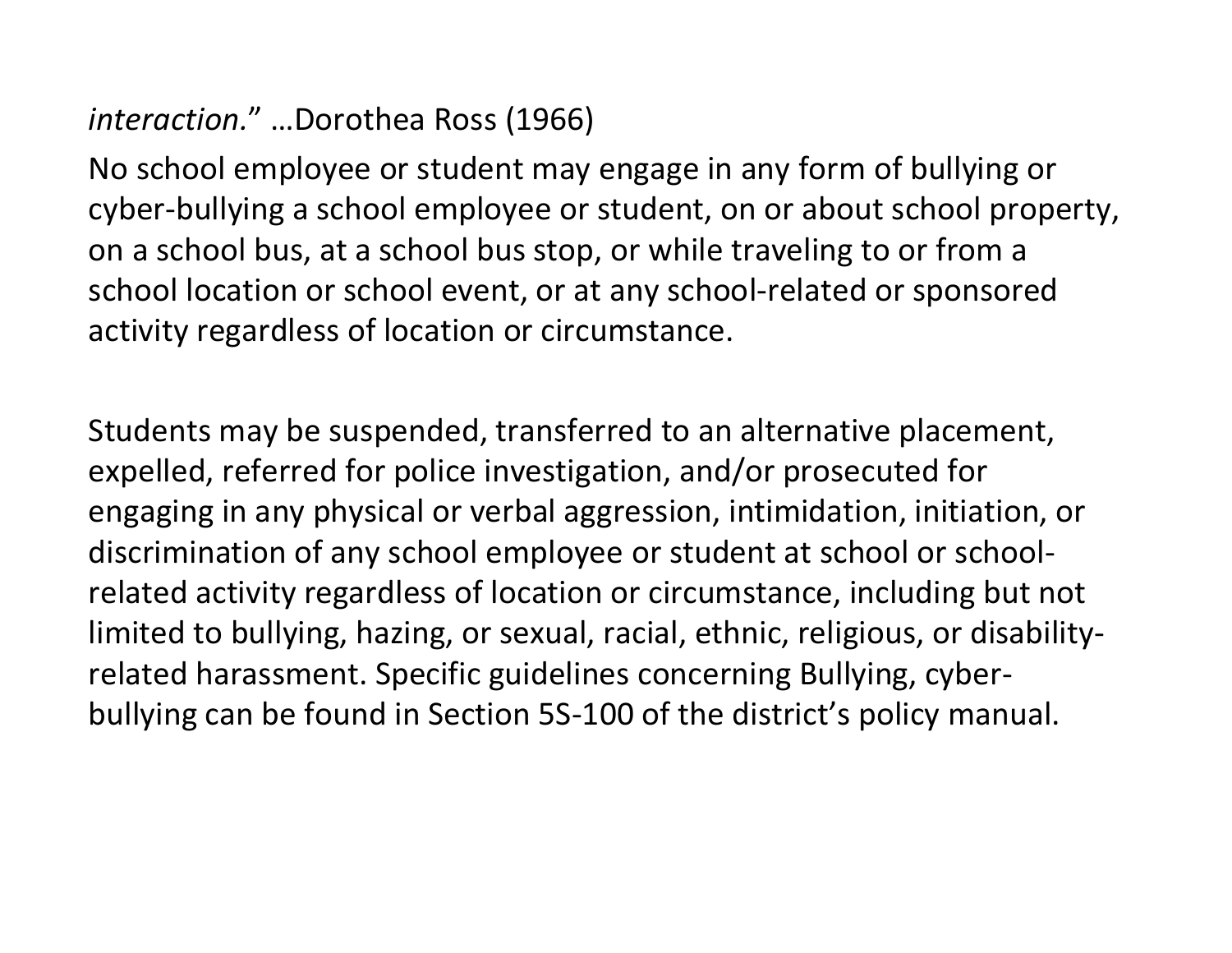### **BOOK/EQUIPMENT SUPPLY REPLACEMENT**

Each student is responsible for textbooks issued to him/her. If a student loses or damages a library book, textbook, assigned supplies, recess or P.E. equipment, he/she will be assessed the replacement costs.

#### **CLASSROOM VISITS**

Parents are always welcome, but teachers appreciate appointments being made prior to such visits. Please check-in at the office for a visitor badge. Visiting school-age relatives and friends may not attend class with your children.

### **CHILD ABUSE/NEGLECT**

It is a felony for school officials to fail to report suspected child abuse to the proper authorities. Our school will report suspected child neglect as well.

# **CHILD FIND**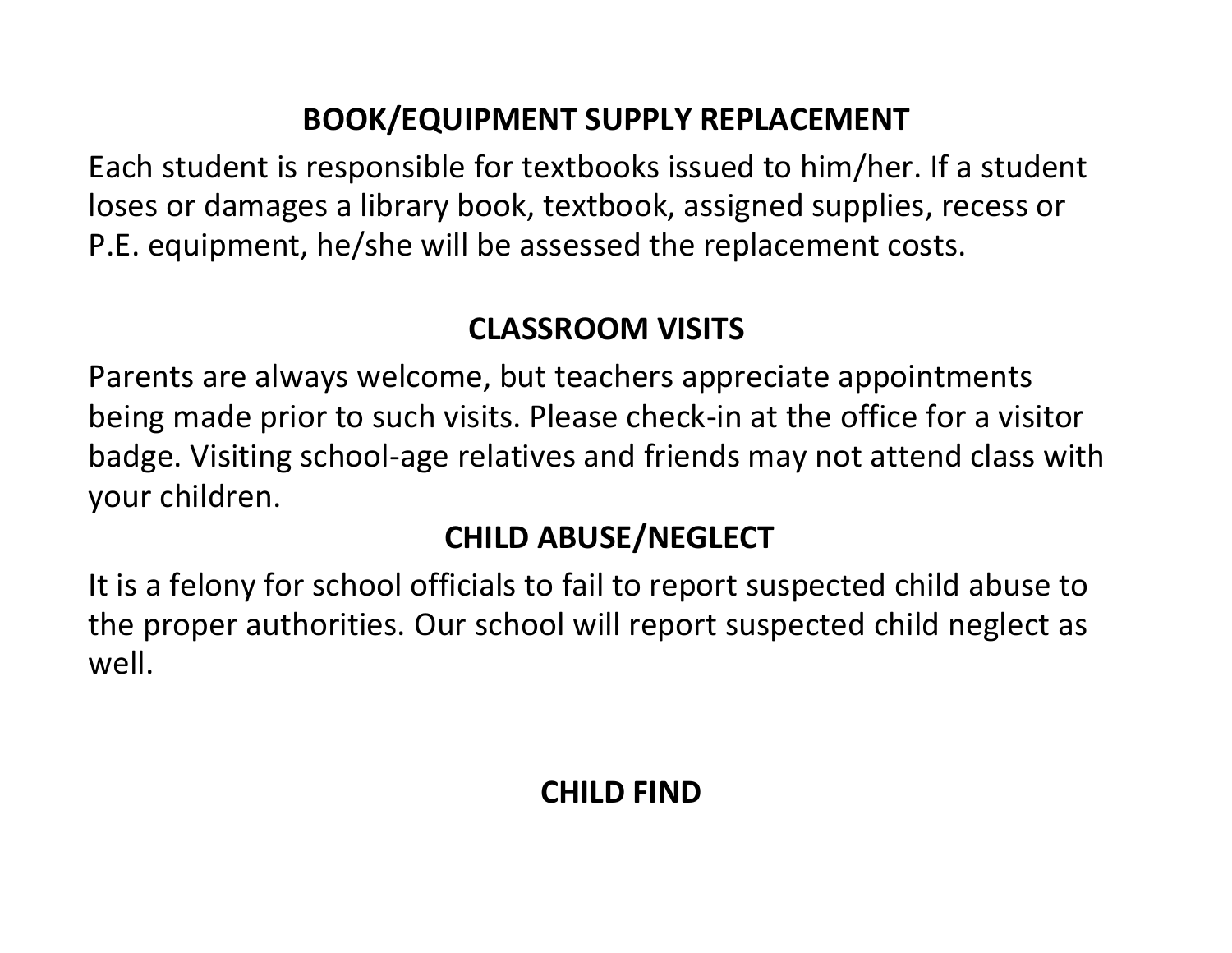### **CHILDREN BIRTH THROUGH 21**

The Davis School District is responsible for Child Find Identification and evaluation for all students suspected of having a disability residing in Davis County. This includes children (birth through 21 years of age) who are in public schools, private schools, are being home schooled, or are kindergarten eligible, but not enrolled. Early identification and interventions are essential to help ensure school success.

If your child is having significant difficulty with vision, hearing, speech, behavior, is experiencing slow development typical for his/her age, physical impairments, or learning difficulty, he/she may be a child with a disability. If you suspect your child may have a disability, please contact the following school personnel so we can initiate the process for referral and assessment.

Children birth to Preschool-801-402-0678 Kindergarten through 21 years of age-801-402-5477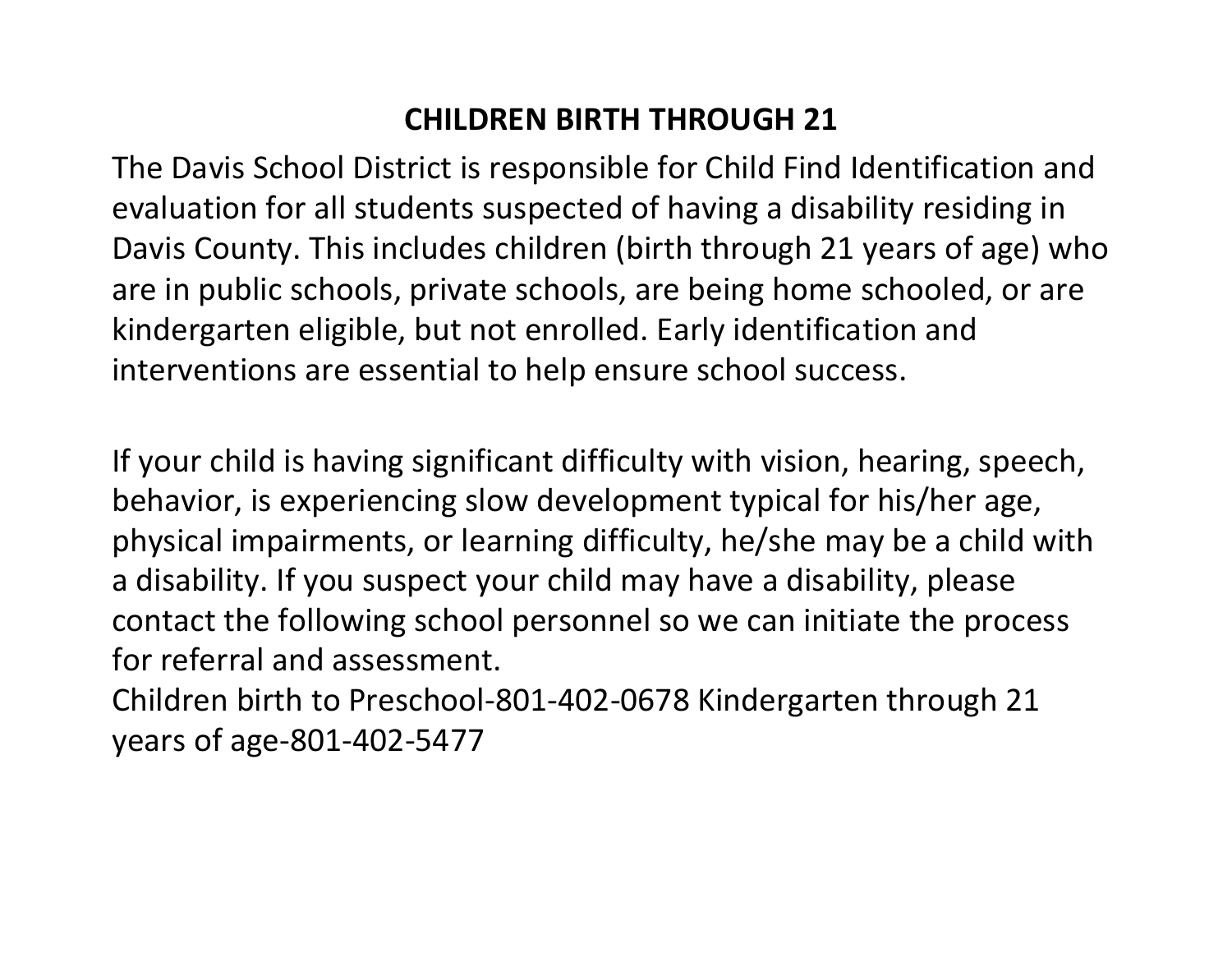### **SCHOOL COMMUNITY COUNCIL, SCC**

The Utah State Legislature passed a law in 2000 requiring every public school in the state to establish a School-Community Council at the school-site level (Utah Code. Section 53A-1a-108). Two years later the Legislature passed a second bill (Senate Bill 167) mandating several changes in the duties, powers, and membership of School-Community Councils in Utah. The law took effect July 1, 2002. The law was incorporated into Davis School District Policy and adopted by the School Board that same year (10CR-001 School Community Council, adopted November 5, 2002).

Who serves on the Community Council?

Community Council members are a representative group of parents and employees who are elected to work with the principal to improve student achievement.

The SCC must consist of: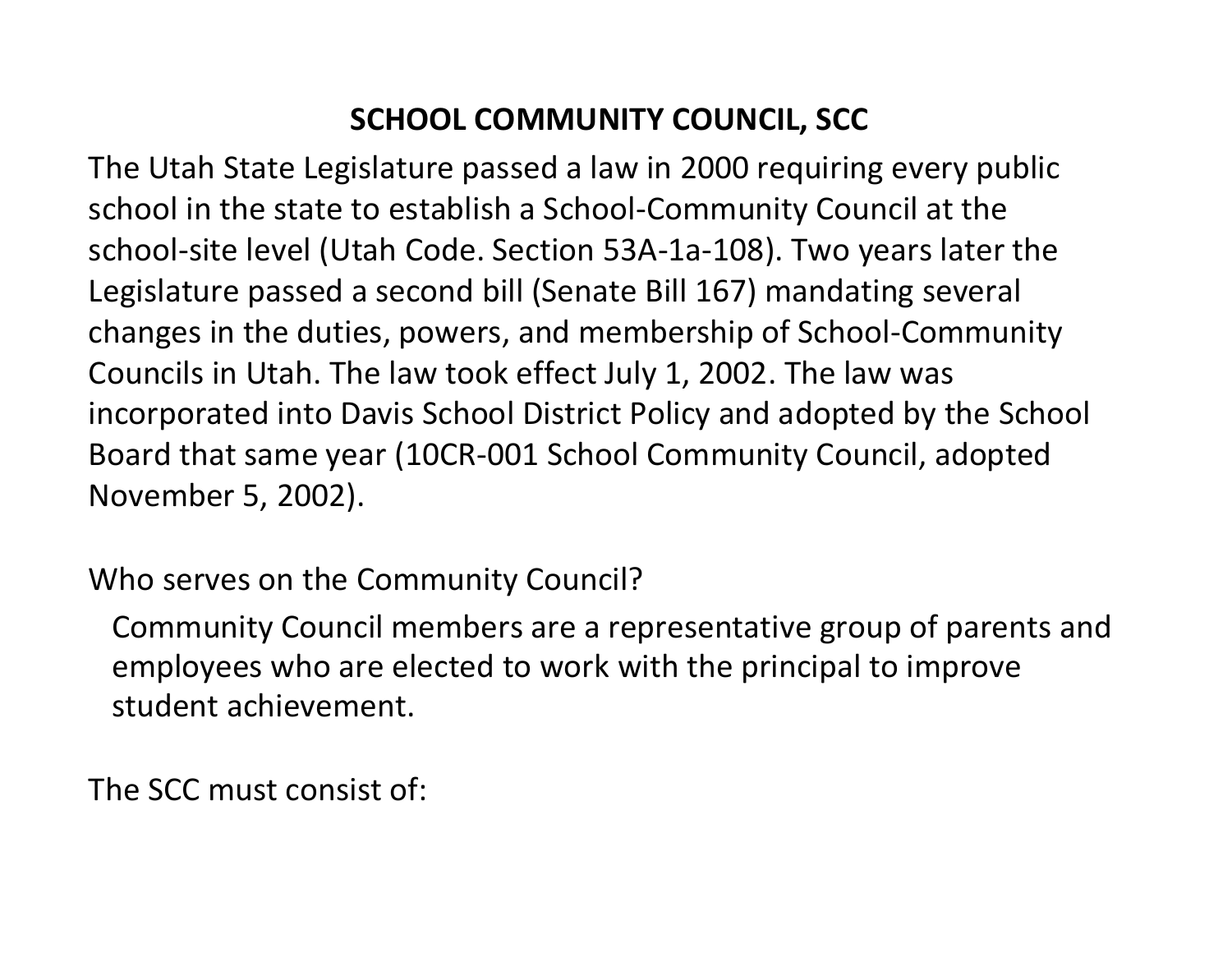- Employees, including the principal.
- Parents of students who are attending the school.

The law specifically outlines the duties of the school community council as:

- Develop a School Improvement Plan (Plan for fostering educational excellence).
- Develop a School LAND Trust Program.
- Assist in the development and implementation of a staff professional development plan.
- Develop a reading achievement plan.
- Modifying the SNAP Plan (formerly the Child Access Routing Plan)

Advise and make recommendations to the school and school district administrators regarding the school, its programs and the community environment for students.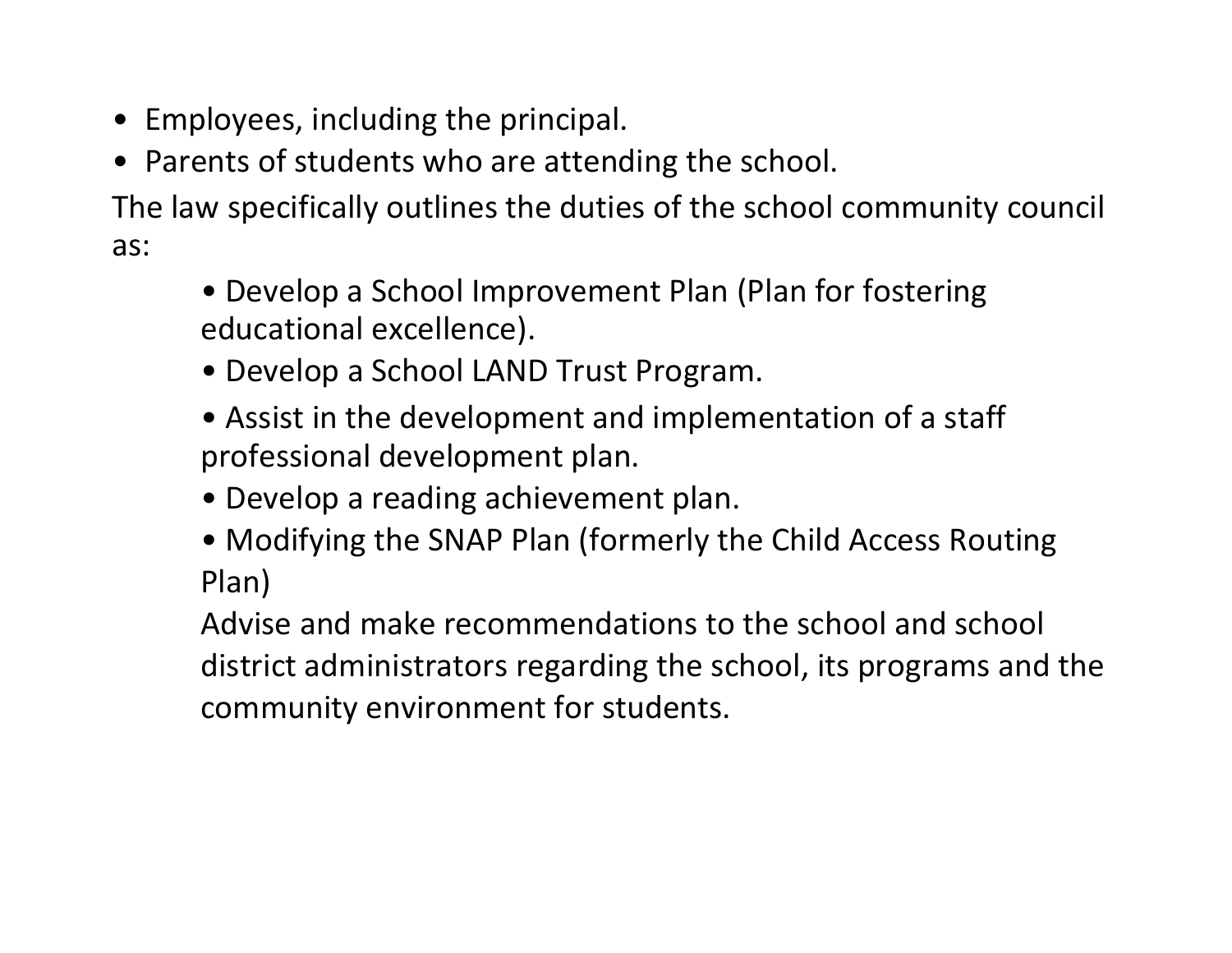# **DRESS CODE**

Student dress influences the way students act and their attitudes about learning. Please see that your student comes to school in clothing that is appropriate for school.

- All students shall maintain themselves in a clean, groomed and well-washed manner.
- Students shall wear shoes always. Flip-flops are not recommended due to safety concerns.
- Shirts shall cover the student's entire upper torso.
- Length of skirt, dresses and shorts, should be closer to the knee than to the top of the leg. No obscene or suggestive words or pictures shall be worn on clothing. Pictures and symbols of gang affiliation, drugs, alcohol, or tobacco products are not allowed as part of student attire.
- No hats or hoodies allowed inside the building, unless it is a pre-approved activity by a teacher or administration.
- Ripped jeans need to be closer to the knees than to the top of the leg.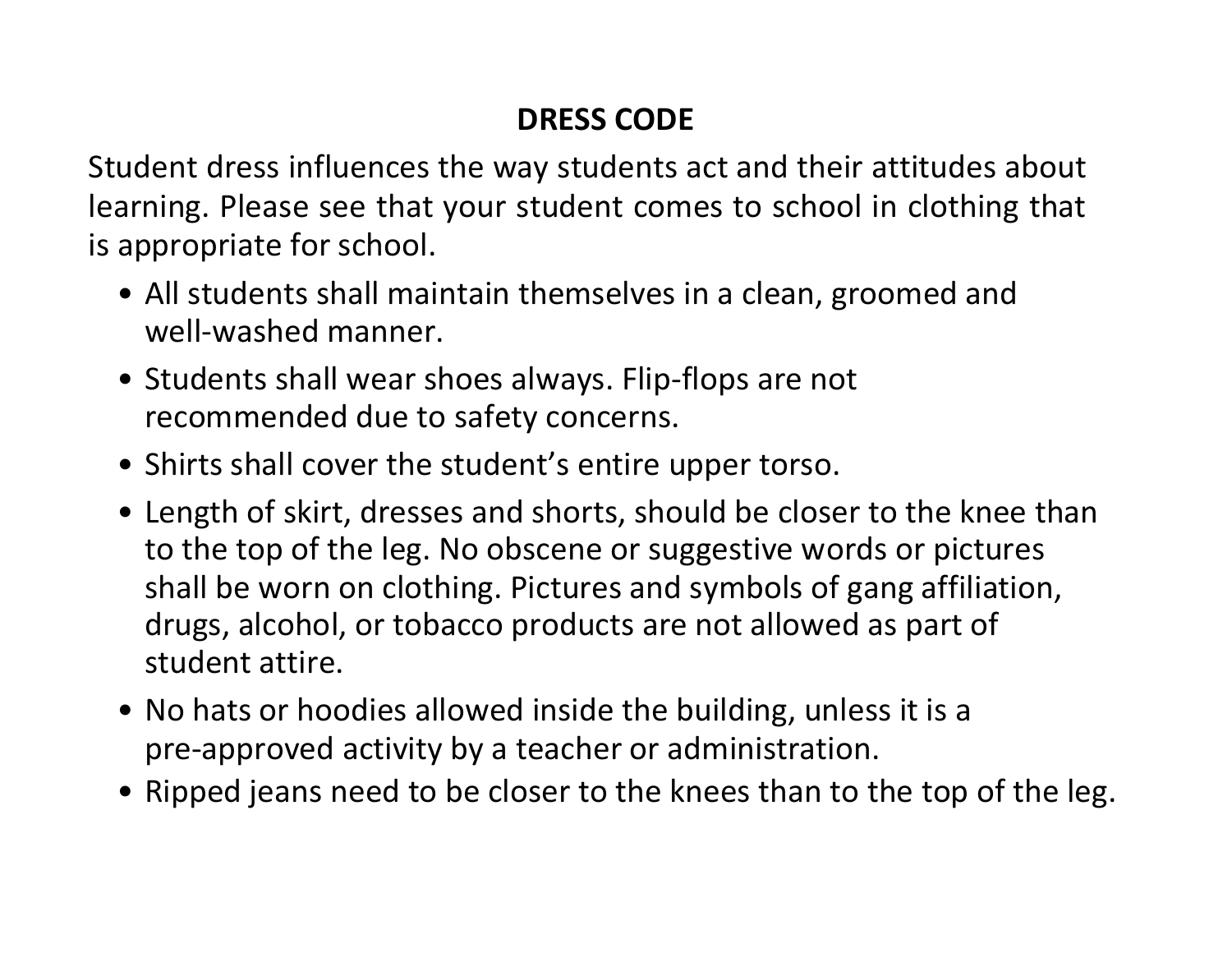#### **Consequences:**

- First Offense-Students will be retaught and asked not to wear item again. Parent will be called and asked to bring a change of clothes.
- Second Offense-Parent will be called for a change of clothes. Student will be given a misstep.

\*Specific guidelines concerning hair, clothing, and accessories can be found in Section 5S-100 of the district's policy manual.

#### **DRESS FOR P.E.**

For safety reasons, students must wear tennis shoes or sneakers on their assigned P.E. day. If appropriate attire is not worn, then the student will not be able to participate in the P.E. activity.

#### **DRILLS**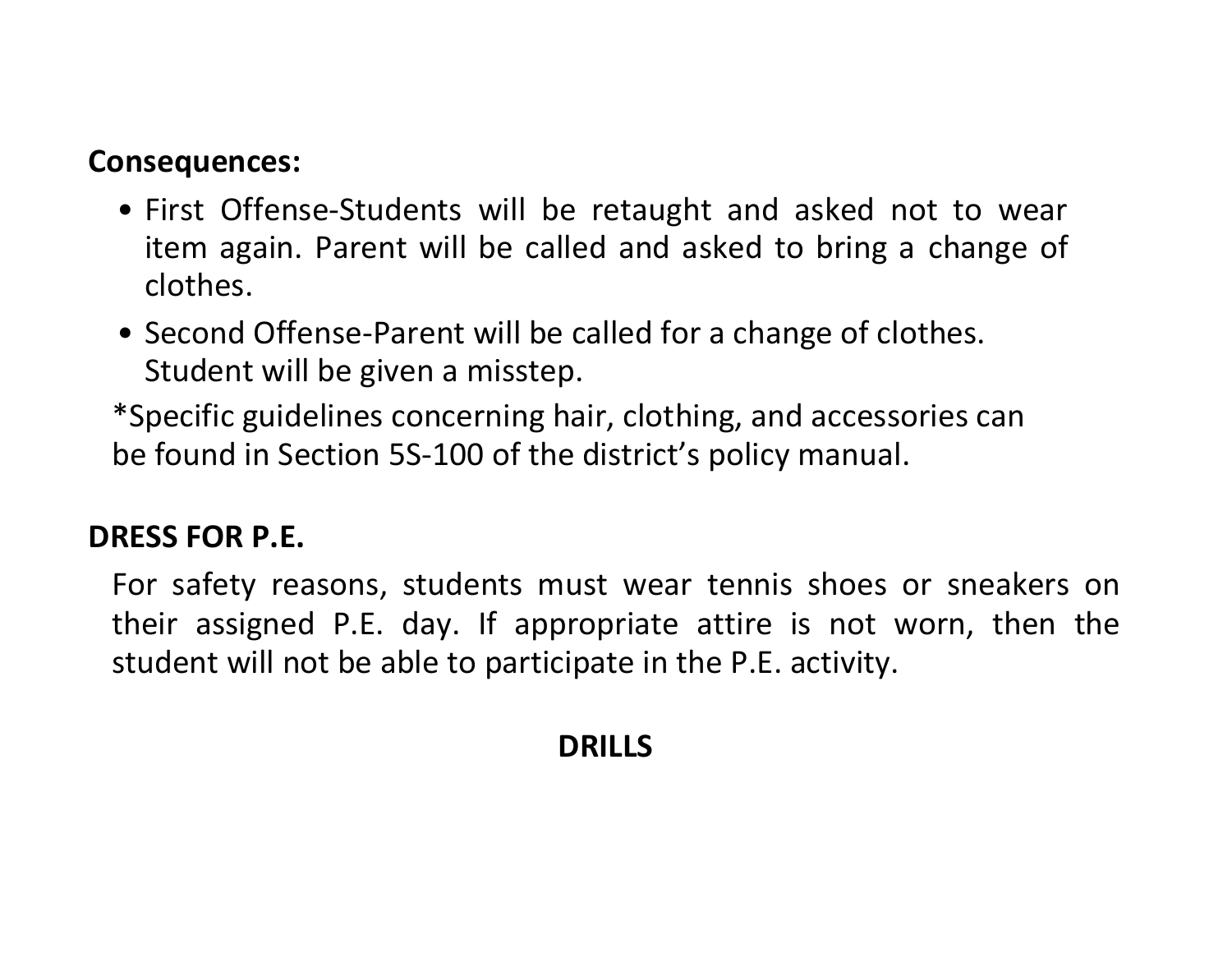Emergency drills are conducted periodically according to state regulations. Teacher will review designated safety routes with students. Emergency evacuation routes and procedures are posted in each room.

### **ELECTRONIC DEVICE**

For purposes of this policy *"Electronic Device"* means a privately owned wireless and/or portable electronic handheld equipment that include, but are not limited to, existing and emerging mobile communication systems and smart technologies (cell phones, smartphones, smart watches, walkie-talkies, pagers, etc.), portable internet devices (mobile managers, mobile messengers, BlackBerry **™** handset, etc.), Personal Digital Assistants (PDAs) (Palm organizers, pocket PCs, etc.), handheld entertainment systems (video games, CD players, compact DVD players, MP3 players, iPods **©**, Walkman **™** devices, etc.), and any other convergent communication technologies that do any number of the previously mentioned functions. Electronic Device also includes any current or emerging wireless handheld technologies or portable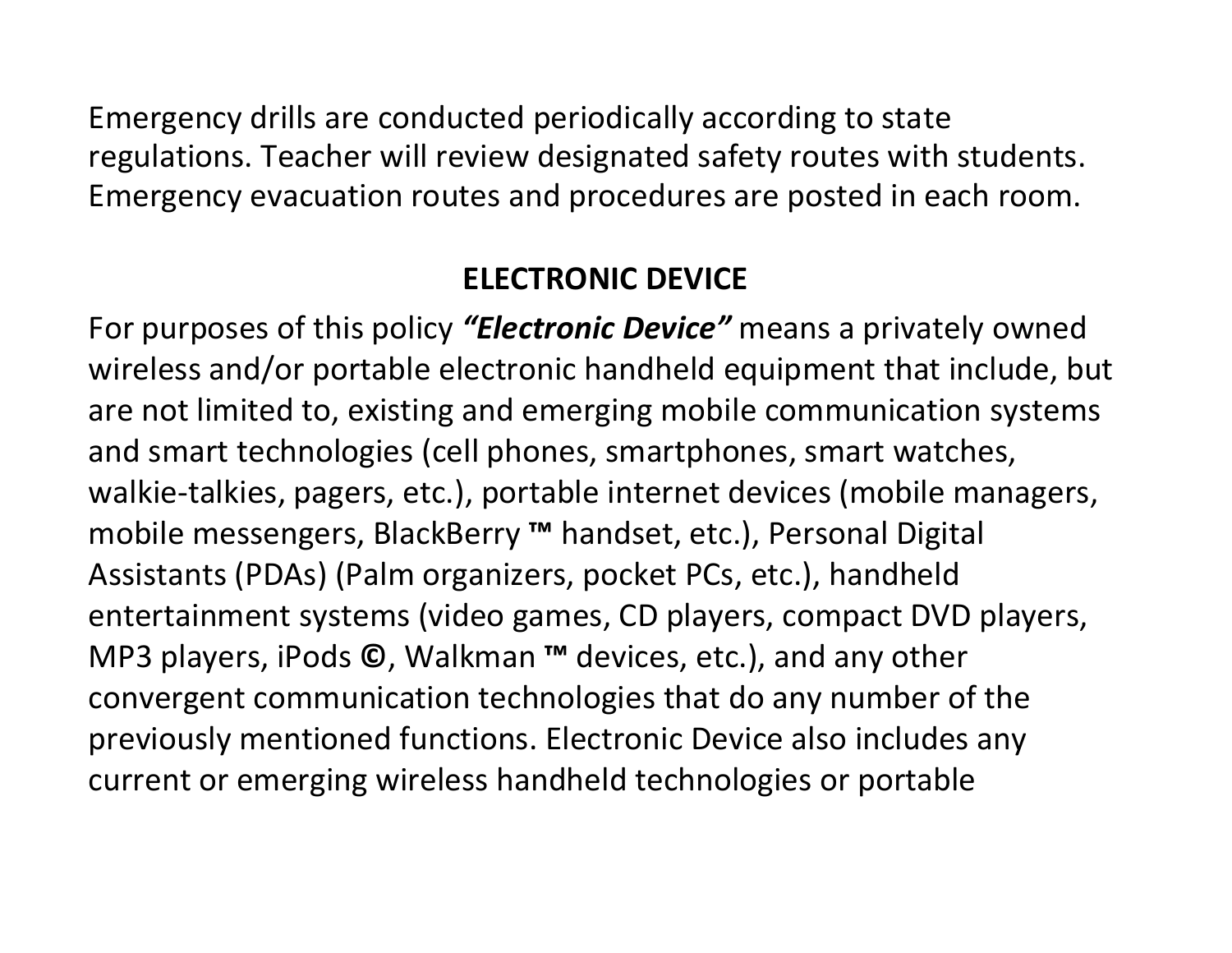information technology systems that can be used for word processing, wireless Internet access, image capture/recording, sound recording and information transmitting/receiving/storing, etc.

#### **POSSESSION AND USE OF ELECTRONIC DEVICES**

Cell phones, Smart watches and other watches with the ability to text, have very limited use on Kay's Creek campus and are subject to the following criteria:

- Use of electronic devices during the school day, including recesses and lunchtime, is **prohibited.**
- They must be completely powered down, turned off and kept in a backpack in the classroom.
- Students may use electronic devices before 8:45 am and after the final bell of the school day outside of the school buildings, on school sidewalks, parking lots, and fields so long as they do not create a distraction or disruption.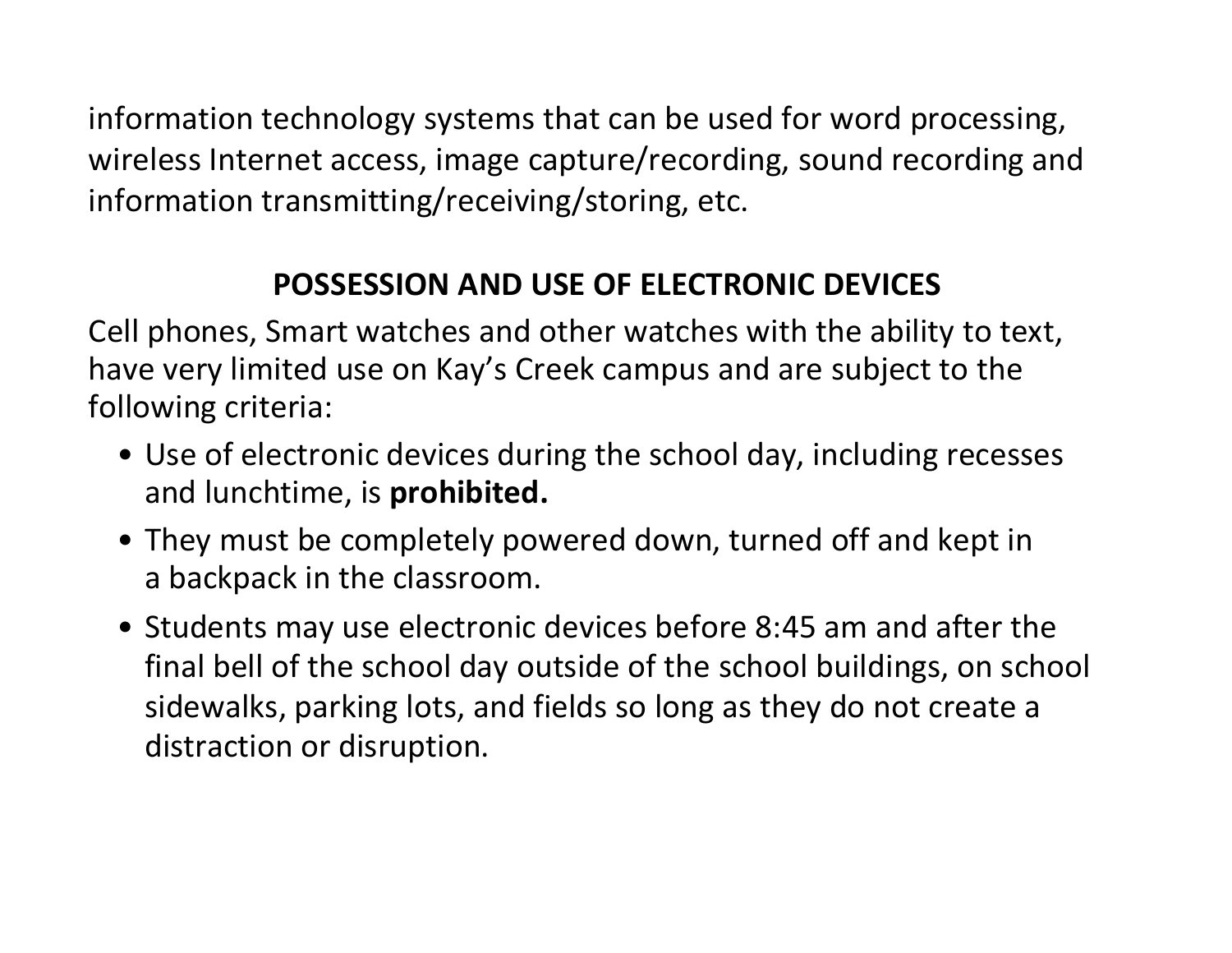- Use of mobile phones on school buses is at the discretion of the bus driver. Distracting behavior that creates an unsafe environment will not be tolerated
- Use of mobile is not allowed on any other portion of the school campus at any time, including school-sponsored activities, unless an emergency as defined by school staff exists.
- Exceptions for strategies for use of technology that enhances instruction will be decided by school administration if/when that need arises.

### Prohibitions

Electronic devices shall not be used in a way that threatens, humiliates, harasses, or intimidates school-related individuals, including students, employees, and visitors, or violates local, state, or federal law. Electronic devices may not be used during Utah Performance Assessment System for Students assessments unless specifically allowed by law, student IEP, or assessment directions.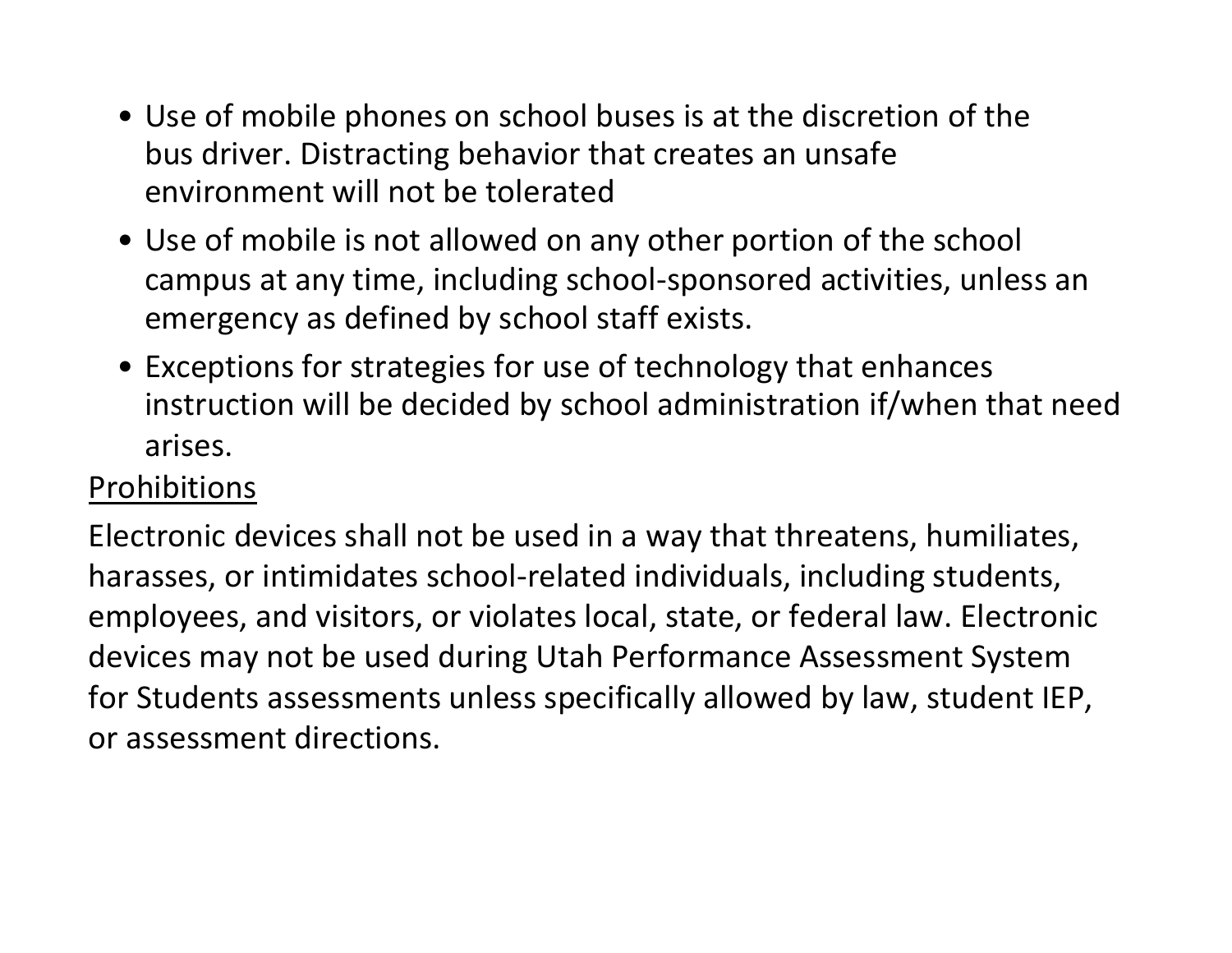# Confiscation

If a student violates this policy, his/her electronic device may be confiscated. When an employee confiscates an electronic device under this policy, he/she shall take reasonable measures to label and secure the device and turn the device over to a school administrator as soon as the employee's duties permit.

On the **first offense**, the electronic device will be released/returned to the student at the end of the school day after the student has complied with any other disciplinary consequence that is imposed.

On the **second offense**, the electronic device will be released/returned to the student's parent or guardian after the student has complied with any other disciplinary consequence that is imposed.

#### Potential Disciplinary Actions

- Violation of this policy can result in discipline up to and including suspension or expulsion, and notification of law enforcement authorities.
- A student who violates this policy may be prohibited from possession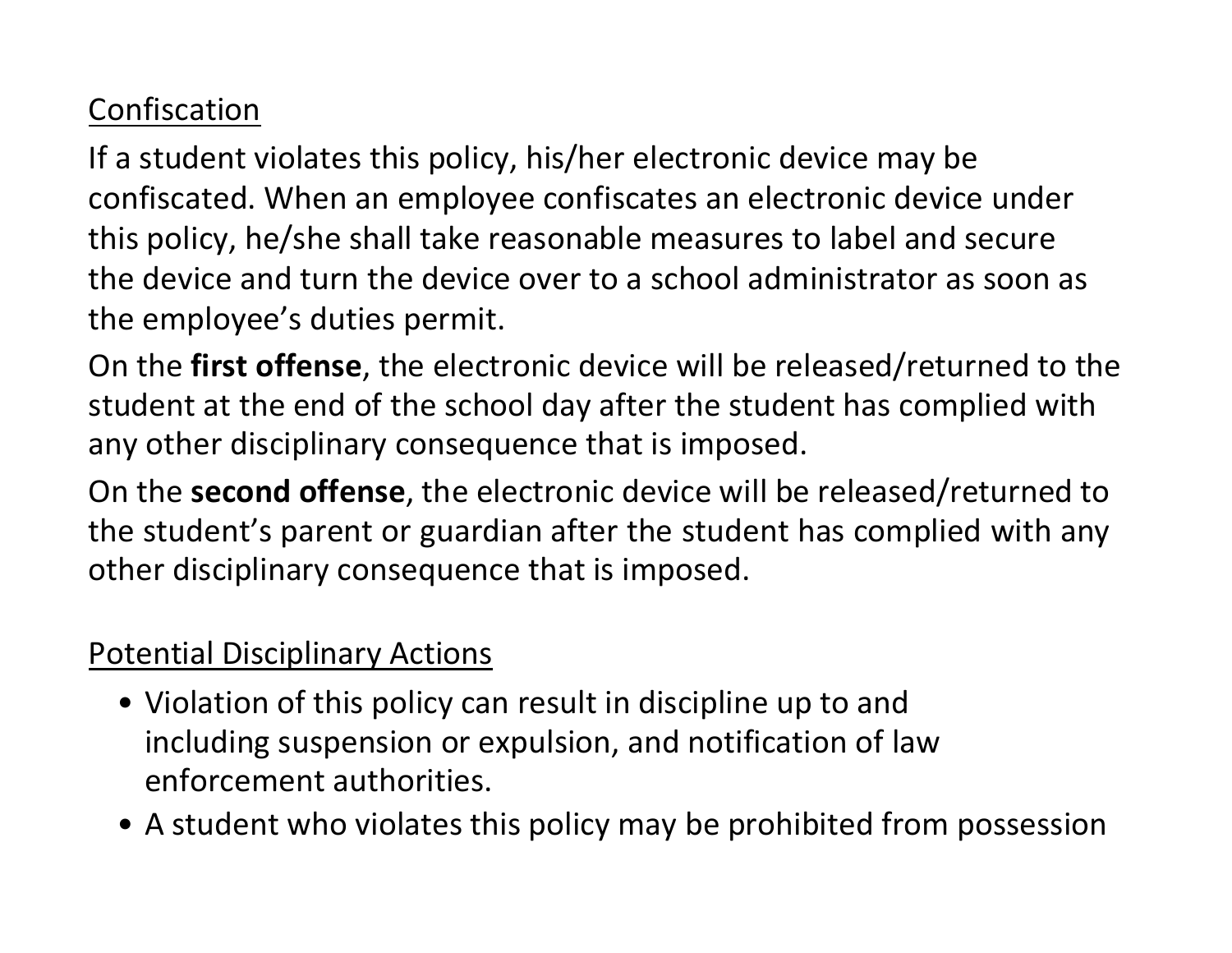of an electronic device at school or school-related events.

- Confiscation of device for increasing periods of time for subsequent violation, citizenship grades.
- In-school suspension
- Out of school suspension
- Expulsion
- Removal of privileges for extra-curricular and after-school activities
- Disciplinary consequences consistent with a school wide discipline program.
- Loss of extracurricular or honor privileges or recognition.
- Notification of law enforcement, at school's discretion, if circumstances warrant such notification.

# **SECURITY OF DEVICES**

Students shall be personally and solely responsible for the security of electronic devices brought to school. The school shall not assume responsibility for theft, loss, damage, or unauthorized calls made with an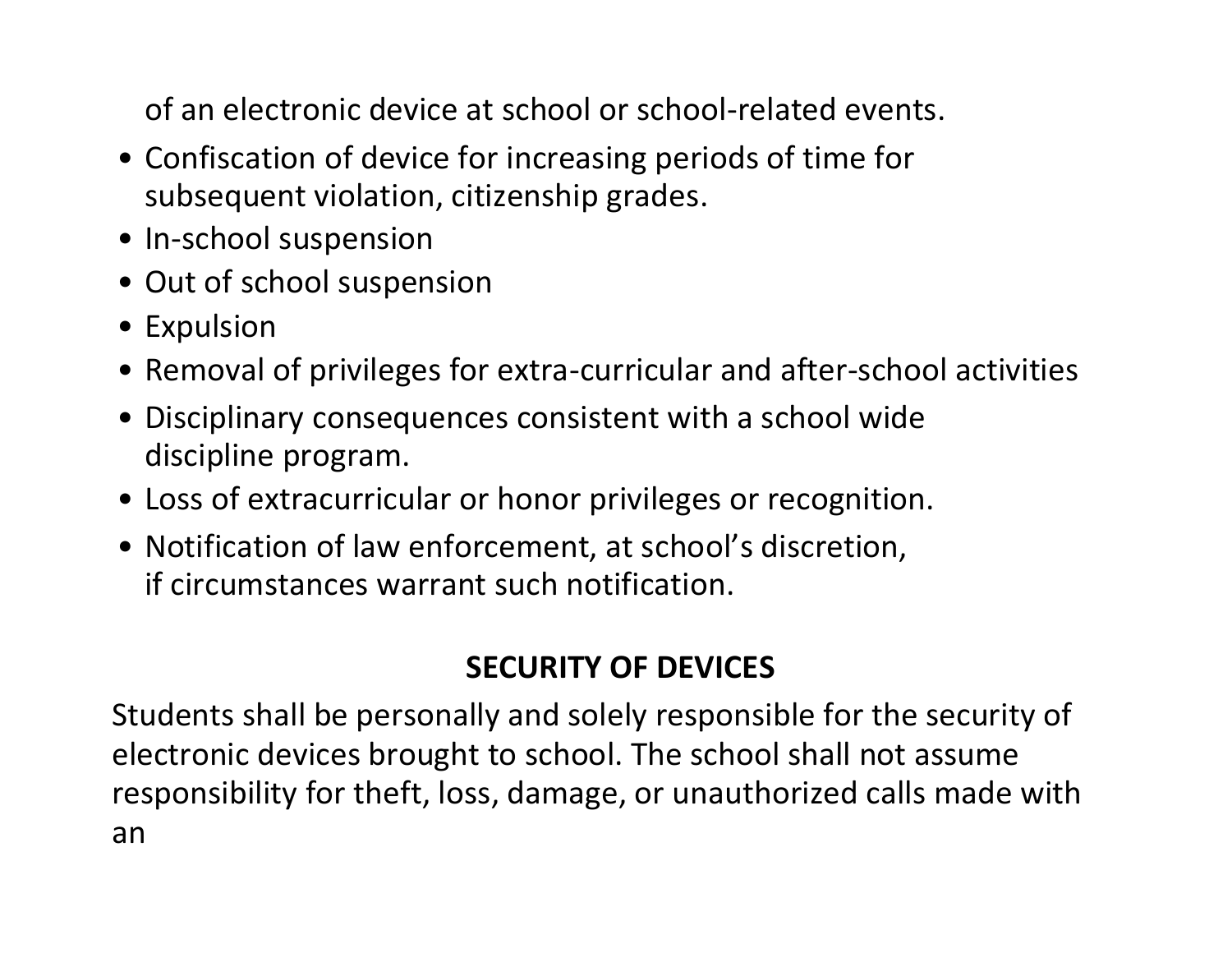electronic device. If devices are loaned to or borrowed and misused by non-owners, device owners are jointly responsible for the misuse or policy violation(s).

#### **Reporting**

Individuals wishing to report a violation of this policy should contact a school administrator.

#### Prohibitions of Using Devices

Camera or audio recording functions of electronic devices may pose threats to the personal privacy of individuals, used to exploit personal information, and or compromise the integrity of educational programs. Accordingly, the use of the audio recording or camera functions of electronic devices is always strictly prohibited on school premises.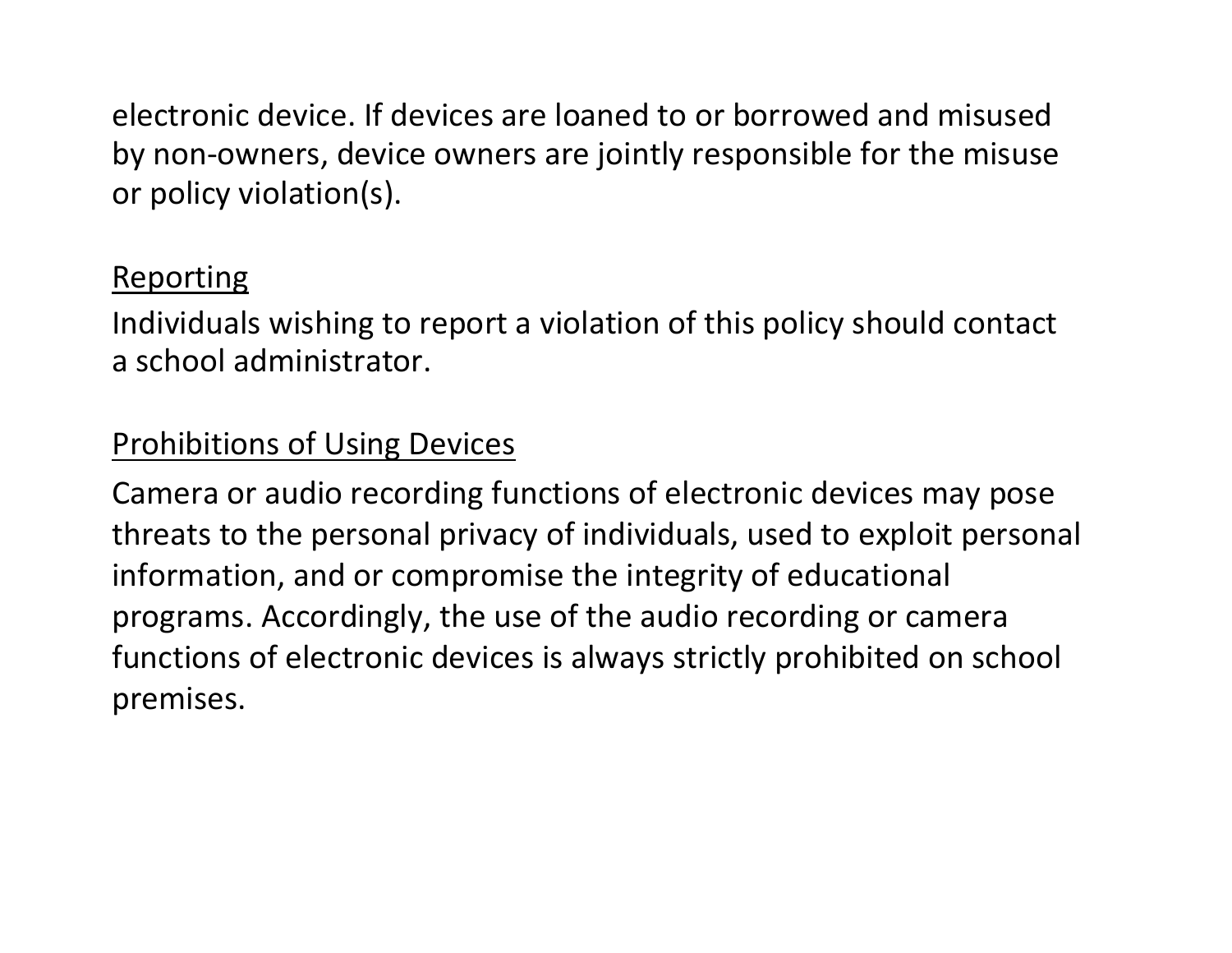### **Exceptions**

With prior approval of the principal, the above prohibitions may be relaxed under the following circumstances:

- Use is specifically required to implement a student's current and valid IEP
- Use is at the direction of a teacher for educational purposes with prior approval from administration
- Use is determined by the principal to be necessary for other special circumstances, health-related reasons, or emergency
- Responsible use by adults is acceptable, provided it doesn't detract from student safety, or the educational process as determined by administration

#### **EQUAL EDUCATIONAL AND EMPLOYMENT OPPORTUNITY**

It is the policy of the Davis School District and Kay's Creek Elementary to provide equal educational and employment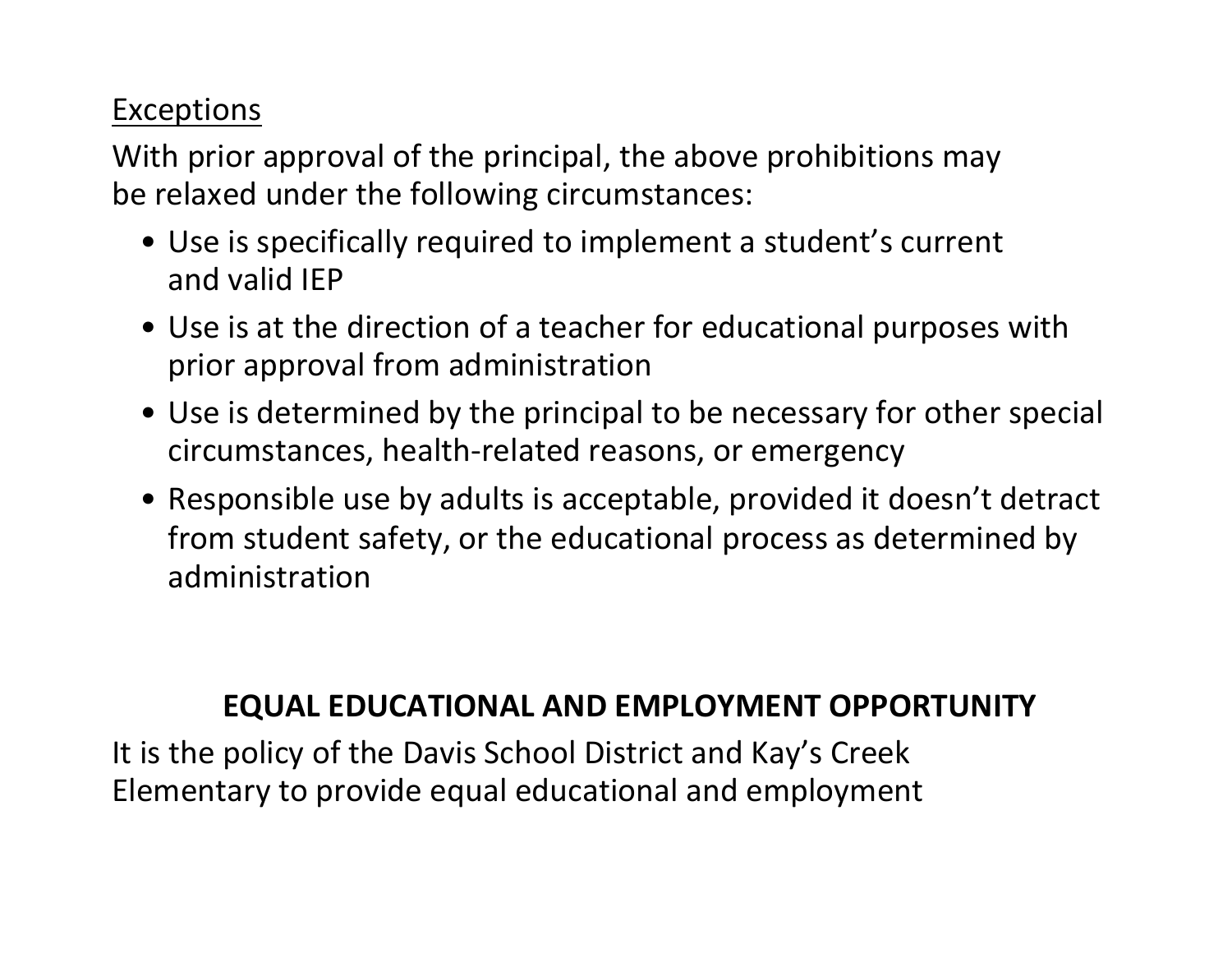opportunity for all individuals. Therefore, the District and Kay's Creek Elementary prohibit all discrimination based-on race, color, religion, sex, age, national origin, disability, or veteran status in its programs and activities, and provides equal access to the Boy Scouts and other youth groups. This policy extends to all aspects of the District's and Kay's Creek Elementary School's educational programs, as well as to the use of all District facilities, and participation in all Districtsponsored activities.

#### **NOTICE OF NON-DISCRIMINATION**

Davis School District and Kay's Creek Elementary do not discriminate based on race, color, religion, sex, age, national origin, disability, or veteran status in its programs and activities, and provides equal access to designated youth groups.

Inquires or complaints regarding the non-discrimination policies may be directed to an individual's principal or supervisor and/or the District Compliance Officer: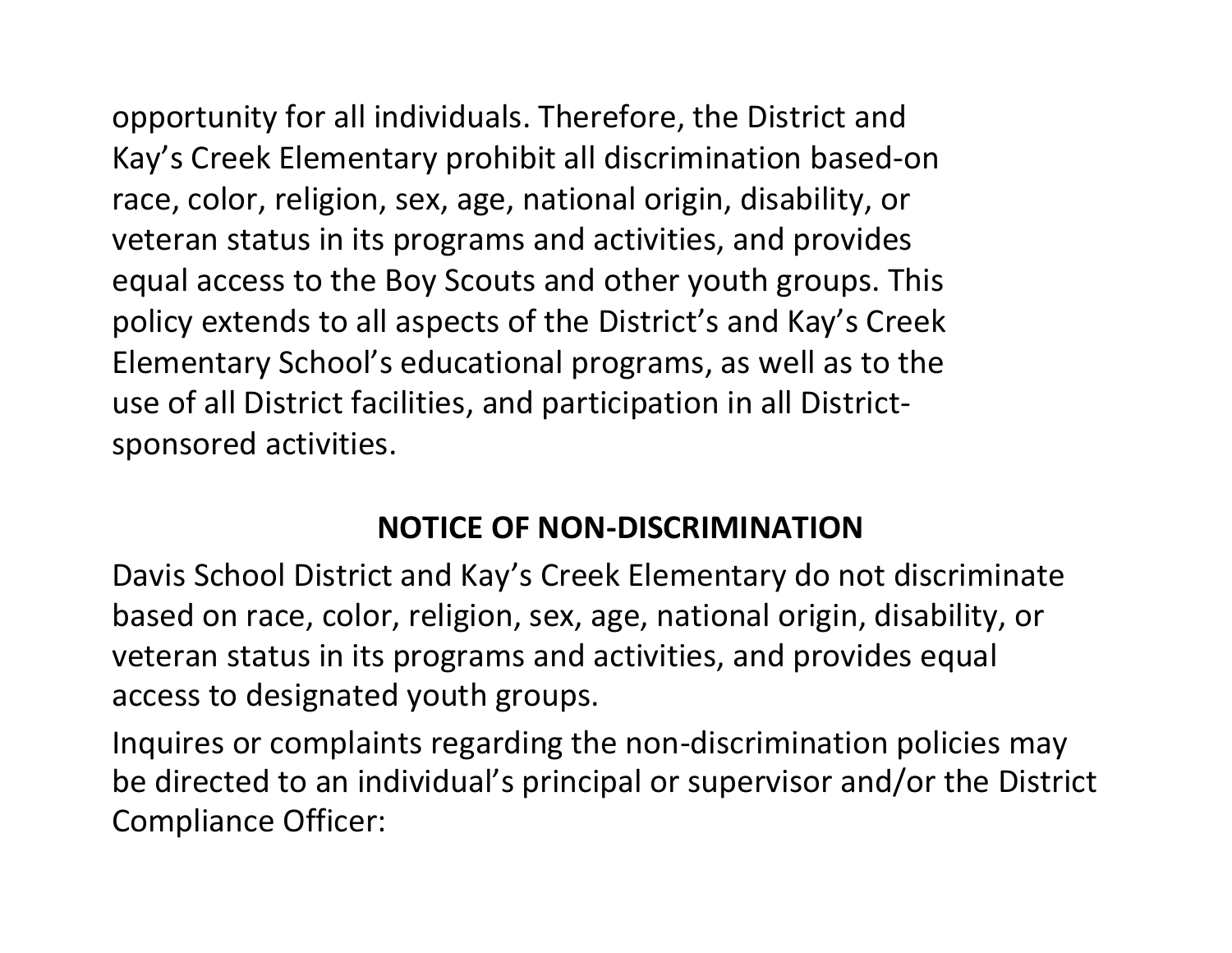Steven Baker, Associate Director Human Resources

Bernardo Villar, Director of Equity Title IX Compliance Coordinator Race, Color, National Origin, Religion, or Gender in other than Athletic Programs Davis School District P.O. Box 588 70 East 100 North Farmington, UT 84025 (801)-402-5319

Scott Zigich, Director of Risk Management Physical Facilities Compliance Coordinator P.O. Box 588 20 North Main Street Farmington, UT 84025 (801)-402-5307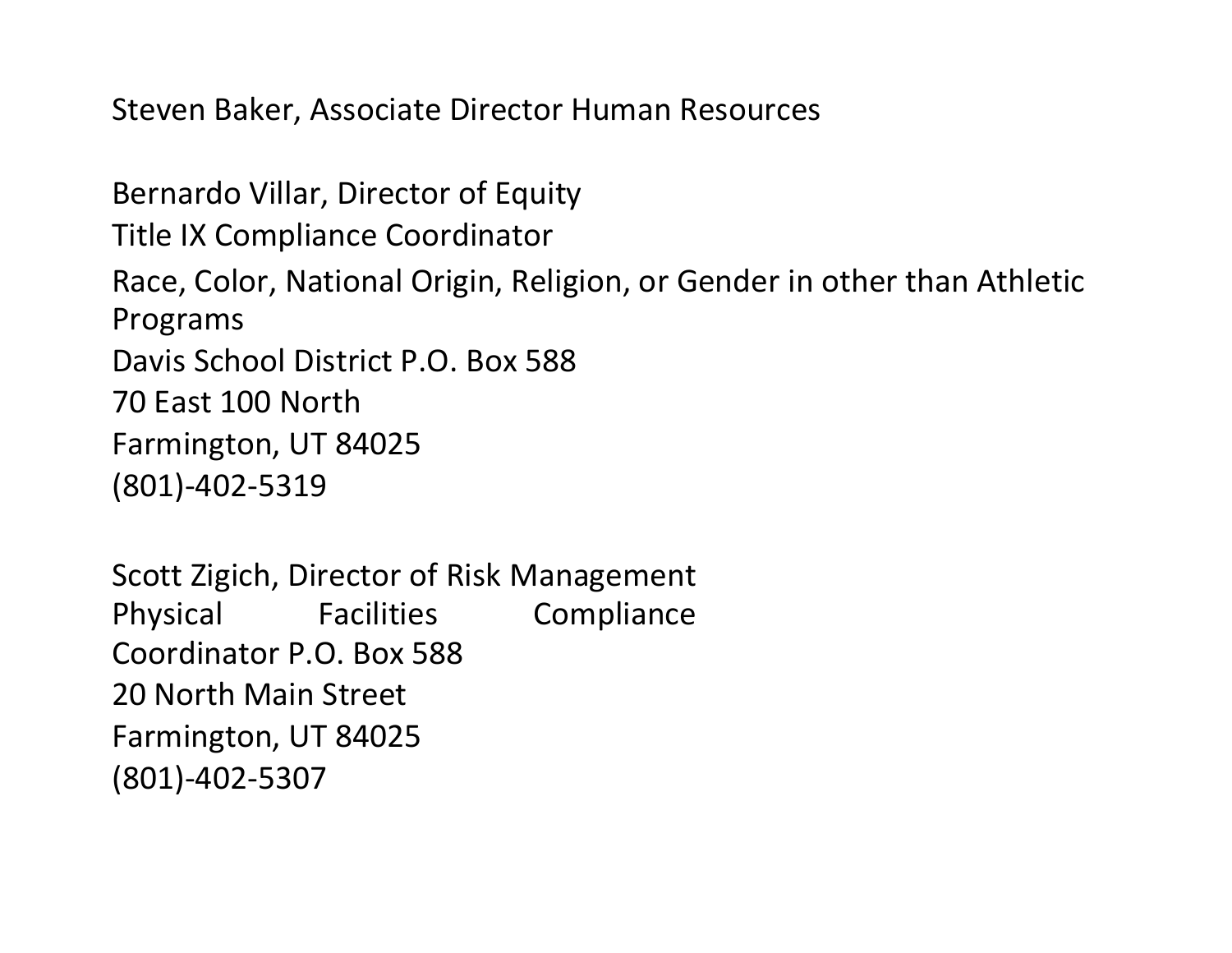TDD (hearing impaired): (801)-492-5358

#### **ACCOMMODATIONS FOR INDIVIDUALS WITH DISABILITIES**

In compliance with Section 504 of the Rehabilitation Act (504) and the Americans with Disabilities Act (ADA), the Davis School District and Kay's Creek elementary will provide reasonable accommodations to qualified individuals with disabilities. Students, parents, or employees needing accommodations should contact their school ADA/504 Coordinator at Kay's Creek Elementary (801)-402-0050, their principal or supervisor or you may contact the District ADA Coordinator, Steve Baker (801)-402-5315, for parent or employee accommodations: or 504 Coordinator, Midori Clough (801)-402-5142 for student accommodations.

ADA (Employment Issues) Coordinator Davis School District 45 East State Street P.O. Box 588 Farmington, UT 84025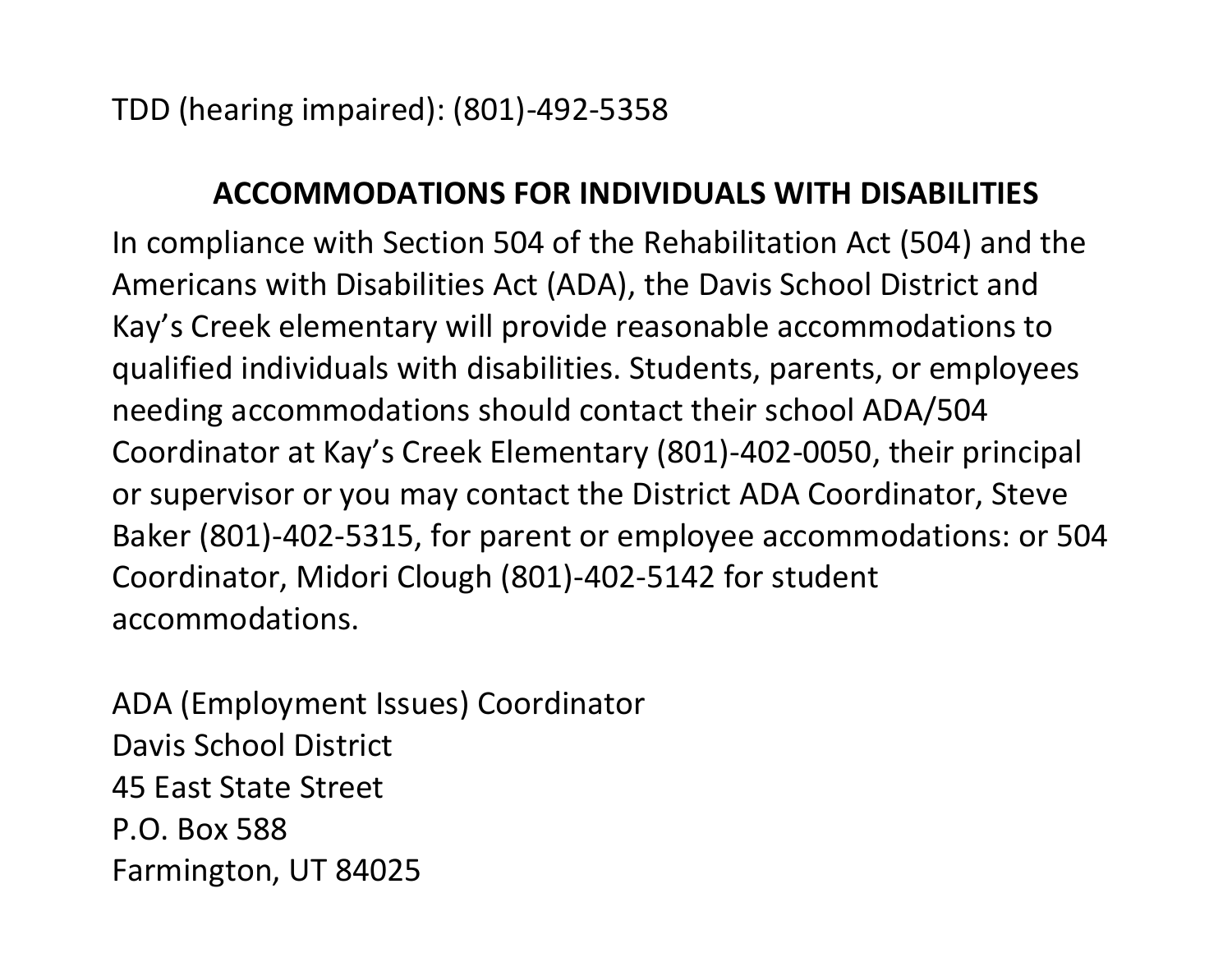(801)-402-5315

Midori Clough, District 504 Coordinator Davis School district P.O. Box 588 700 East 100 North Farmington, UT 84025 (801)-402-5142

#### **FAMILY EDUCATIONAL RIGHTS AND PRIVACY ACT Student Education Records**

The Family Educational Rights and Privacy Act (FERPA) is a federal law designed to protect the privacy of a student's education records. FERPA gives parents certain rights with respect to their children's education records. These rights are: *Inspect and review* all their student's education records maintained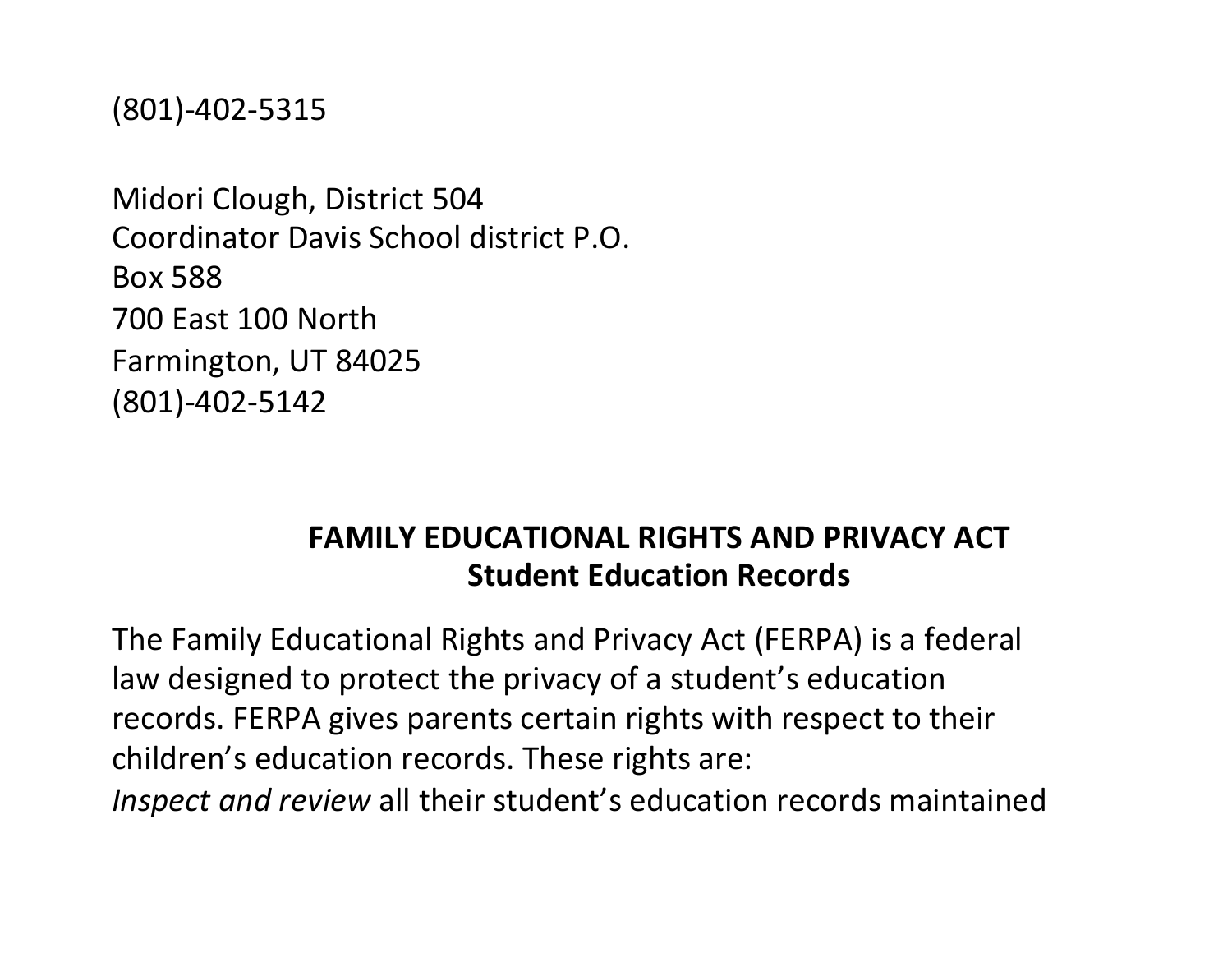by the school within 45 days of a request for access. *Request* that a school correct records believed to be inaccurate, misleading, or otherwise in violation of the student's privacy rights under FERPA. Parents who wish to ask the school to amend a record should write the principal or appropriate school official, clearly identify the part of the record they want changed and specify why it should be changed. If the school decides not to amend the record as requested by the parent, the school will notify the parent or eligible student of the decision and advise them of their right to a hearing regarding the request for amendment.

*Provide consent* before the school discloses personally identifiable information (PPI) from a student's record, except to the extent that FERPA authorizes disclosure without consent. Such exceptions include, but are not limited to:

- School officials with legitimate education interests.
- Other schools to which a student is transferring.
- Individuals who have obtained court orders or subpoenas
- Persons who need to know in cases of health and safety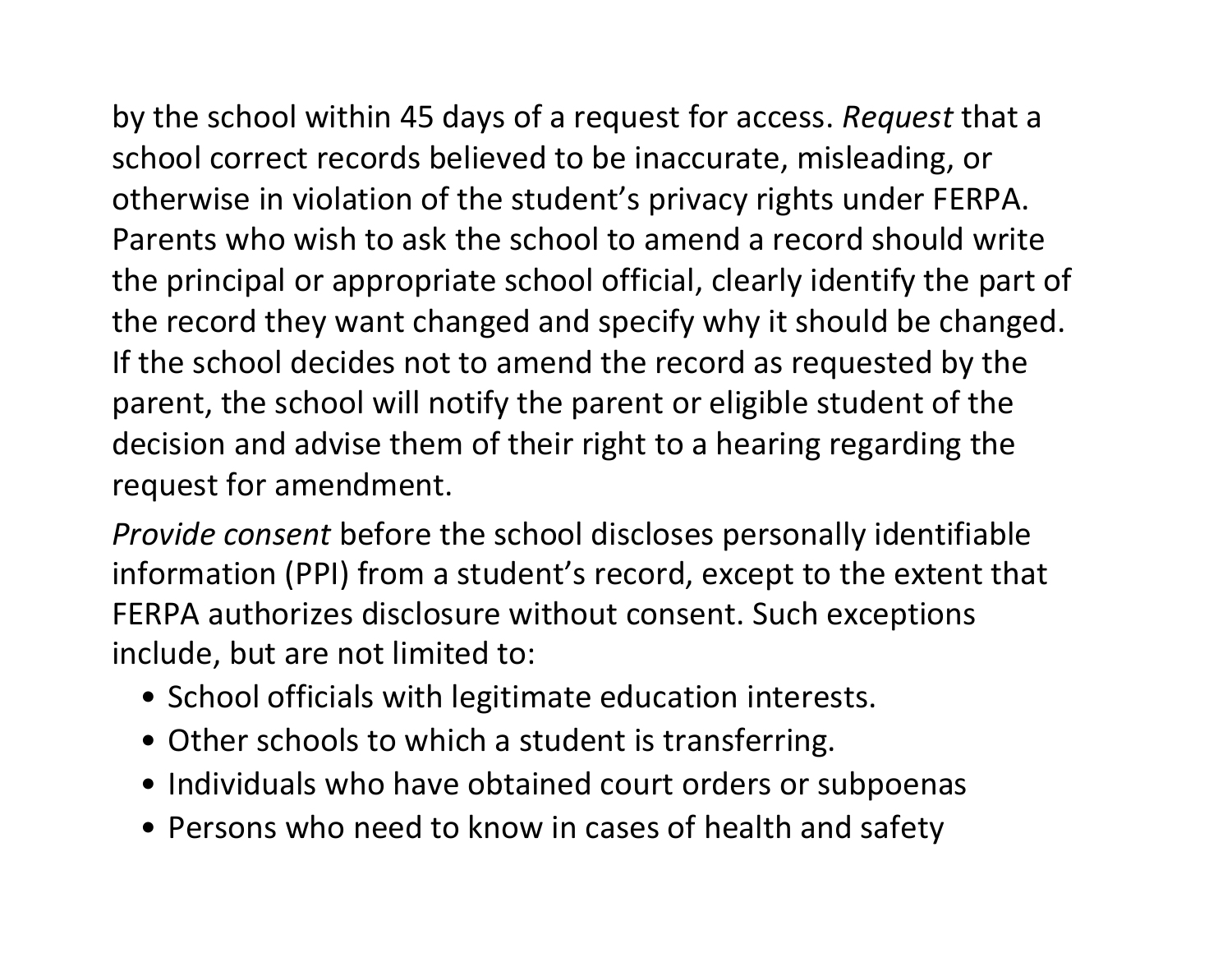emergencies.

- Juvenile justice system.
- A state agency or organization that is legally responsible for the care and protection of the student.
- Specified officials for audit or evaluation purposes; or
- Organizations conducting studies for or on behalf of the District.

A school official is a person employed by the District as an administrator, supervisor, instructor, or support staff member (including health or medical staff and law enforcement unit personnel); a person serving as a volunteer; a person serving on the District School Board; a person or company with whom the District has contracted to perform a special task (such as an attorney, auditor, medical consultant, or therapist), or to whom the District has outsourced institutional services or functions. A school official has a legitimate educational interest if the official needs to review an education record in order to fulfill his or her professional responsibility.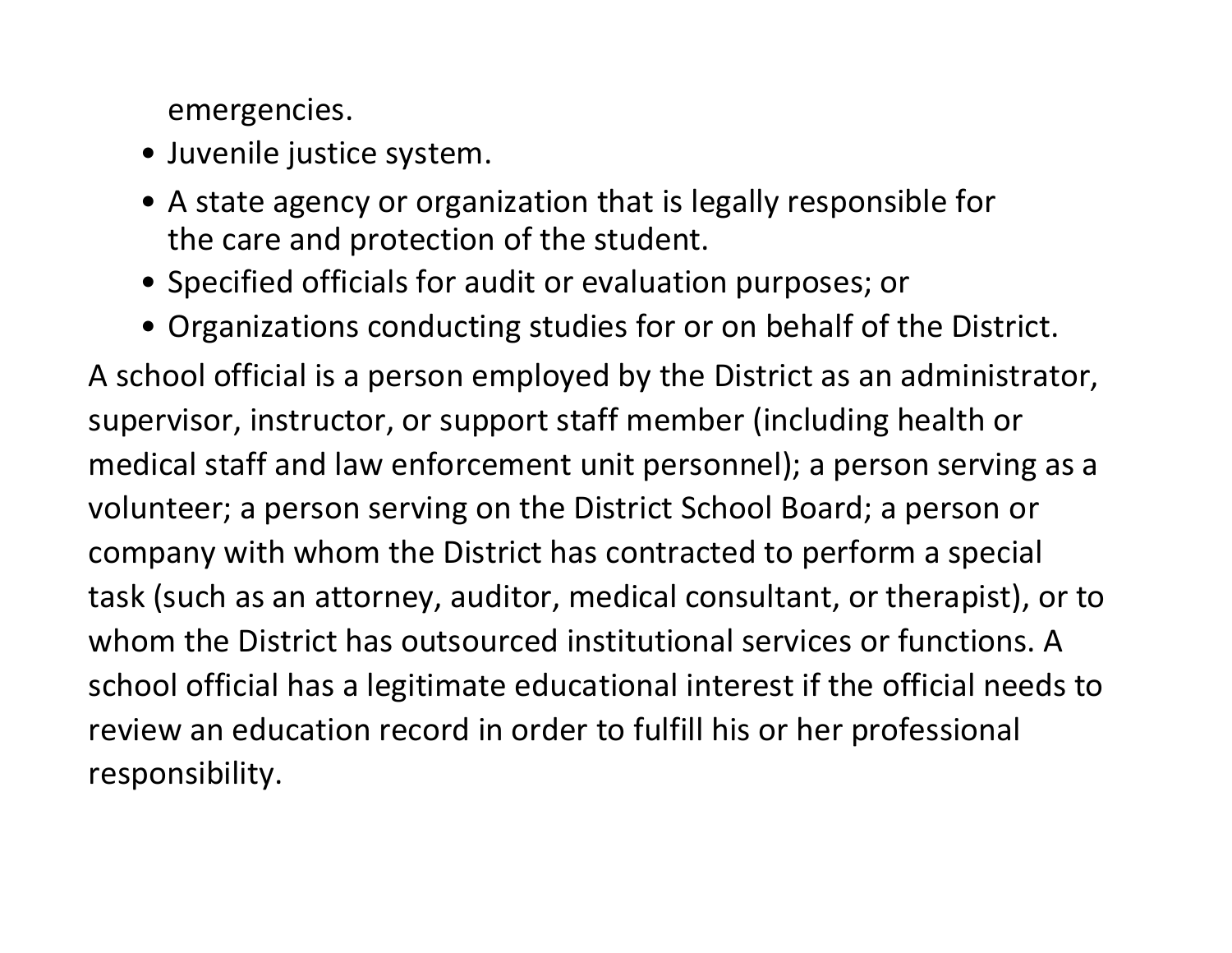### **FIRST AID/MEDICATION**

It is our policy to try to contact parents when children become ill or injured. The school is limited to basic first aid only. Please be sure to inform the school of any changes in telephone numbers or persons to contact in case of emergency. If your student must take medication during the school day, please contact the school for special arrangements.

#### **HOMEWORK**

Homework is an important part of your child's education. It enhances classroom learning and mastery of skills taught in the classroom. In addition, homework helps students develop self-responsibility and good study habits. We understand that many children participate in out-ofschool and family-centered activities; this is considered when determining the amount of homework assigned. For more information, our district homework policy can be found on the district website. Talk to your student's teacher about homework concerns. Please encourage your student to complete homework and read every day!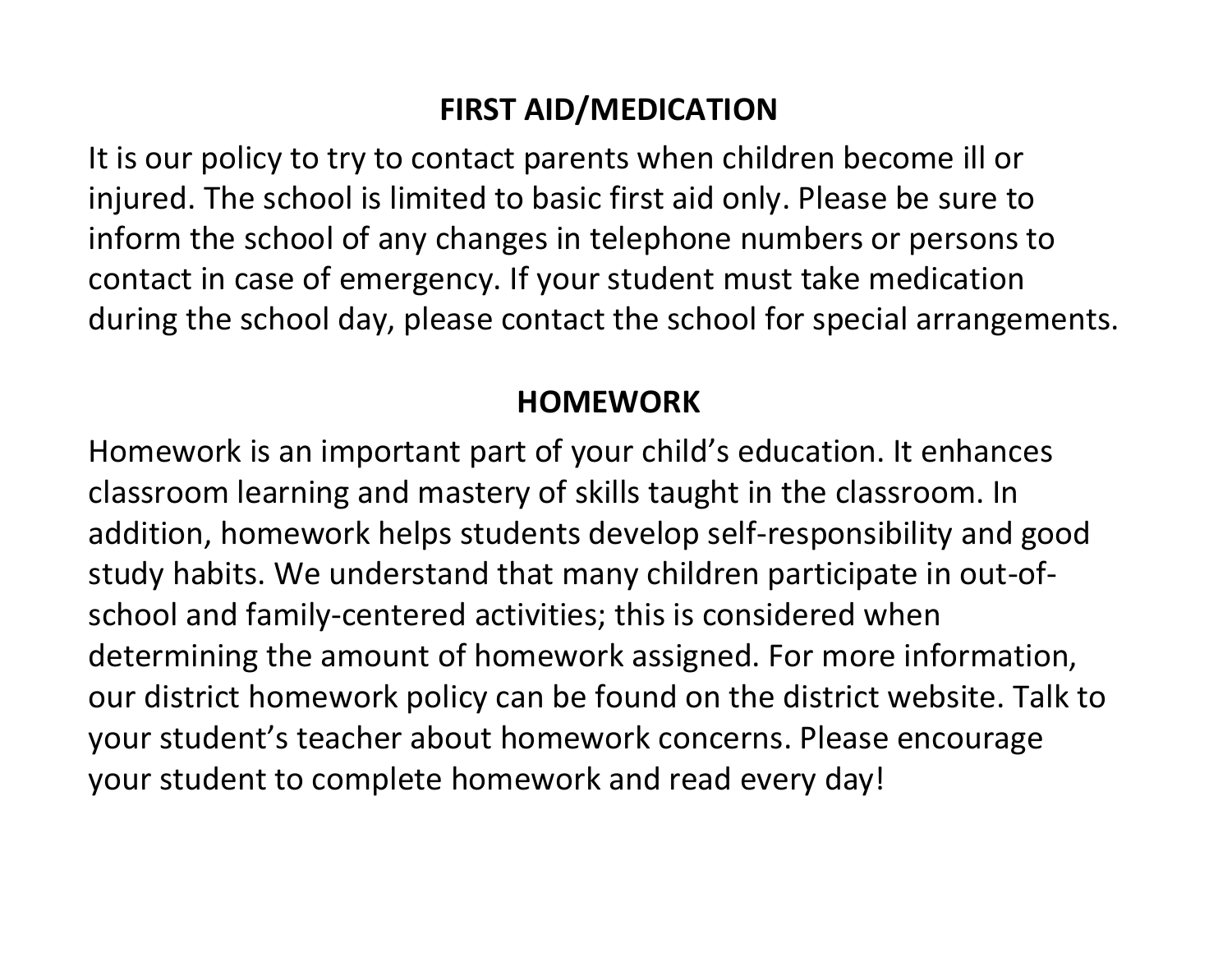#### MAXIMUM HOMEWORK TIME PER DAY

| <b>ELEMENTARY</b> |                |
|-------------------|----------------|
| <b>GRADE</b>      | <b>MINUTES</b> |
| Kindergarten      | $5 - 10$       |
| 1st               | 10             |
| 2nd               | 20             |
| 3rd               | 30             |
| 4th               | 40             |
| 5th               | 50             |
| 6th               | 60             |

#### **LOST AND FOUND**

All found items will be placed in the lost and found cubbies located by the cafeteria. The school cannot assume responsibility for student losses. Proper marking of personal property can reduce these losses. A few times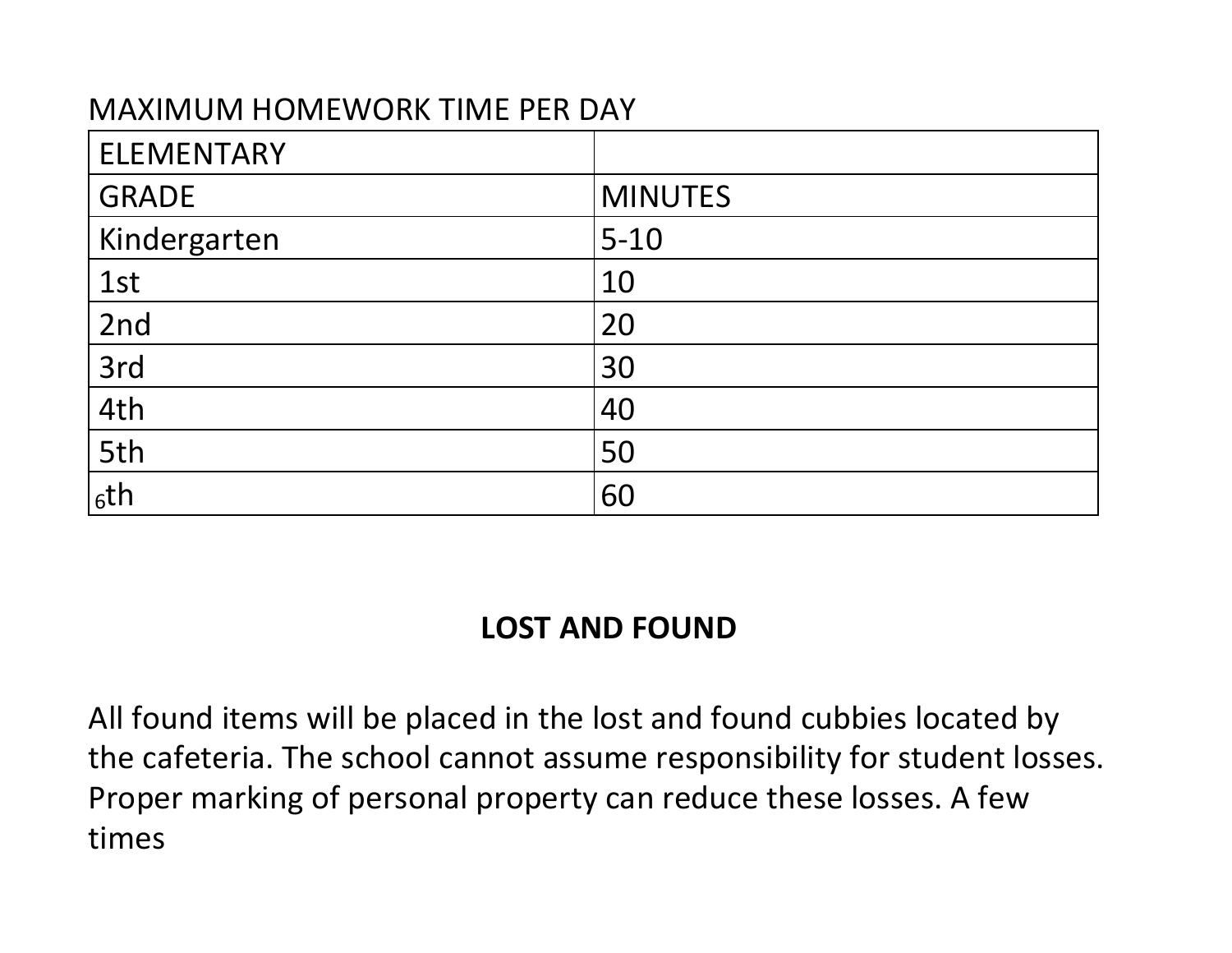during the year, a message will go home to parents, informing them that items found in the "lost and found" will be donated. There will be a warning to parents letting them know to check to see if any of their student's items are in the "lost and found" prior to being donated.

Please label your child's possessions so that lost items may be returned. Do not write the phone number or name where it is visible on the personal possessions for safety reasons. The school is not responsible for lost or damaged items.

#### **MEDIA PERMISSION**

Part of the communication efforts of the Davis School District and your child's school is to let the general public know about the educational activities occurring within the walls of our schools.

Because of that effort, we often invite reporters to the schools to cover educational activities and events. There are also times when reporters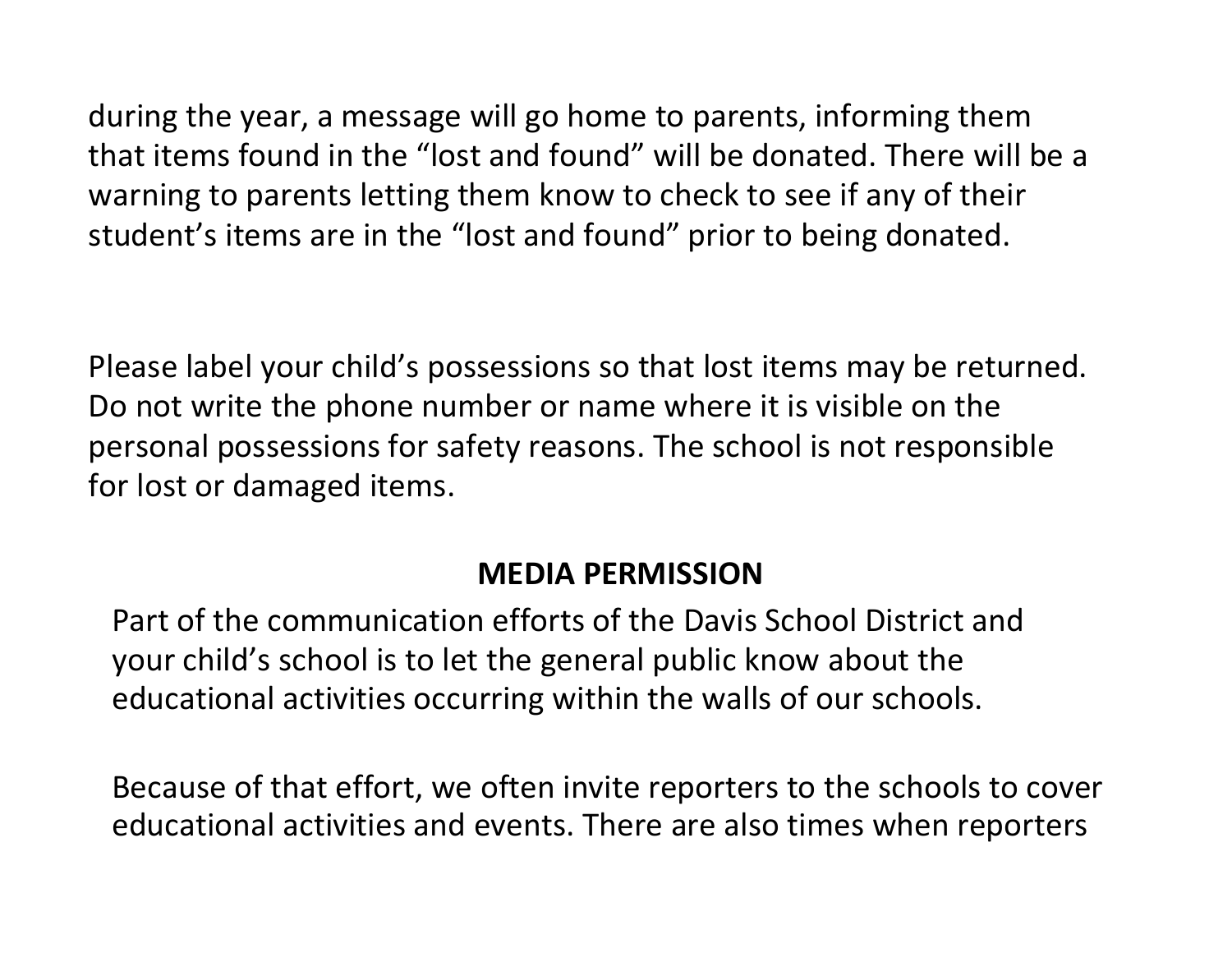contact the district or the school regarding a story.

Anytime the media wishes to highlight work or activities within our district or schools, we work with them so they can accomplish their job and so our efforts or viewpoints can be communicated.

The main focus of education, of course, is students, and during the vast majority of time, the media will want to focus on students as the subject of their stories.

For that reason, we are seeking your permission ahead-of-time for your student(s) to be interviewed, photographed or videotaped in the event such an opportunity surfaces during the school year.

If you **DO NOT** want your student to be involved in media coverage be photographed, interviewed or videotaped by the media — please fill out this form and return it to the school.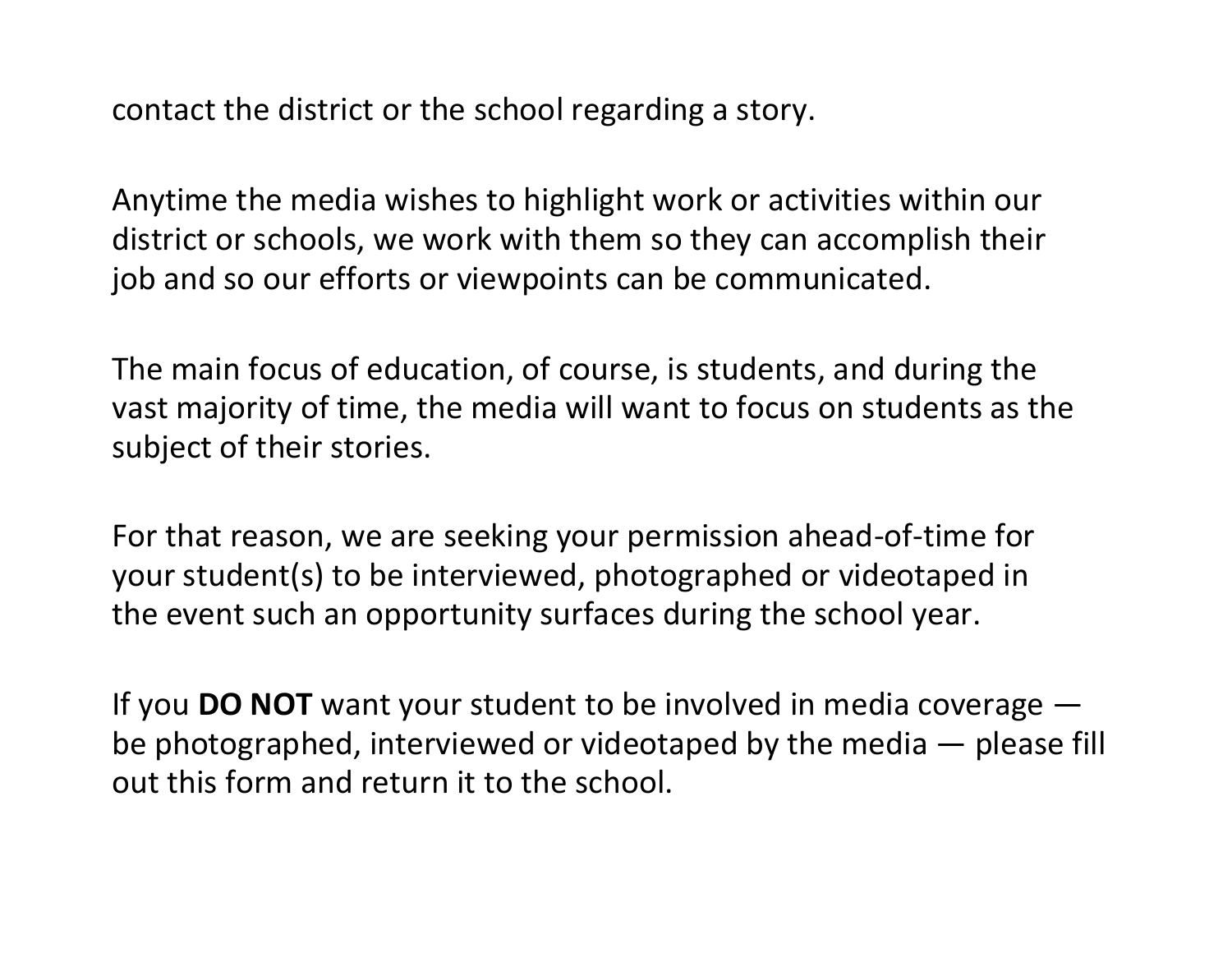Please note, your permission will be assumed if the school does not have this completed form on file.

| Student Name(s): Student Name(s): |
|-----------------------------------|
| Parent(s) Name:                   |
| Address: ________                 |
| Phone:                            |
| Signature:                        |

#### **MEDICATION**

Davis School District recognizes that parents or guardians and children (in the case of older students) have the primary responsibility for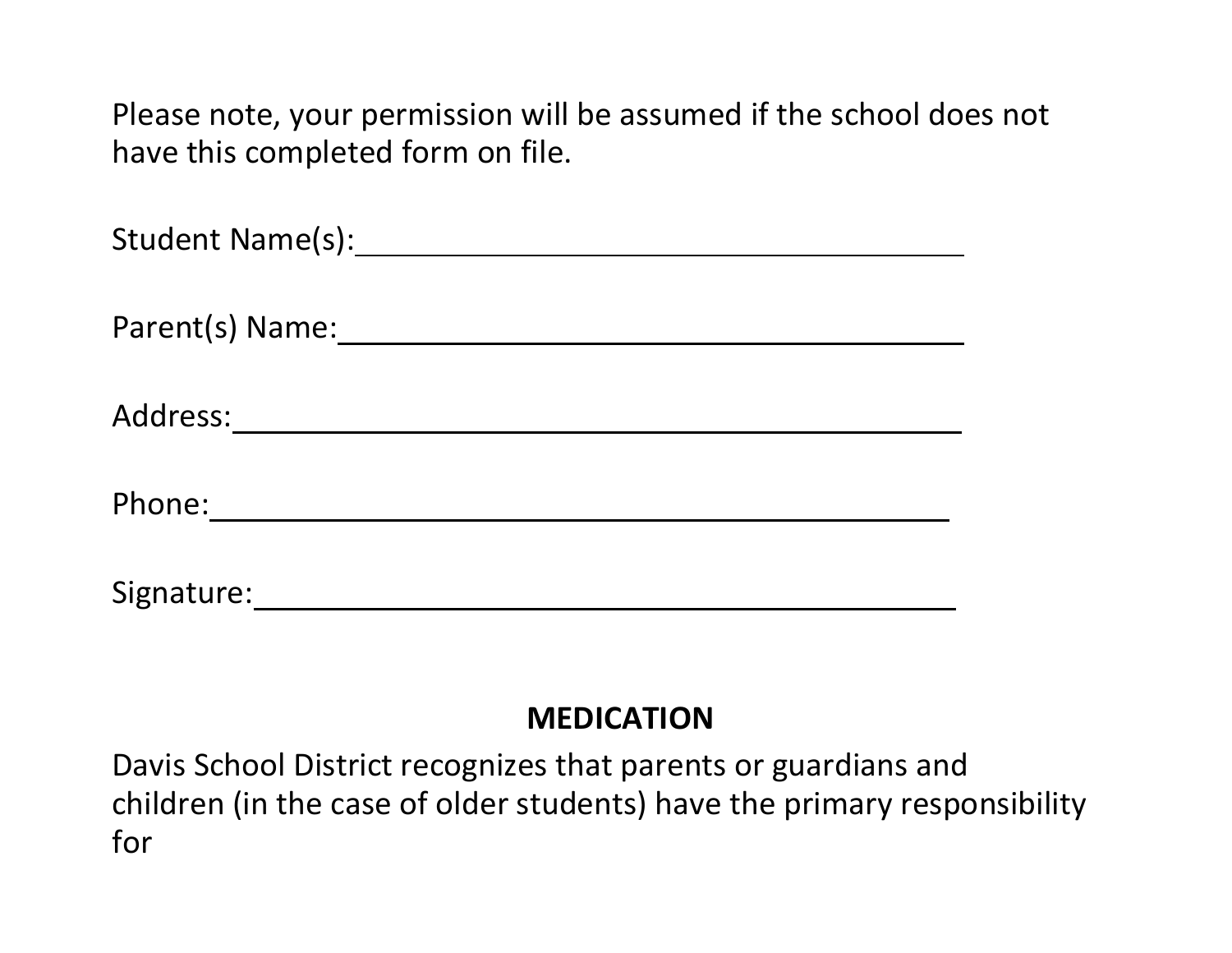administering medication. However, from time to time a student will require assistance with medication during school hours due to a medical condition. In keeping with 53A-11-601, Utah Code, annotated 1953, the following procedures have been adopted by the Davis Board of Education in order to provide for the administration of medication by school personnel. Your school principal or designee will provide you with needed assistance should this help be required for your student.

If your student should require such help, you as the parent or guardian of the student must submit a completed, signed and dated "Authorization of School Personnel to Administer Medication" form to the school principal. This authorization form also requires information from the student's health care provider regarding the methods, amount, time schedule and possible side effects of the prescribed medication.

Parents are responsible to bring the student's medication to the school principal/secretary/student's teacher, in a prescription bottle or properly labeled original container, along with a current picture of the student.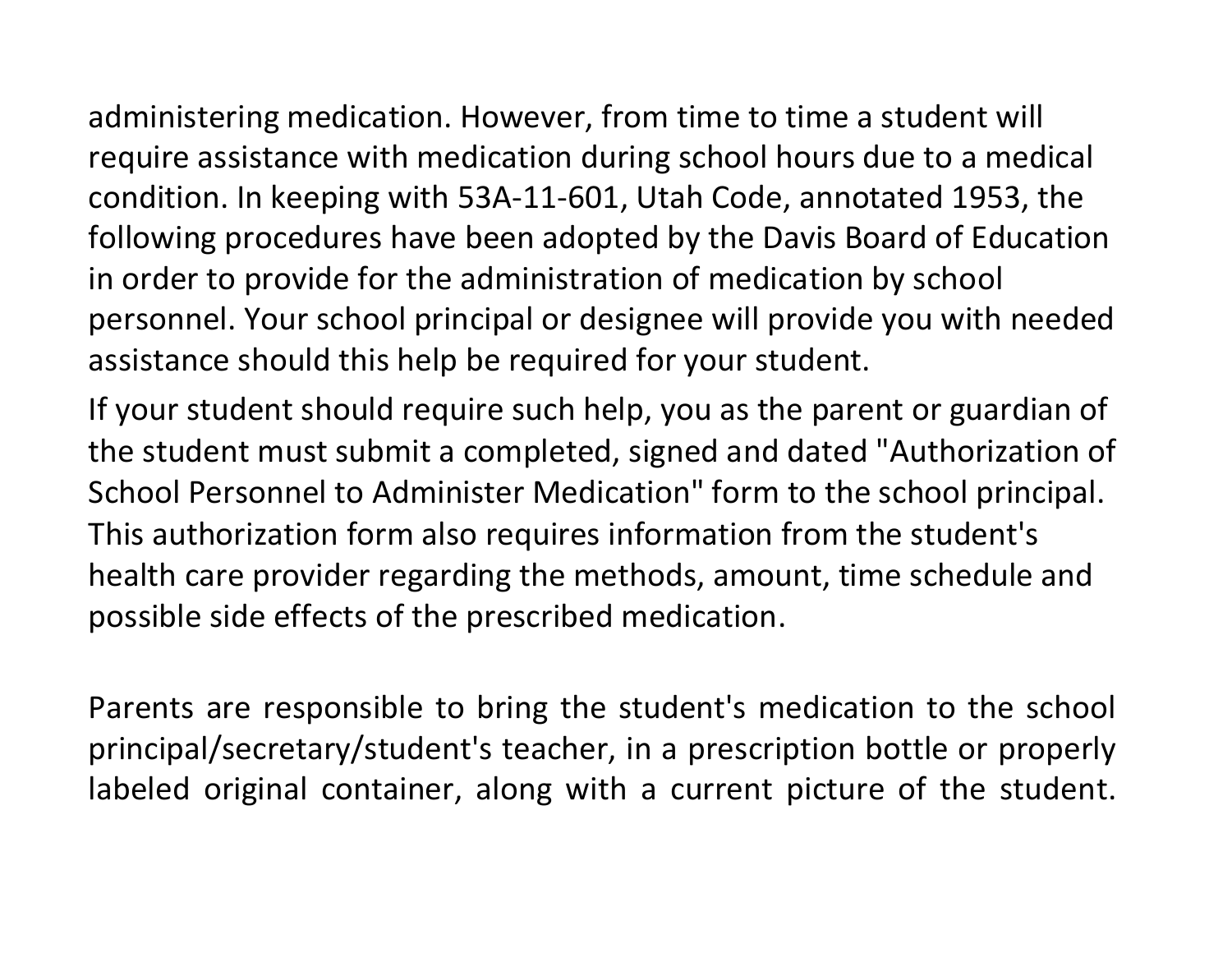This is to assure that the proper medication will be administered to your student. Parents must provide an adequate supply of medication to avoid interruption of treatment.

Authorization for administration of medication by school personnel may be withdrawn by the school at any time following notice to you as a parent or guardian. In addition, school personnel who provide assistance as described above in substantial compliance with the licensed health care provider's written statement are not liable, civilly or criminally, for any adverse reaction suffered by the student as a result of taking the medication, or for discontinuing the administration of the medication after so informing the student's parent or guardian.

Your school principal will designate staff to administer medication. In addition, the school administration, in compliance with Board policy, will assume that only students with a current, completed, signed and dated "Authorization of School Personnel to Administer Medication"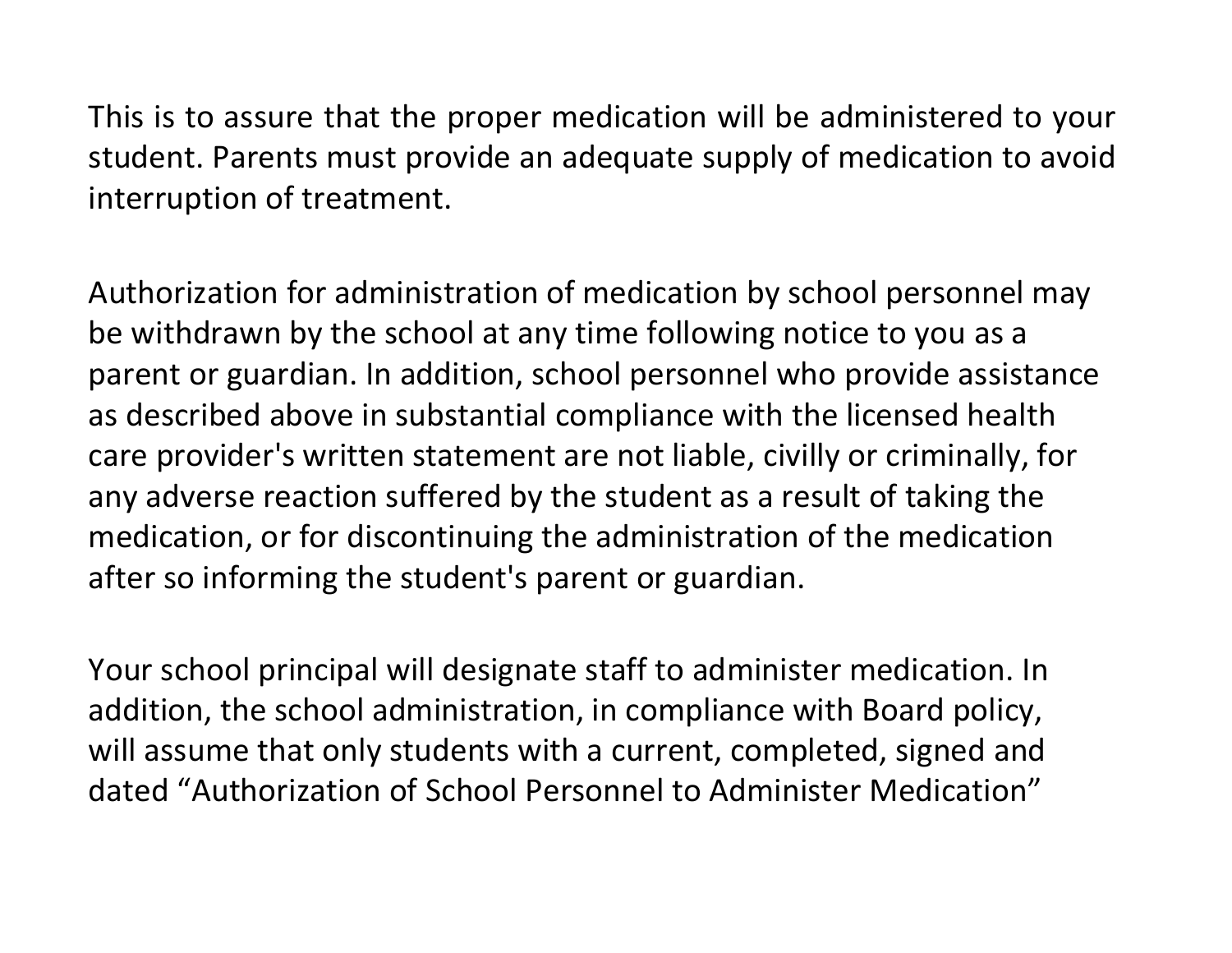form will receive help from the school staff in the administration of medication.

District policy does not prohibit a student from carrying his/her own medication to school in instances where the student's maturity level is such that he/she could reasonably be expected to appropriately administer the medication on his/her own. In such instances, the student may carry one inhaler or one day's dosage of medication on their person. Any misuse of such medication by the student may be subject to disciplinary action under the District's Safe and Orderly Schools policy.

If you have further questions or concerns, please contact your school principal at 801-402-0050.

#### **NUISANCE ITEMS**

Toys, radios, electronic games, walkie talkies, trading cards, roller blades,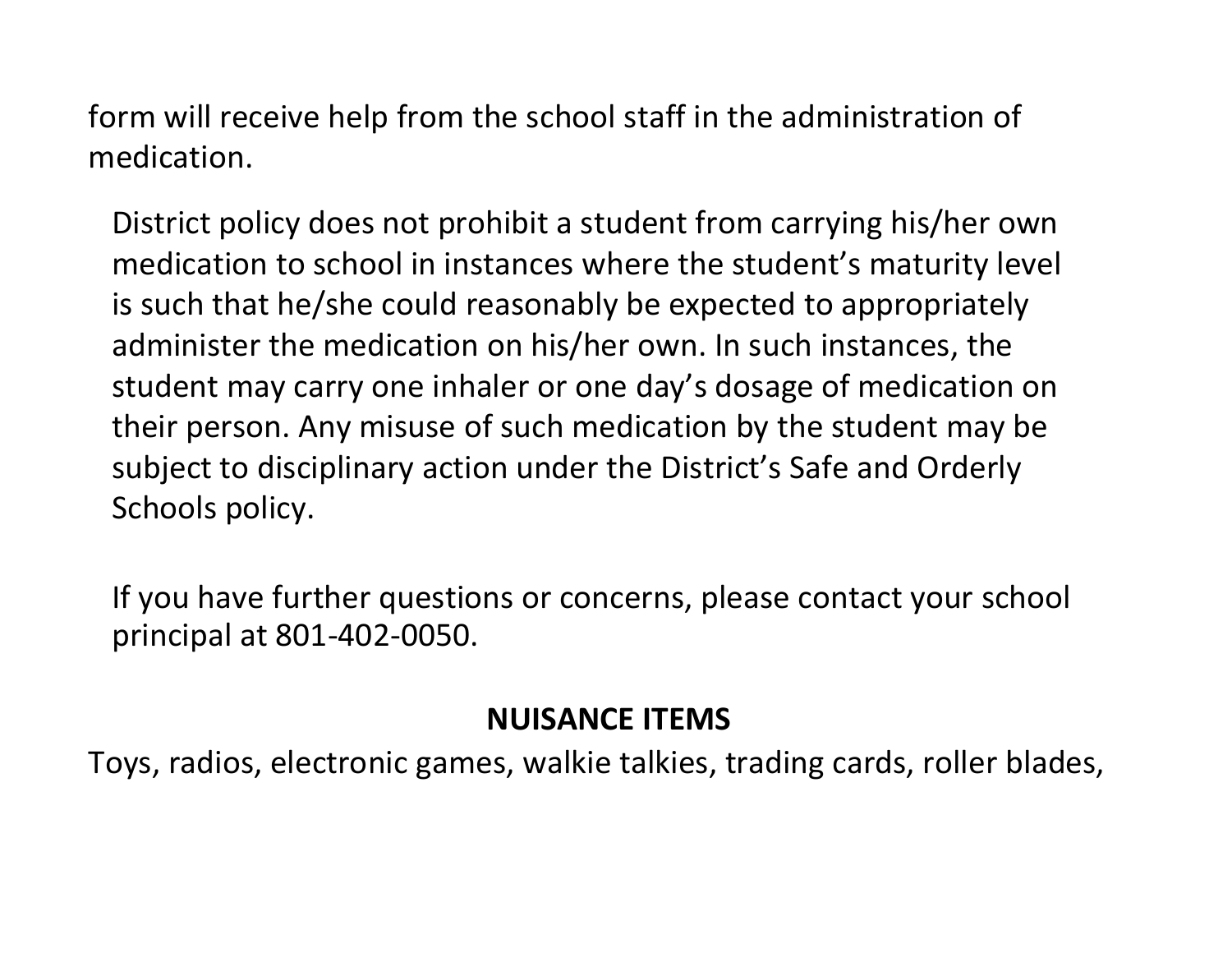should not be brought to school. These items are a cause of concern and can disrupt school. The teacher, administrator, or staff may take these items and return them only to the parent.

#### **PARTY INVITATIONS**

If your child is going to bring invitations to school for a party at home or elsewhere, make sure that all children in the class are invited. Otherwise, please make other arrangements to distribute invitations outside of school hours.

#### **PETS IN SCHOOL**

Pets are not allowed at school. If students wish to "show and tell" their pet, they may do so with a picture.

#### **RIGHTS UNDER THE PROTECTION OF PUPIL RIGHTS AMENDMENT**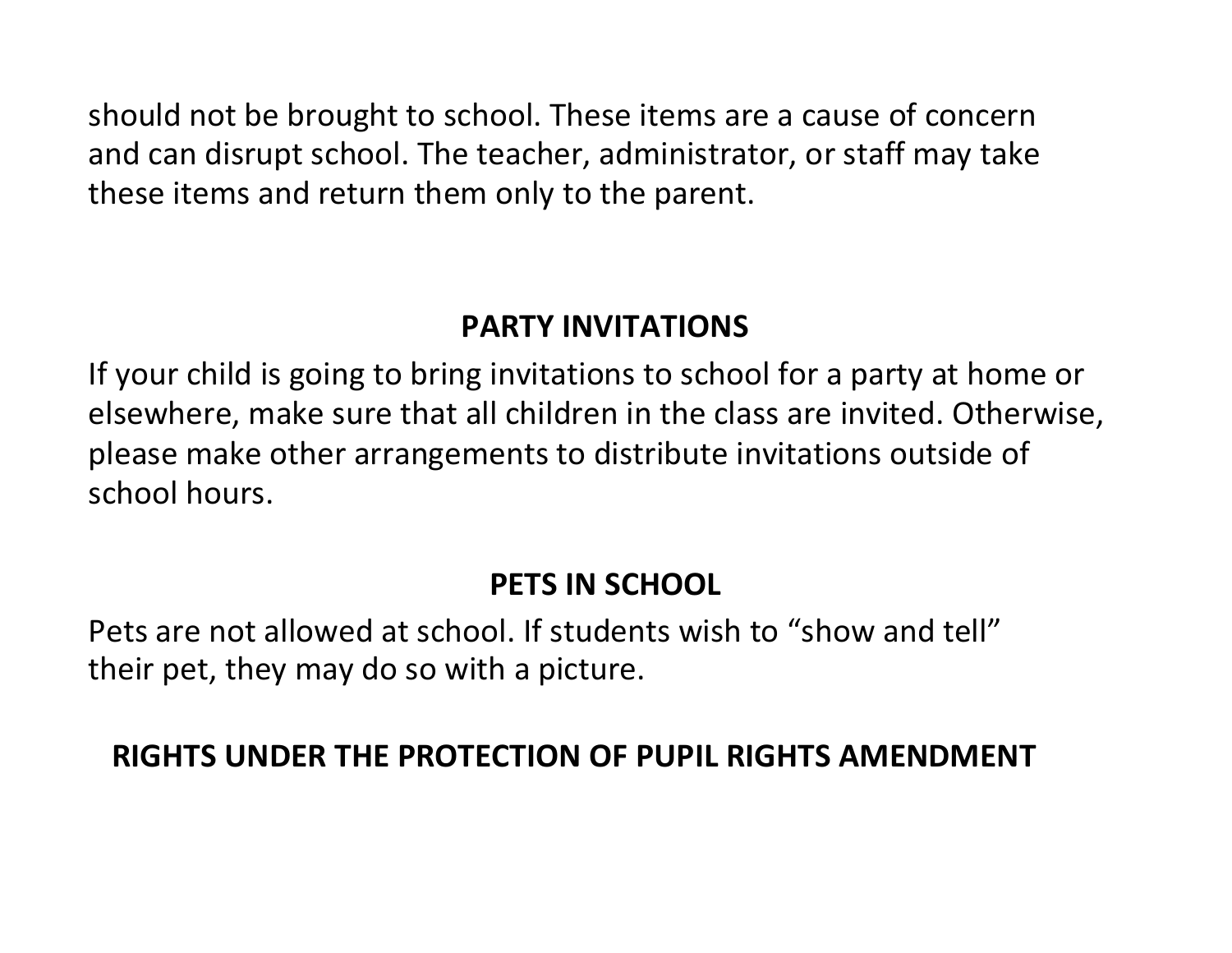The Protection of Pupil Rights Amendment (PPRA) affords parents certain rights regarding the use of surveys or other school activities which may involve the collection or use of protected information. These include the right to:

*Consent* before students are required to participate in any survey, analysis, or evaluation that reveals information, whether personally identifiable or not, concerning the student's or any family member's:

- [a] Political affiliations or beliefs.
- [b] Mental or psychological problems.
- [c] Sexual behavior, orientation or attitudes.
- [d] Illegal, anti-social, self-incriminating, or demeaning behavior.
- [e] Critical appraisals of others with whom the student or family have close family relationships.
- [f]Legally recognized privileged relationships, such as with lawyers, doctors, or ministers.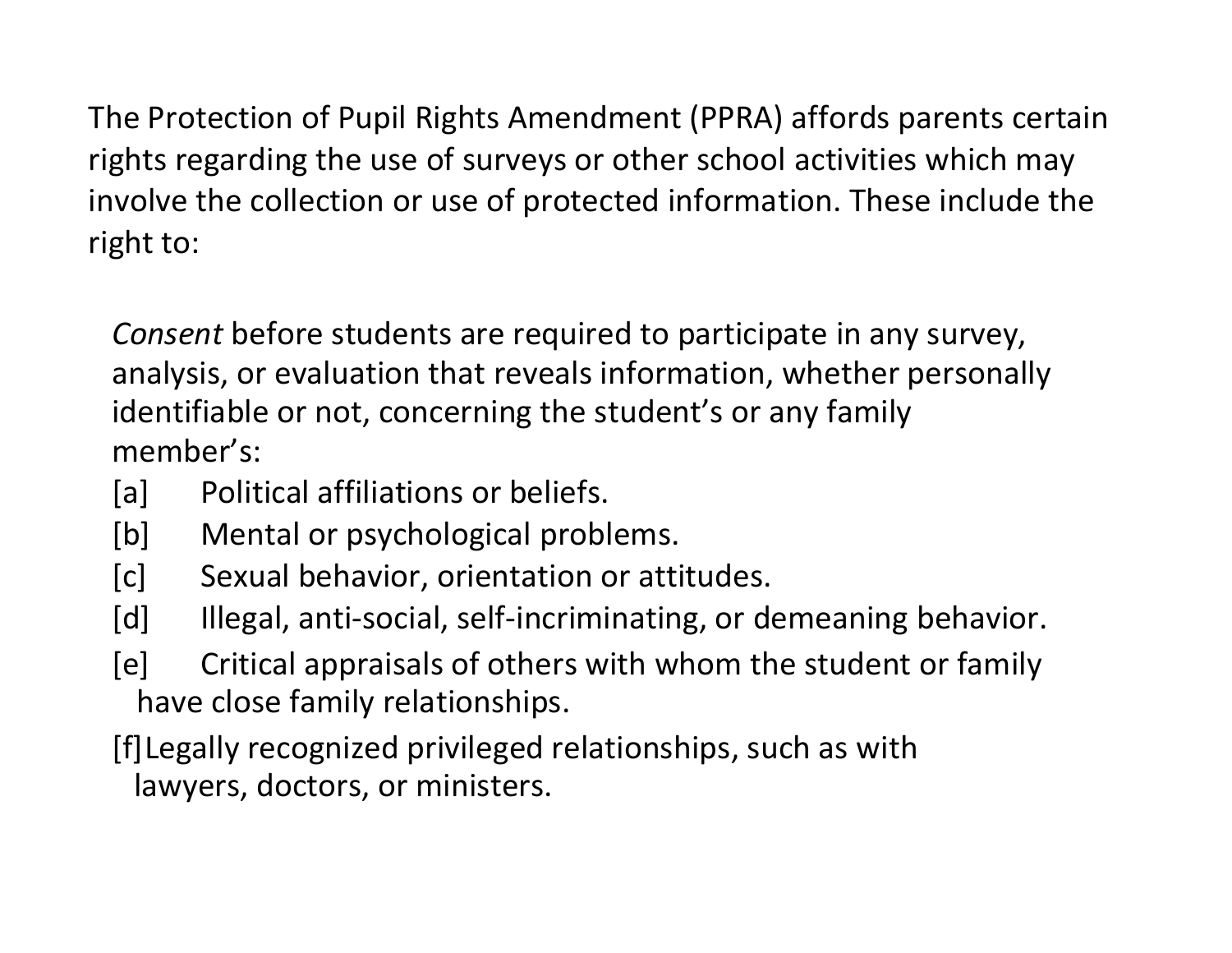- [g] Religious practices, affiliations, or beliefs; or
- [h] Income, other than as required by law to determine program eligibility.

*Receive notice and an opportunity to opt a student out* of activities involving collection, disclosure, or use of personal information obtained from students regarding any of the protected information areas.

*Inspect,* upon request and before administration or use of:

- Protected information surveys designed to be administered to students; and
- Instructional material used as part of the educational curriculum.

Davis School District has policies in place to protect student privacy as required by both State and Federal law. Kay's Creek Elementary will directly notify you of the specific or approximate dates of activities which involve the collection or use of protected information and provide an opportunity to opt your student out of participating in such activities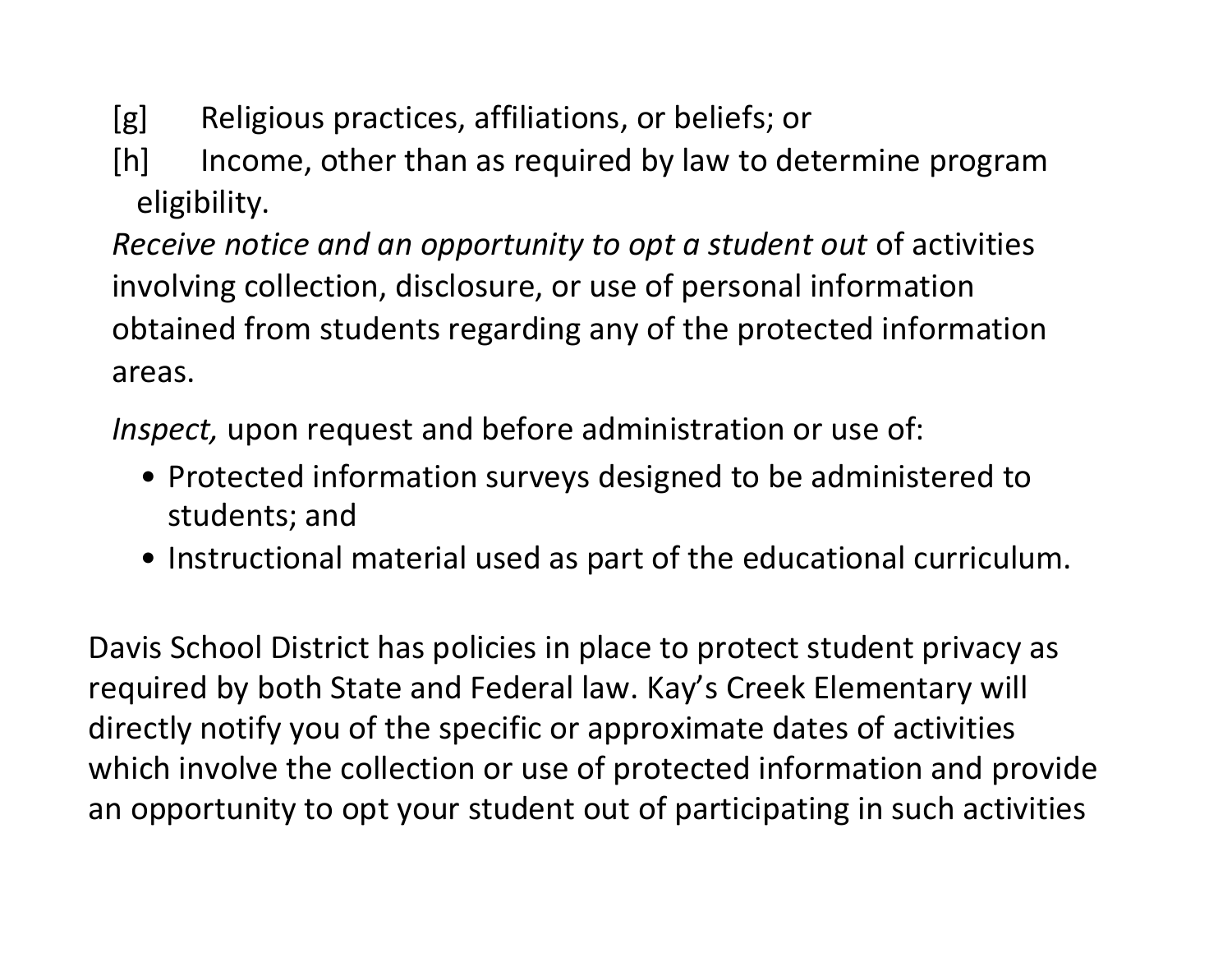### **PLEDGE OF ALLEGIANCE**

The Pledge of Allegiance to the Flag shall be recited by students at the beginning of each school day in each public-school classroom in the State, led by a student in the classroom, as assigned by the classroom teacher on a rotating basis. Participation in the Pledge is voluntary and not compulsory.

#### **PARENTAL RIGHTS IN PUBLIC EDUCATION**

The Davis School District and Kay's Creek Elementary shall reasonably\*\* accommodate a parent's or guardian's:

• written request to retain a student on grade level based on the student's academic ability or the student's social, emotional, or physical maturity.

• written request to excuse the student from attendance for a family event or visit to a health care provider, without obtaining a note from the provider*. (An excuse does not diminish expectations for the student's academic performance).*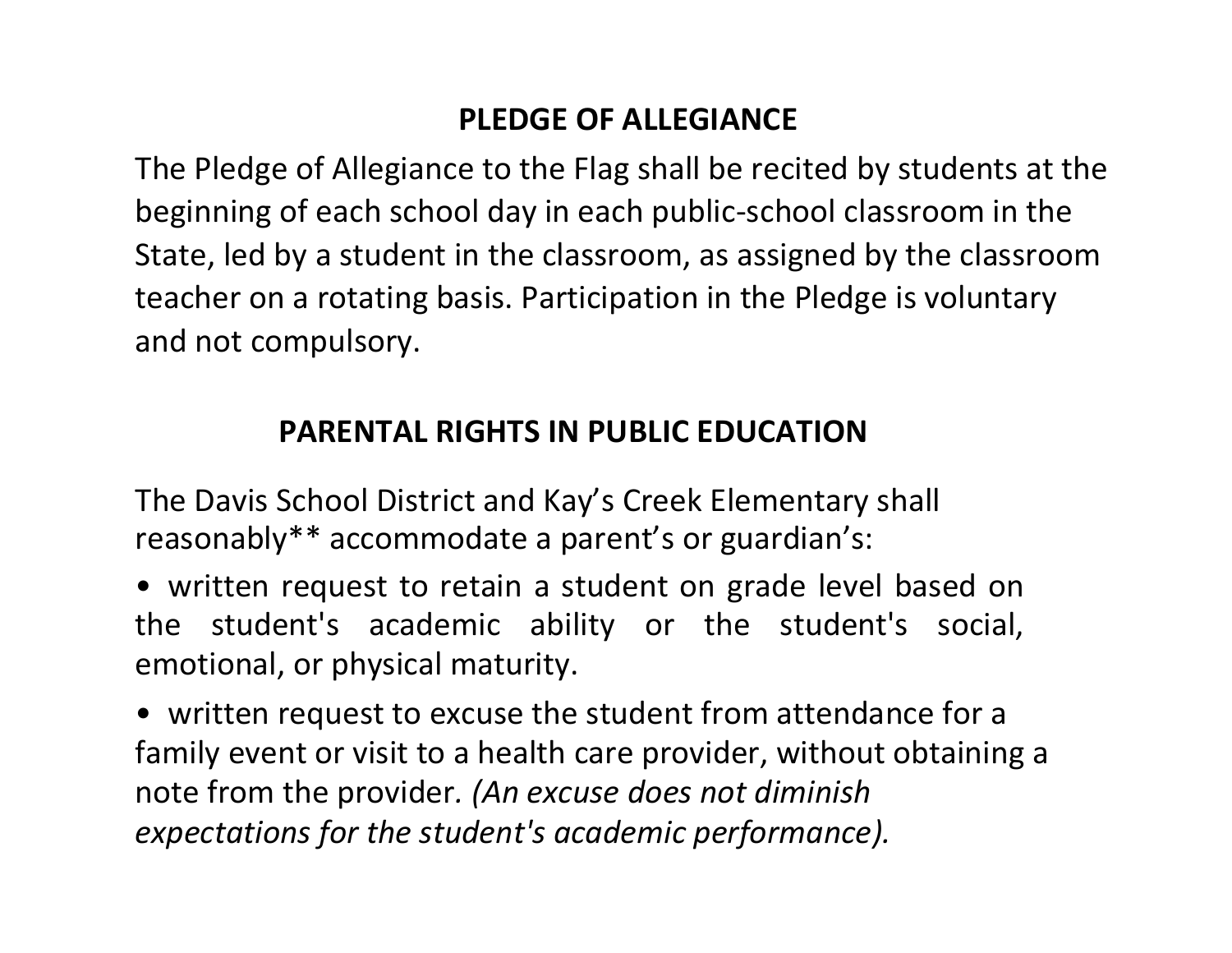• written request to place a student in a specialized class or an advanced course. *(In determining whether placement is reasonable, the District shall consider multiple academic data points).*

• request to excuse the student from taking a test that is administered statewide or the National Assessment of Educational Progress.

- initial selection of a teacher or request for a change of teacher.
- request to visit and observe any class the student attends.
- request to meet with a teacher at a mutually agreeable time if unable to attend a regularly scheduled parent teacher conference.

*Each accommodation shall be considered on an individual basis and no student shall be considered to a greater or lesser degree than any other student.*

\*\*Reasonably accommodate, for purposes of this section, means the District or school shall make its best effort to enable a parent or guardian to exercise a parental right specified here without substantial impact to staff and resources, including employee working conditions, safety and supervision on school premises and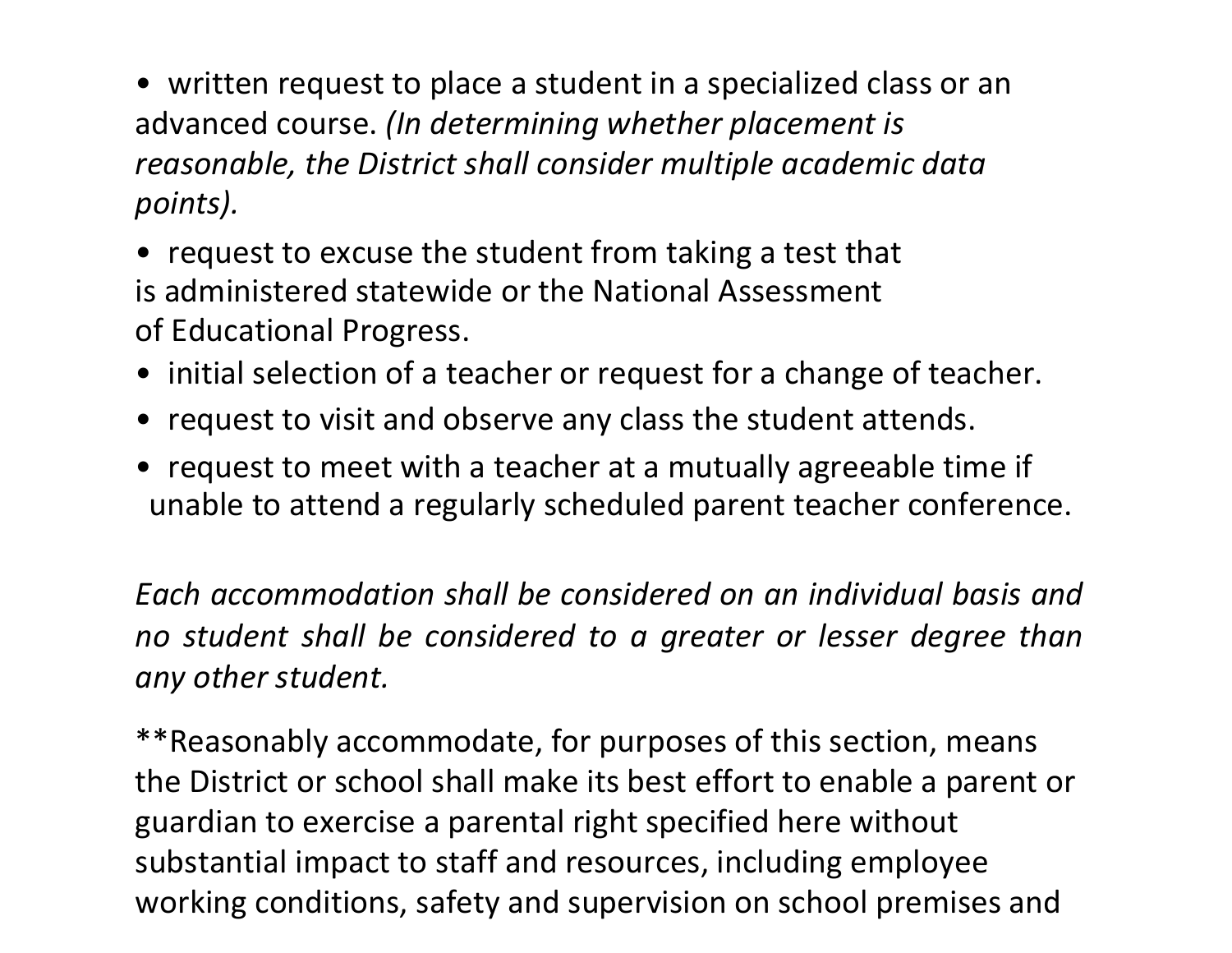for school activities, and the efficient allocation of expenditures; while balancing: the parental rights of parents or guardians; the educational needs of other students; the academic and behavioral impact to a classroom; a teacher's workload; and the assurance of the safe and efficient operation of a school.

The parental rights specified here do not include all the rights or accommodations available to parents.

#### **RELIGIOUS EXPRESSION IN PUBLIC SCHOOLS**

In compliance with existing federal and State law regarding religion and religious expression in public schools, the District or school may neither advance nor inhibit religion. It is the District's policy to: 1) allow students and employees to engage in expression of personal religious views or beliefs within the parameters of current law, and 2) maintain the schools' official neutrality regarding sectarian religious issues according to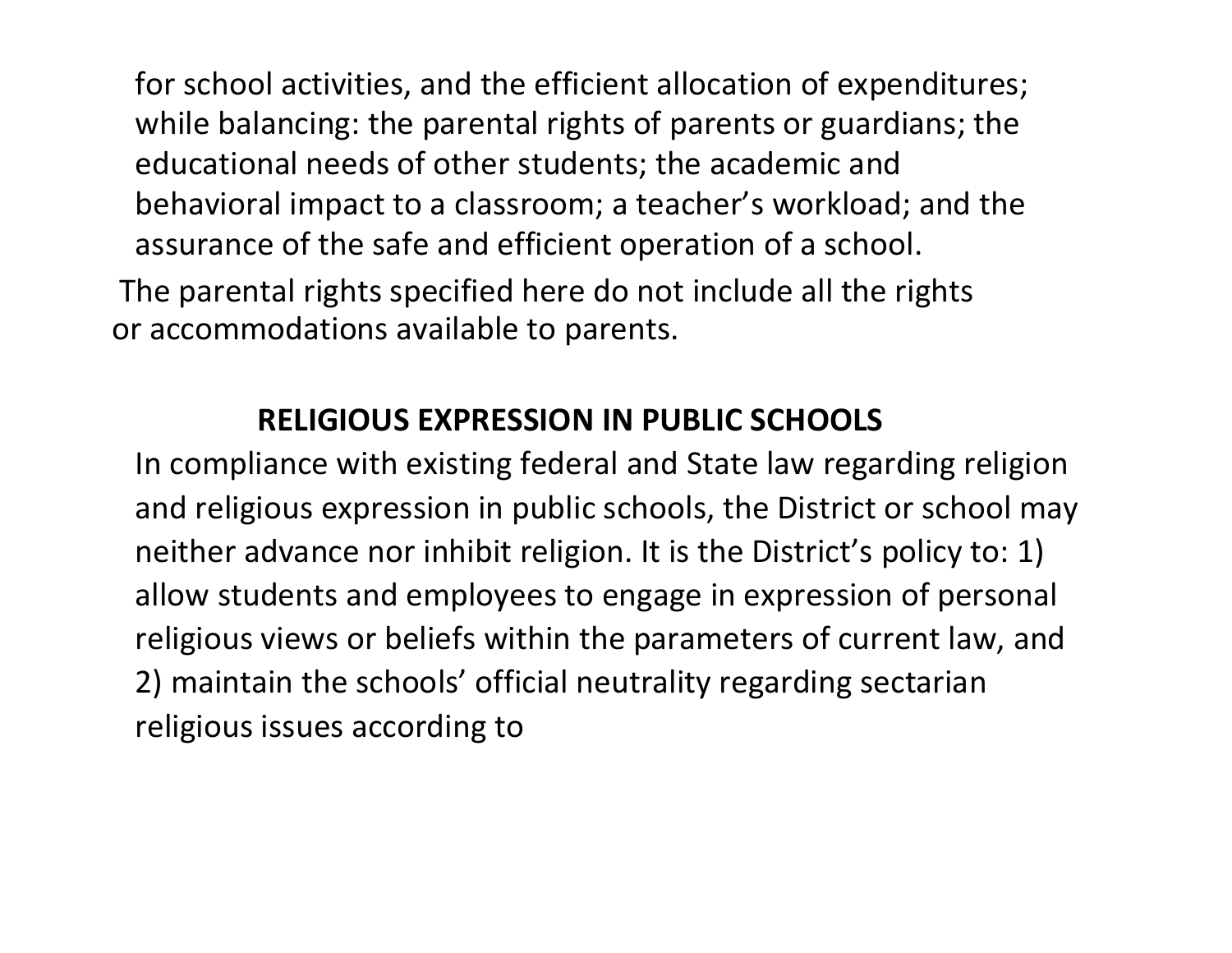the constitutional principle of separation between church and state.

# **SCHOOL WIDE PROCEDURES**

Kay's Creek Elementary School has several common procedures. Please take the time to review the procedures with your student monthly. The procedures are as listed:

#### ARRIVAL AND DISMISSAL PROCEDURES

- 1.Keep your hands, feet, other objects to yourself
- 2.Be on time
- 3.Walk your bike, scooter, skateboard, etc. on school grounds
- 4.Line up in assigned area
- 5.Voice level whisper
- 6.Walk in halls

#### HALLWAY PROCEDURES

- 1.Keep your hands, feet, other objects to yourself
- 2.Whisper
- 3.Walk facing forward on the righthand side of the hall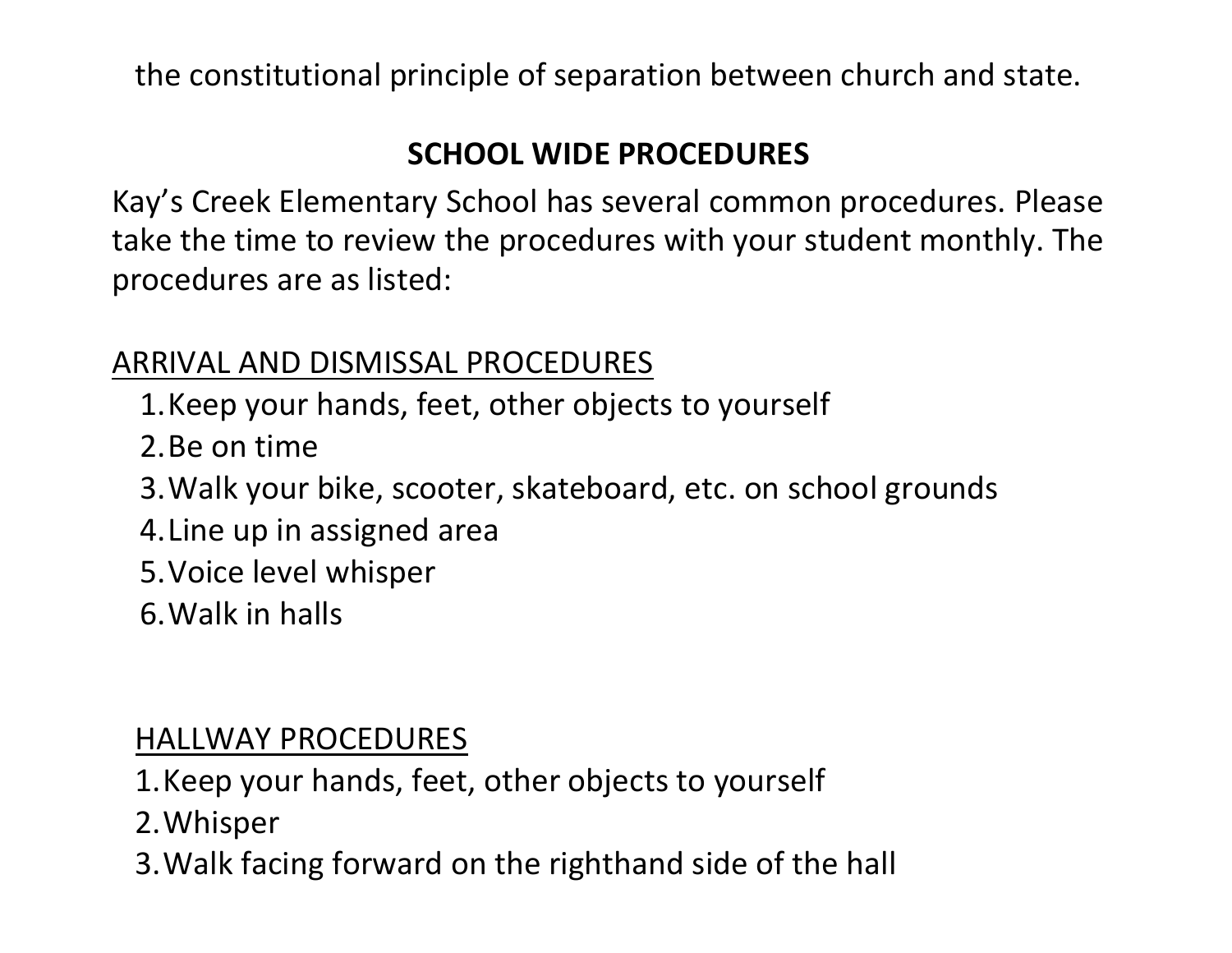4.Keep line straight

5.Carry equipment properly

### PLAYGROUND PROCEDURES

1.Keep your hands, feet, other objects to yourself

2.Use equipment properly

3.Return equipment to its proper place

4.Take turns and share

# LUNCHROOM PROCEDURES

- 1. Keep your hands, feet, other objects to yourself
- 2. Line up in alphabetical order
- 3. Use restaurant voice
- 4. Eat only your food
- 5. All food and drink remain in the lunchroom
- 6. Raise hand and wait to be excused
- 7. Place all garbage in trash can after being excused to go out to recess

# LIBRARY PROCEDURES

1.Keep your hands, feet, other objects to yourself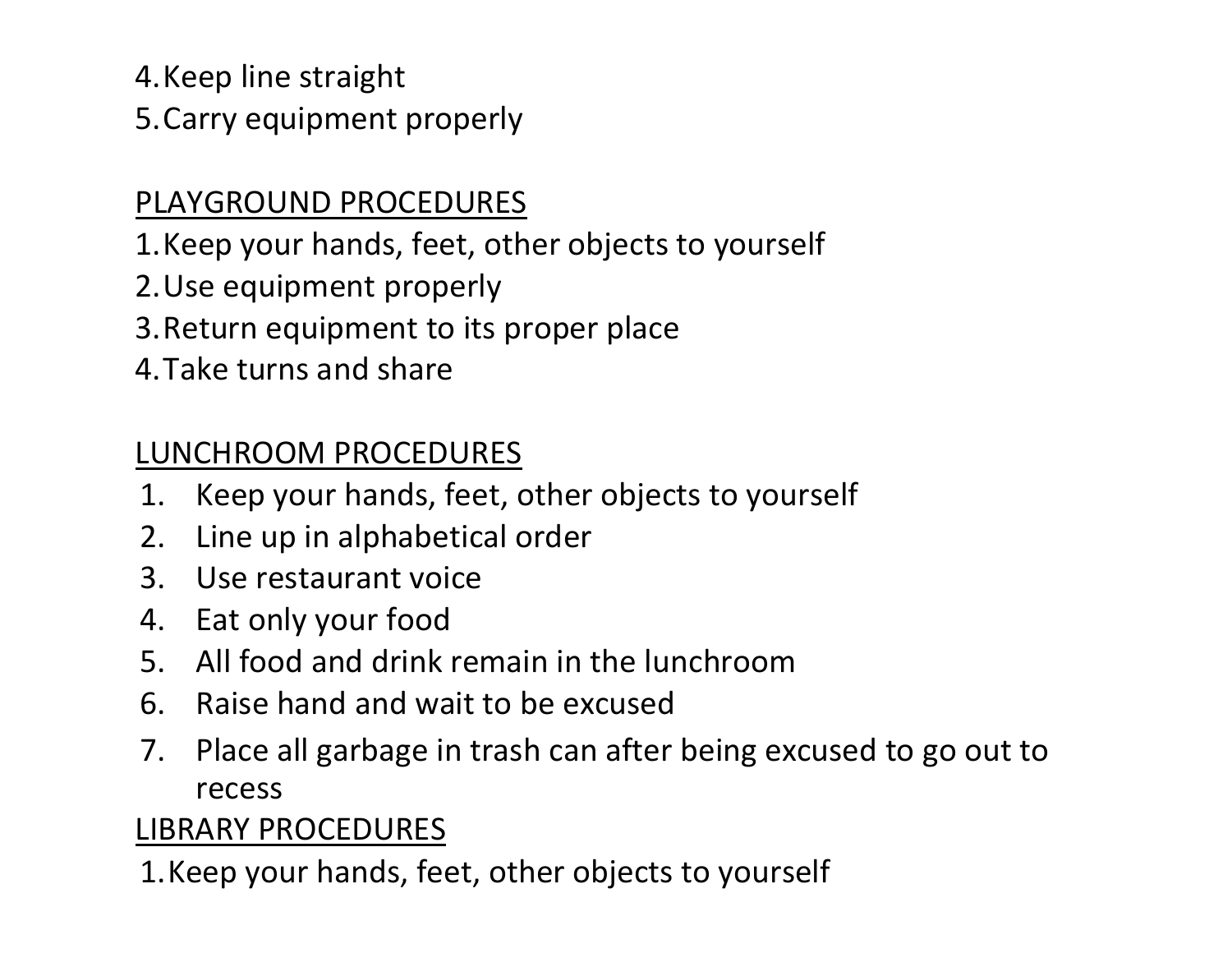2.Walk

- 3.Whisper
- 4.Return books
- 5.Choose a book
- 6.Use resources appropriately
- 7.Check out book

# RESTROOM PROCEDURES

1.Keep your hands, feet, other objects to yourself

- 2.Use
- 3.Flush
- 4.Wash
- 5.Return
- 6.Report problems to an adult

# RECESS PROCEDURES

Recess is an opportunity for students to engage in outside activities with their peers. While on the playground students are to obey the following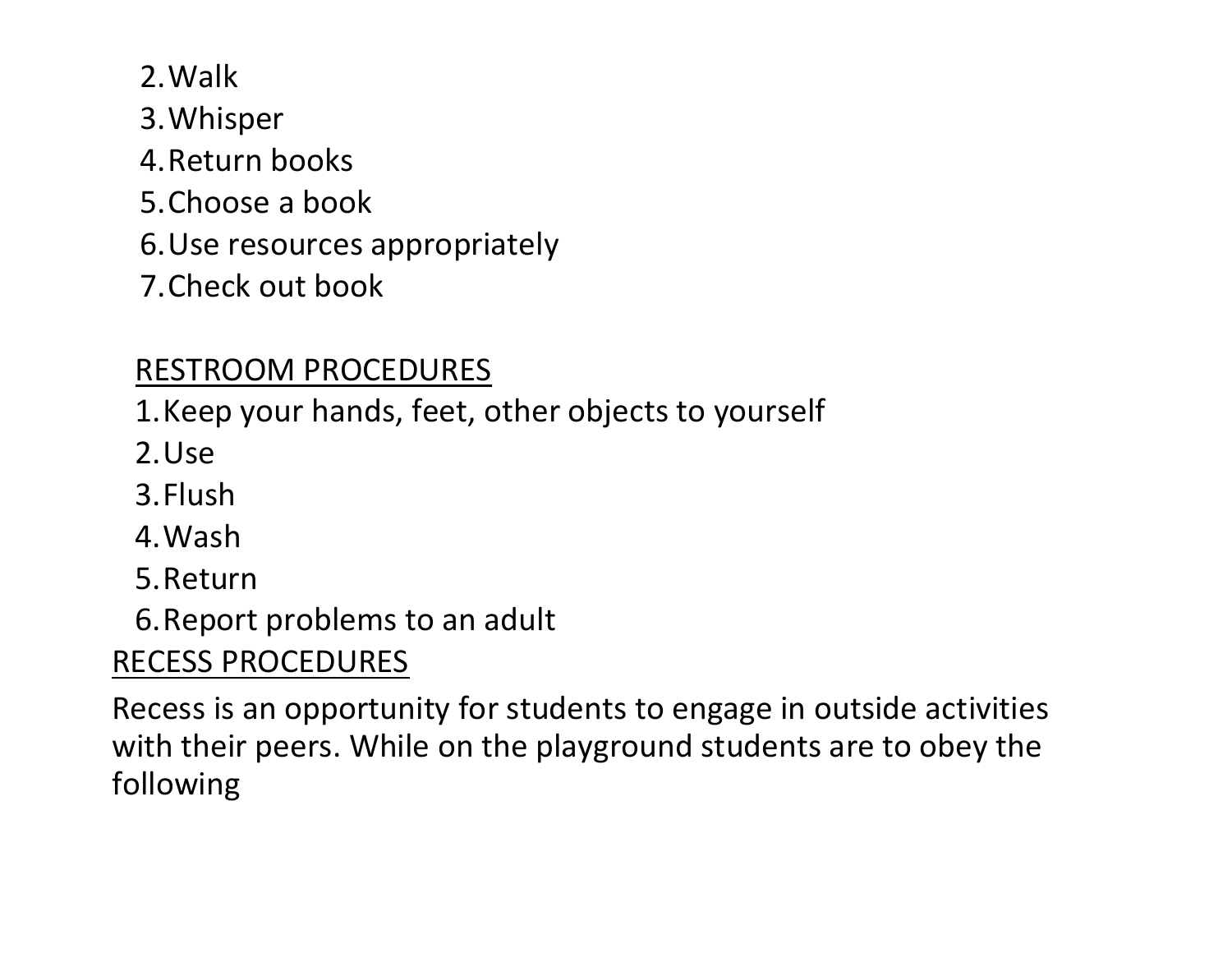rules:

- 1.Keep your hands, feet and other objects to yourself.
- 2.Children need to stay in designated area.
- 3.Students will be respectful of neighbor's property.
- 4.Students may play touch football or tag games without holding or capturing.
- 5.Food and candy will stay in the cafeteria or classroom.
- 6.Children may enter the building, one child at a time.
- 7.Only playground equipment provided by the school will be allowed on the playground and should be used appropriately.
- 8.All snow will remain on the ground.
- 9.Sliding will be allowed only on sleds provided by recess supervisor.
- 10. Use appropriate language: put-ups, not put-downs.
- 11. Use benches and tables appropriately.
- 12. No sitting or hanging on tetherballs.
- 13. Wall ball will be played with soft playground balls. Balls will be thrown, not kicked at the wall.
- 14. Touch football and soccer ball games must be kept on the field.
- 15. Big toy rules: Walking games only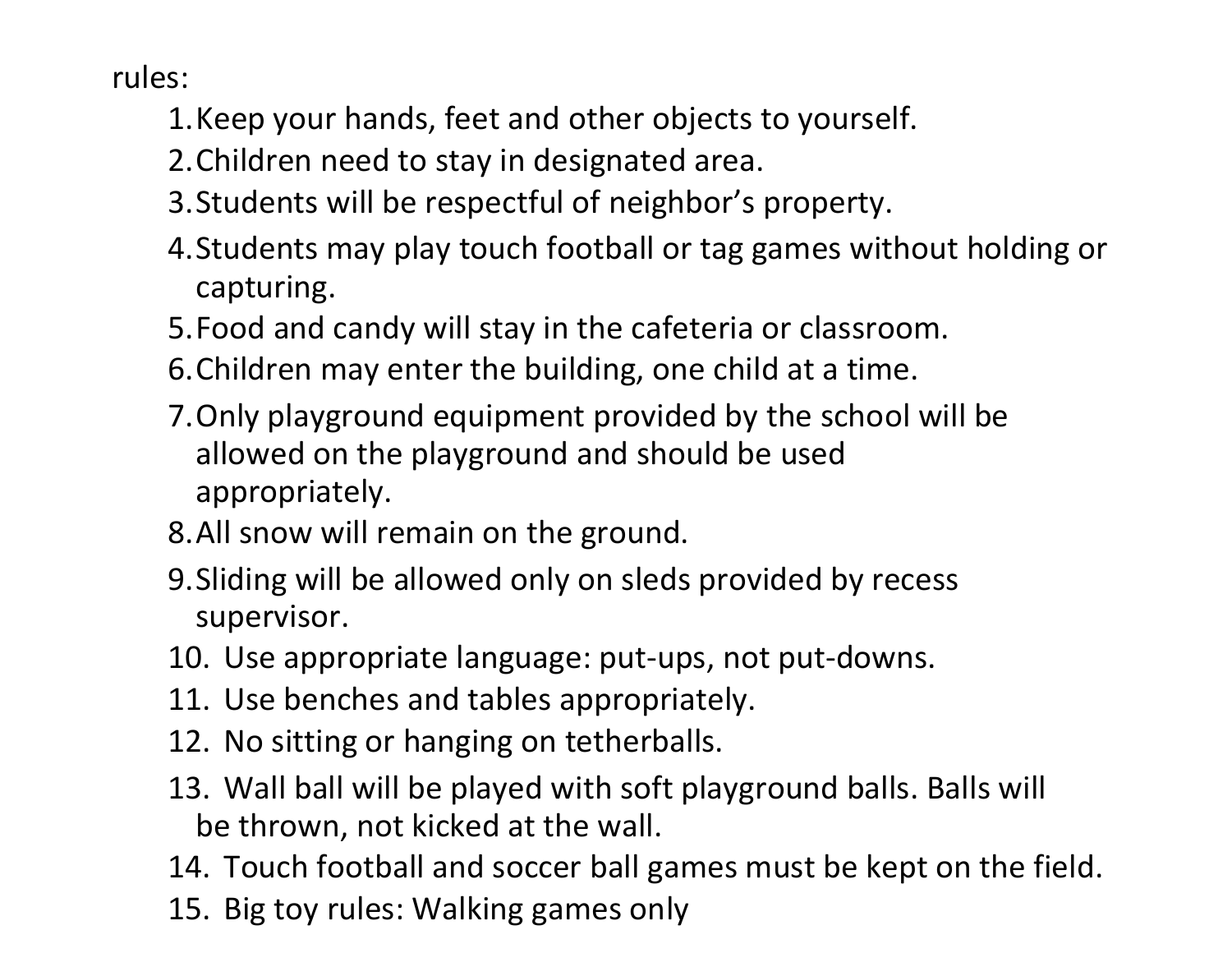- Head stays higher than toes.
- Use slides sitting down, face forward, and feet first
- No climbing on roofs or outside railings. No jumping off big toy.
- No tag on big toy.
- 16. Games that aren't allowed:
- Play fighting, wrestling, or pretend weapons of any kind.
- Dodge ball
- Red Rover
- Other games as identified by playground supervisors

#### **SAFE & ORDERLY SCHOOLS**

It is the policy of the Davis School district and Kay's Creek Elementary to promote a safe and orderly school environment for all students and employees. Criminal acts or disruptive behavior of any kind will not be tolerated and any individual who engages in such activity will be subject to school disciplinary action as determined by school administrators, District disciplinary action as determined by the Department of Student Services Case Management Team, police referral, and/or prosecution. In determining appropriate discipline, school officials will consider the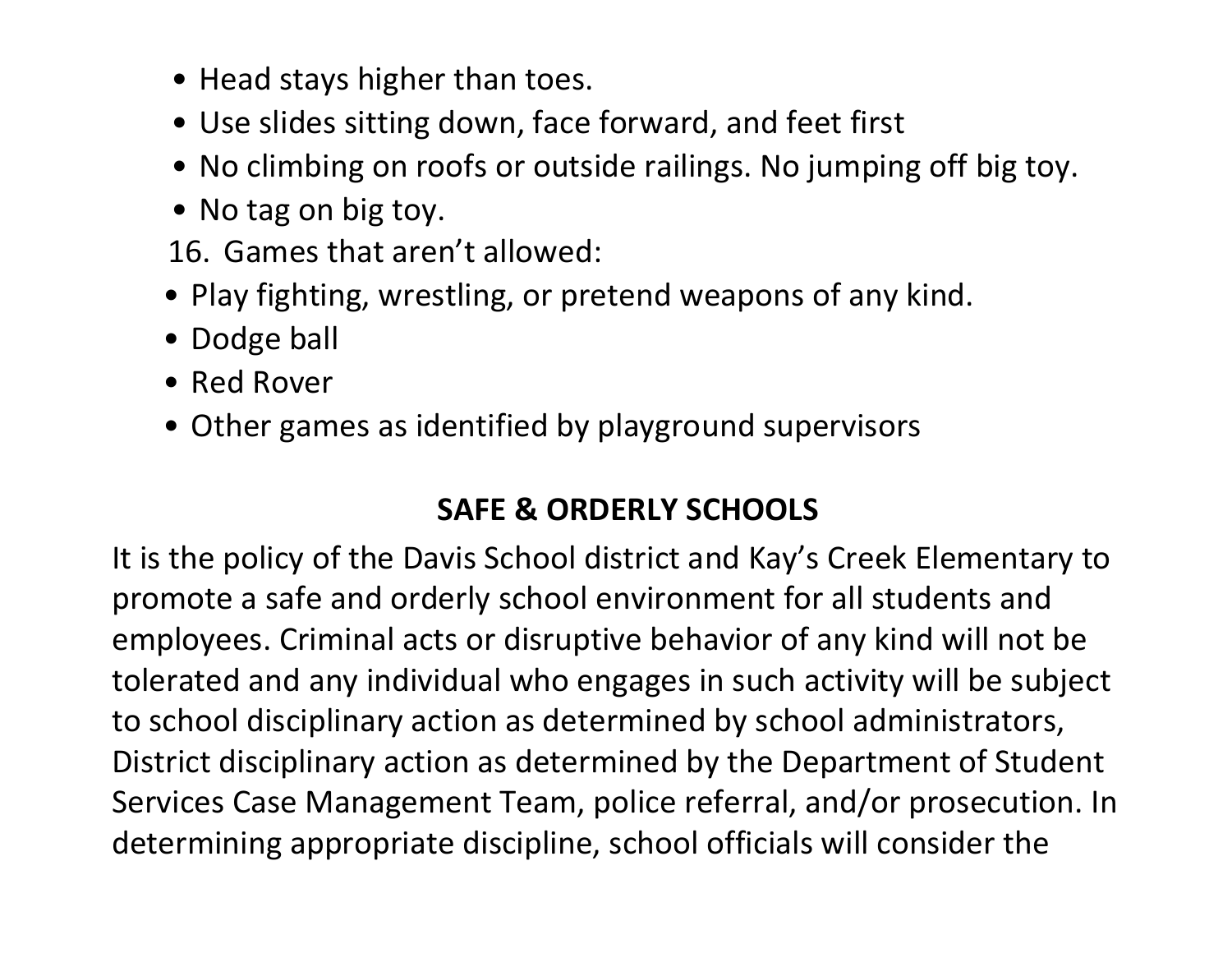totality of the circumstances, including the severity of the offense, as well as the individual's age, disability status, intent, academic status, and prior disciplinary record.

### Weapons and Explosives-Automatic One Year Expulsion

Any student who in a school building, in a school vehicle, on District property, or in conjunction with any school activity, possesses, controls, uses or threatens use of a real weapon, explosive, noxious or flammable material, or actually uses or threatens to use a look-alike or pretend weapon with the intent to intimidate another person or to disrupt normal school activities, shall be expelled from all District schools, programs, and activities for a period of not less than one calendar year; unless the Case Management Team determines on a case-by-case basis, that a lesser penalty would be more appropriate. This also includes guns, starter pistols, cap guns, knives, martial arts accessories, bombs, bullets and ammunition, fireworks, gasoline or other flammable liquids, matches, and lighters.

#### Drugs/Controlled Substances

Any student who possesses, controls, uses, distributes, sells, or arranges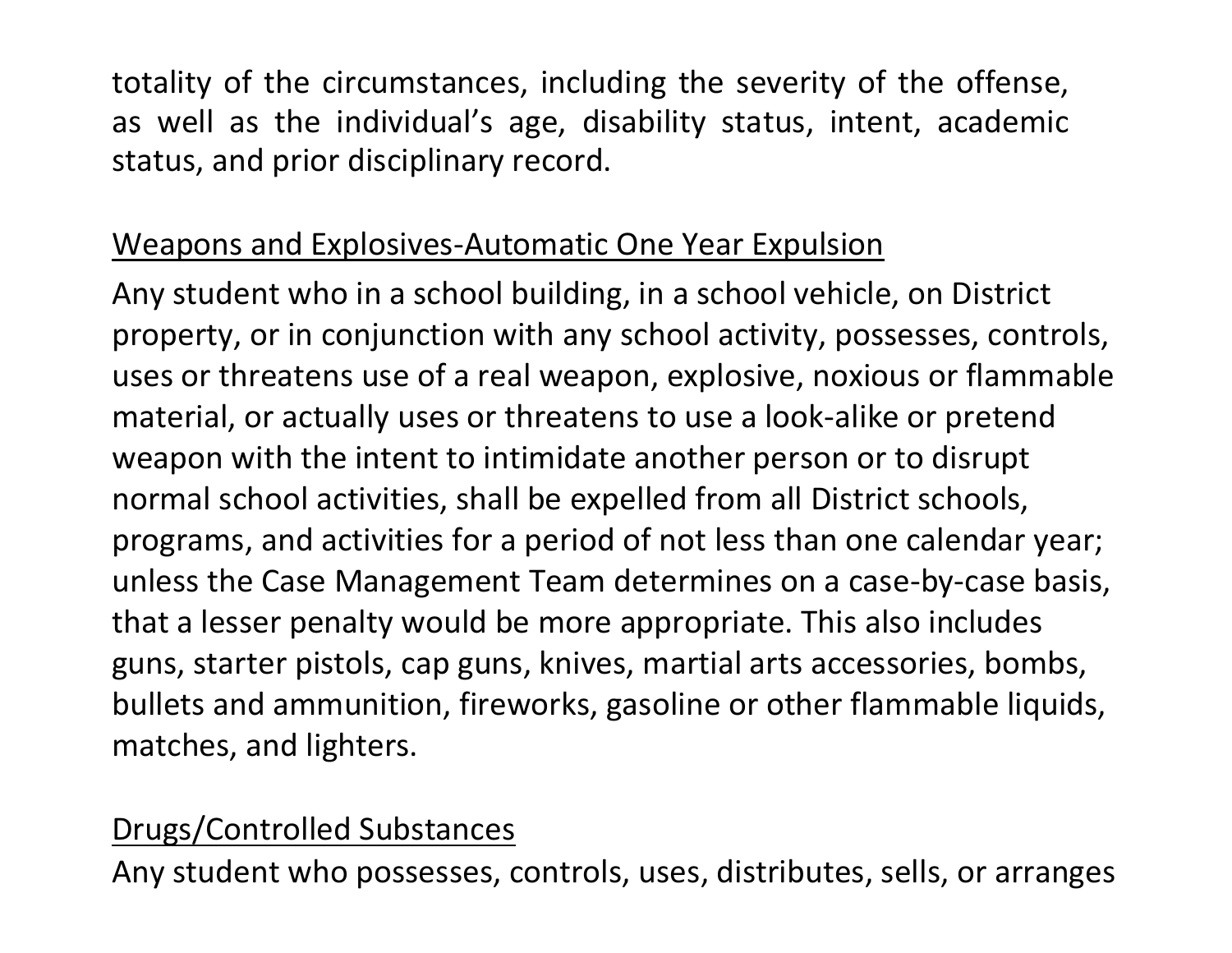the sale of an illegal drug or controlled substance (which includes alcohol, tobacco in any form, and electronic cigarettes), an imitation controlled substance, or drug paraphernalia in a school building, in a school vehicle, on District property, or in conjunction with any school activity, may be suspended, transferred to an alternative placement, tested for drugs, expelled, referred for police investigations, and/or prosecuted.

### **SERIOUS VIOLATIONS**

Students may be suspended, transferred to an alternative placement, expelled, referred for police investigation, and/or prosecuted for committing any of the following school-related serious violations: 1) threatening or causing harm to the school, school property, or persons associated with the school, or property associated with that person, regardless of where the conduct occurs; 2) committing any criminal act, including but not limited to: assault, harassment, hazing, rape, trespass, arson, theft, vandalism, possession or use of pornographic materials on school property; 3) engaging in any gang activity, including but not limited to: flashing gang signs, displaying or spraying gang graffiti, wearing or displaying gang related clothing or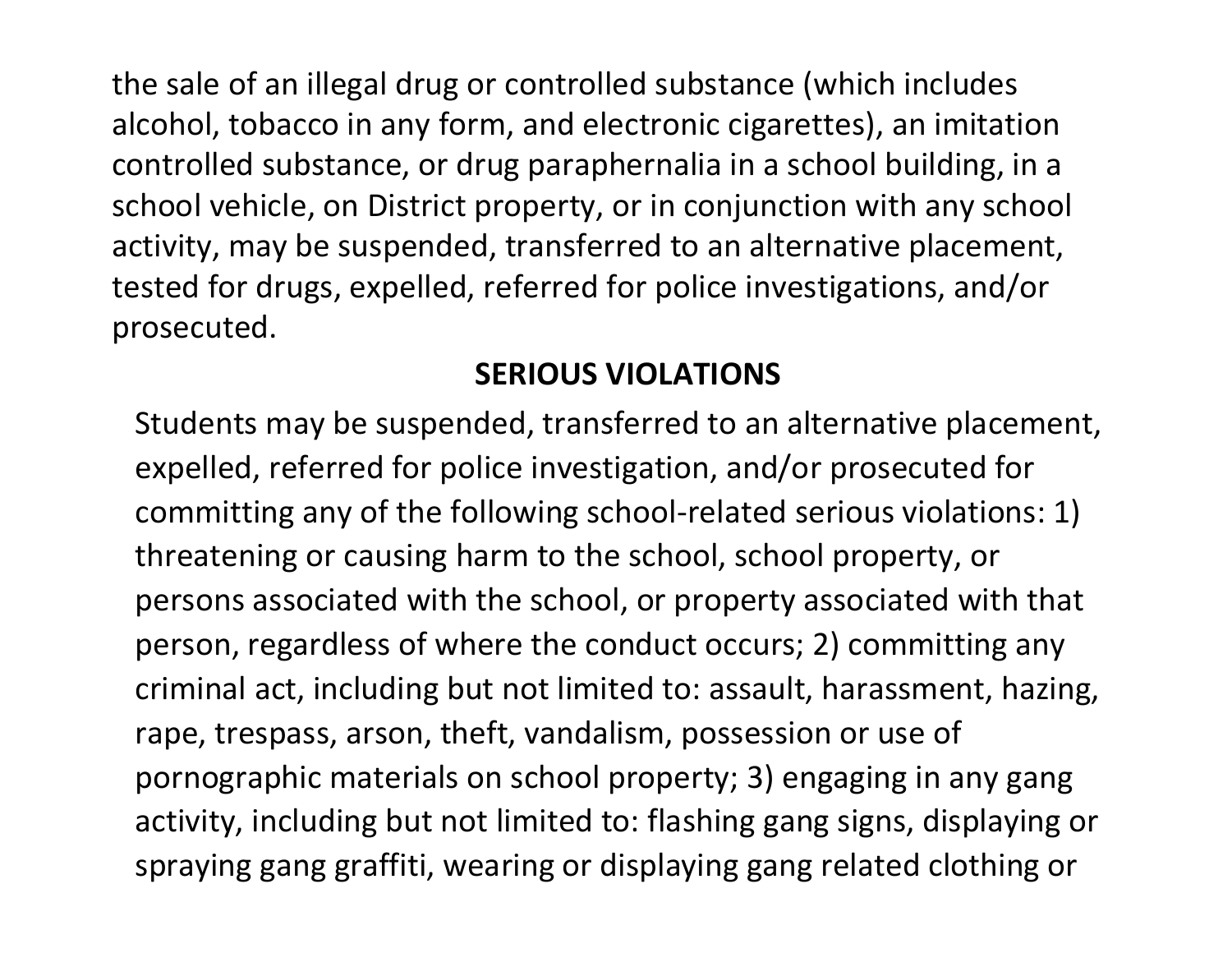apparel, or soliciting others for membership in a gang.

#### **DISRUPTION OF SCHOOL OPERATIONS**

Students may be suspended, transferred to an alternative placement, expelled, referred for police investigation, and/or prosecuted for any conduct that creates an unreasonable and substantial disruption or risk of disruption of a class, activity, program, or other function of the school, including but not limited to: frequent, flagrant, or willful disobedience; defiance of school authority; criminal activity; fighting; noncompliance with school dress code; possession of contraband (i.e., drug paraphernalia, pornography, mace, pepper spray, laser pen, chains, needles, razor blades, bats and clubs); or the use of foul, profane, vulgar, harassing or abusive language.

### **DUE PROCESS**

When a student is suspected of violating Kay's Creek Elementary or District policy the school administrator must meet with and inform him/her of the allegations and provide the student the opportunity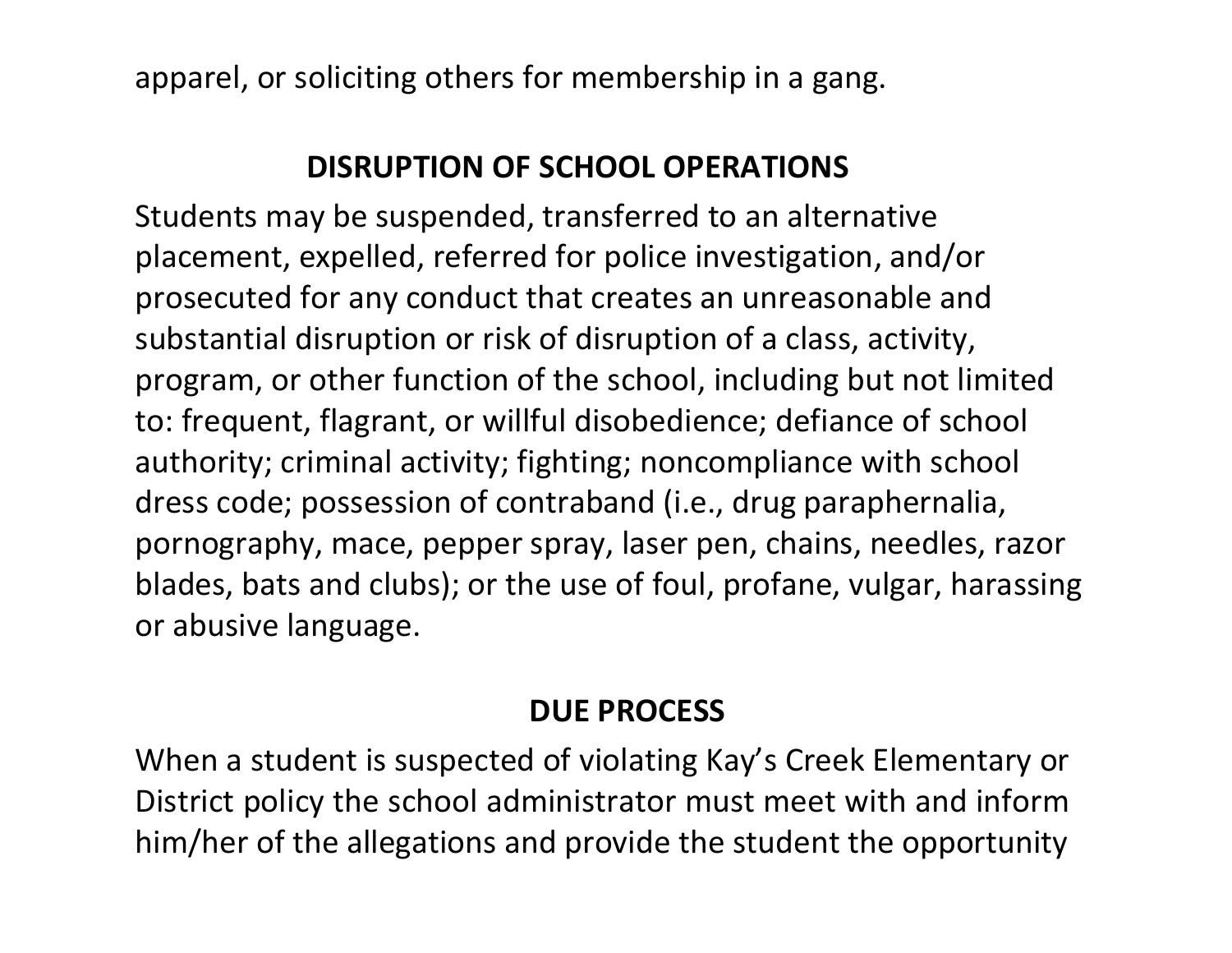to give his/her version of the incident. If the school administrator determines sufficient evidence exists to impose discipline the school administrator shall notify the parent or guardian that: 1) the student has been suspended; 2) the grounds for the suspension; 3) the period of time for which the student is suspended; and 4) the time and place for the parent or guardian to meet a designated school official to review the suspension.

### **AUTHORITY TO SUSPEND OR EXPEL**

The school administrator has the authority to suspend a student for up to ten school days per incident. If the school administrator desires or contemplates suspending for longer than ten school days or expelling a student, the school administrator shall make a referral to the District's Case Management Team. Bullying/Cyber-Bullying/Harassment/Hazing

Students may be suspended, transferred to an alternative placement, expelled, referred for police investigation, and/or prosecuted for engaging in any physical or verbal aggression,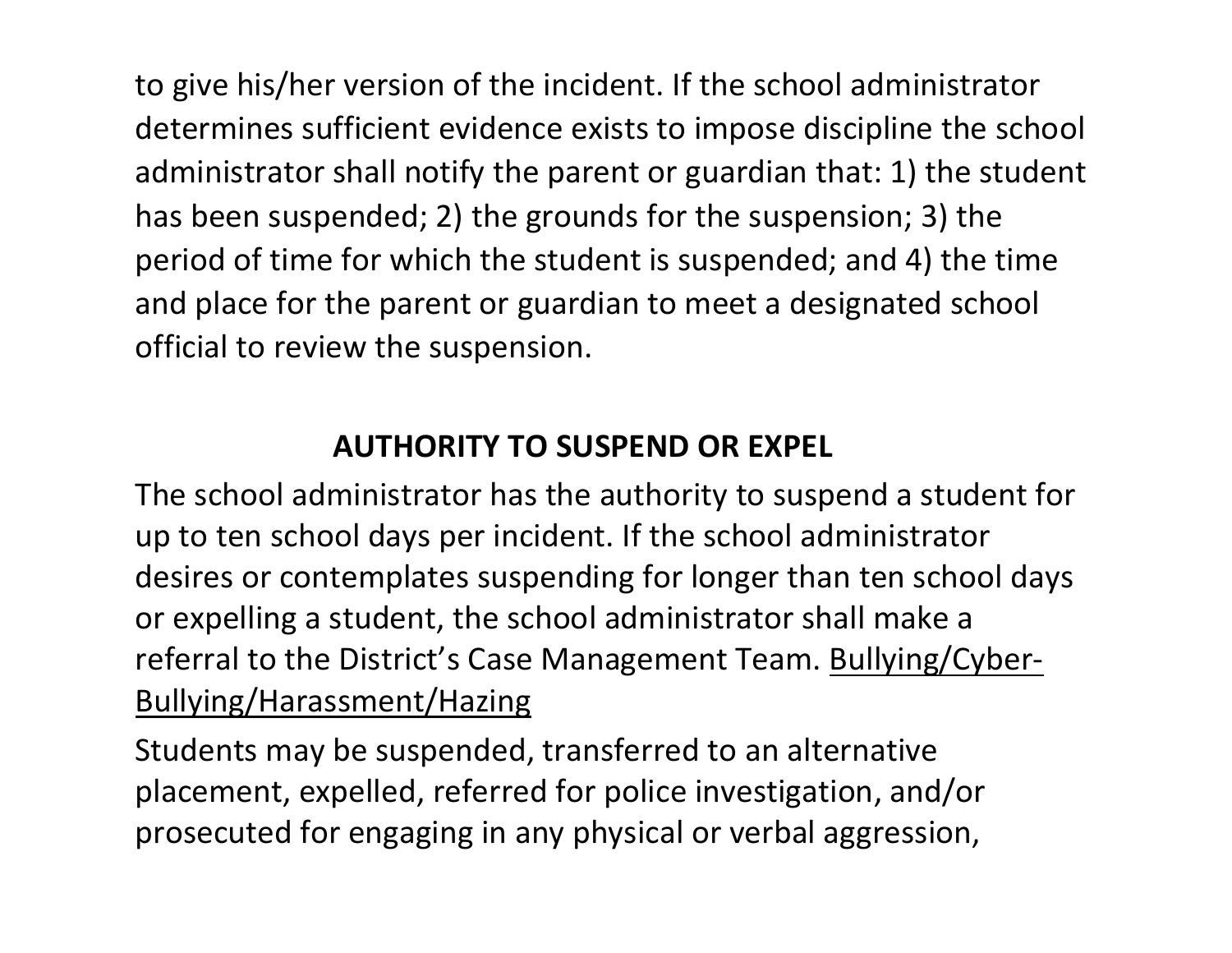intimidation, or discrimination of any school employee or student at school or a school-related activity regardless of location or circumstance, including but not limited to bullying, cyber-bullying, hazing, or sexual, racial, ethnic, religious, or disability-related harassment. Kay's Creek Elementary policy may be found on our website, or a copy may be obtained in the school office.

#### **SEARCH AND SEIZURE**

School officials have the authority to search a student's person, personal property, or vehicle while located on school property or at a school sponsored activity, when they have reason to believe that the search will turn up evidence that the student has violated or is violating a particular law or school rule.

Students have the right or expectation of privacy in school lockers, desks, or other storage area provided for student use. School lockers, desks or other storage areas provided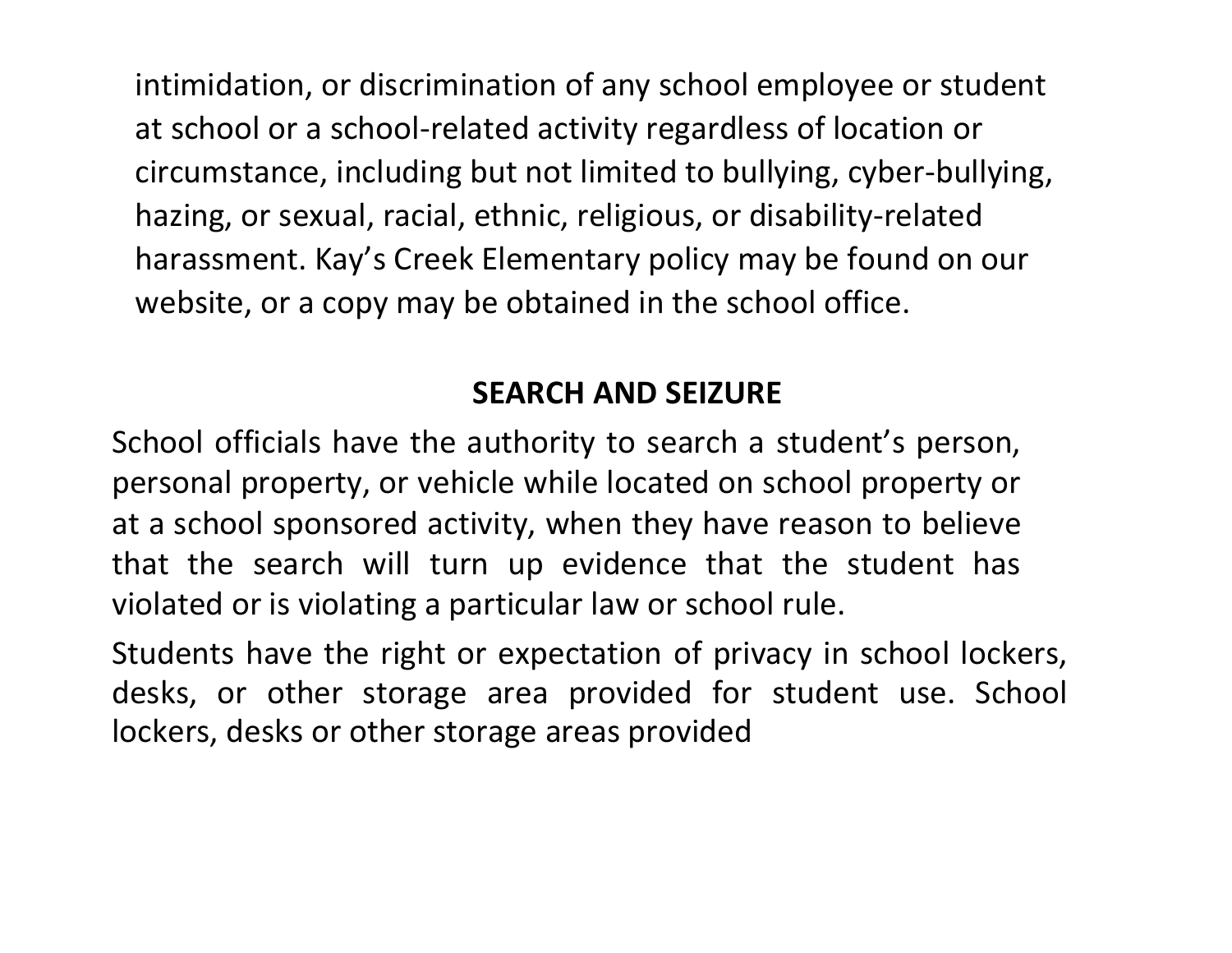for student use. School lockers, desks or other storage areas are the sole property of the Davis School district and Kay's Creek Elementary. Periodic general inspections of school lockers, including the use of drug detecting canines, may be conducted by school authorities for any reason at any time, without notice, without student consent, and without a search warrant.

#### **EXTRACURRICULAR ACTIVITIES** Participation in

interscholastic athletics, cheerleading, student government, student clubs, graduation ceremonies, and other extracurricular activities is not a constitutionally protected civil right. Therefore, students who are suspended, transferred to an alternative placement, or expelled, may lose the privilege of participation in all extracurricular activities during the period of discipline and will not be afforded due process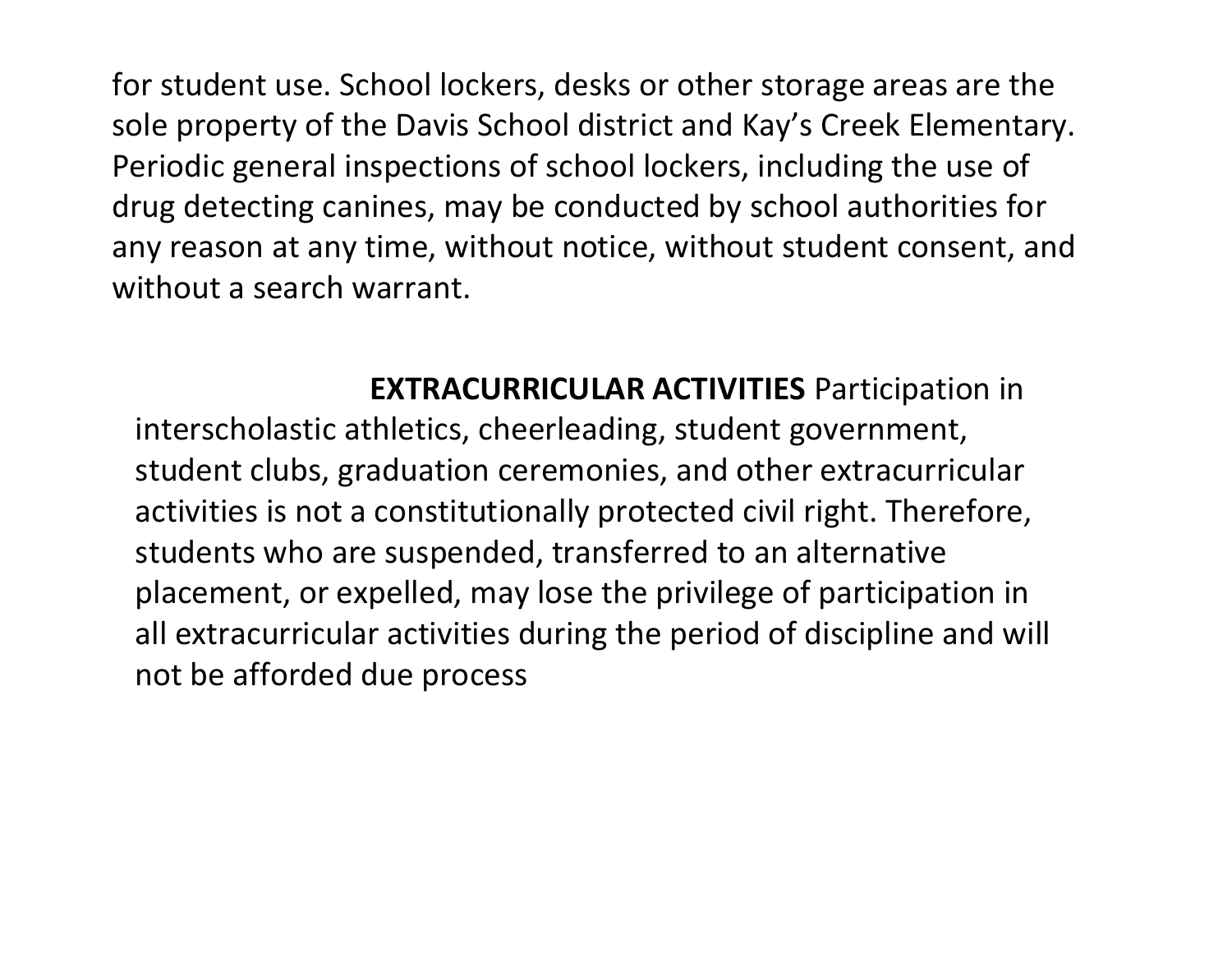procedures to challenge the denial of participation.

#### **COMPULSORY EDUCATION REQUIREMENT**

A parent or legal guardian having custody over a school-age minor is required under State law to enroll and send a school-age minor to a public or established private school during the school year in the district in which the minor resides. The process of education requires continuity of instruction, class participation and study. Frequent absences from classes disrupt the instructional process. Parents/guardians are encouraged to work with the school in promoting regular attendance of all students.

#### **SPECIAL HELP**

The school provides services in speech and hearing, social and psychological intervention, and academic remediation through a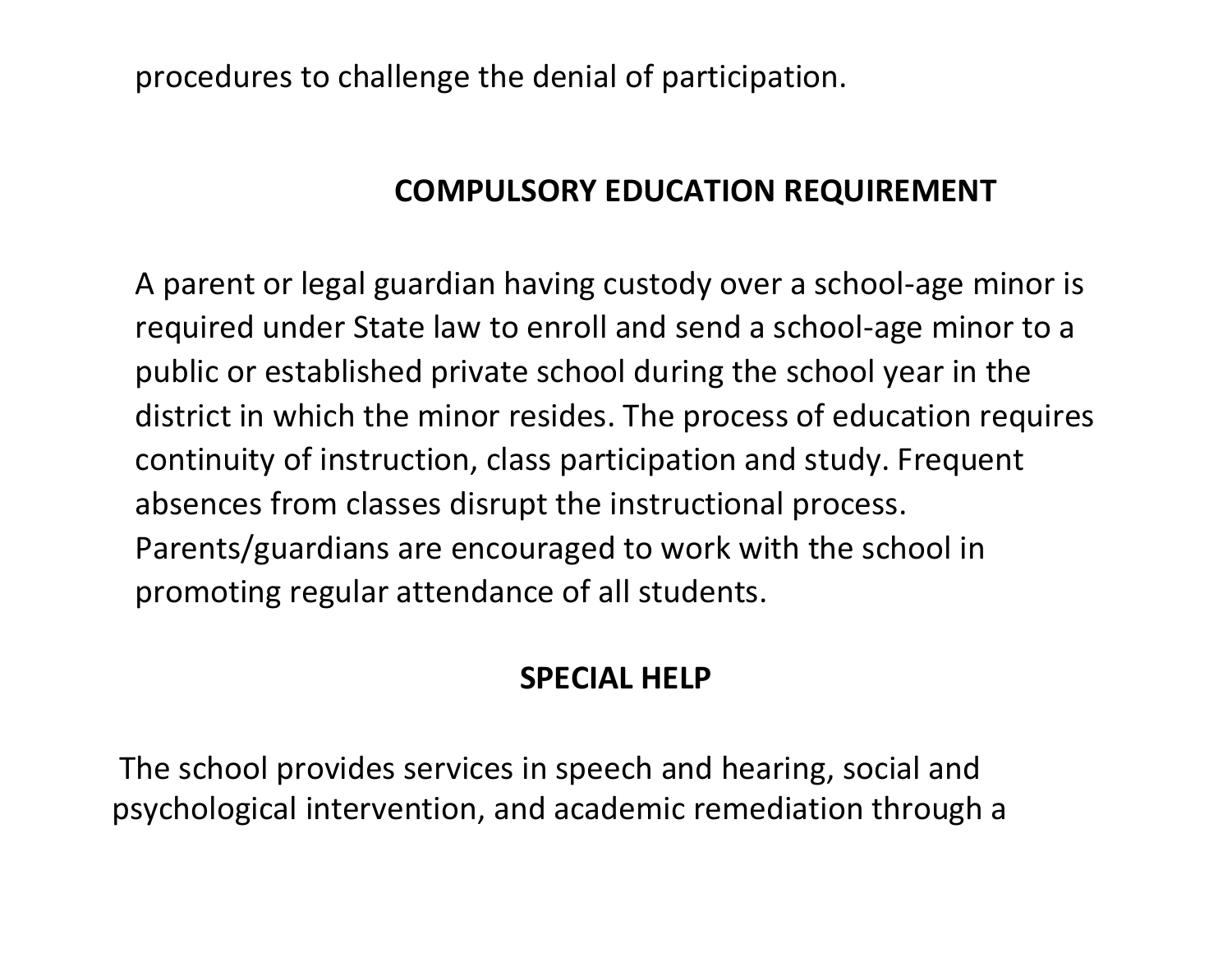Resource Program. A "special services team" meets weekly at Kay's Creek Elementary to address student needs. If you have questions regarding these services, please call the school or contact your student's teacher.

### **TELEPHONE USE**

The telephone is for emergency use only. **After school play arrangements should be made at home and NOT at school**. To decrease interruptions to your child's education, incoming messages will be communicated to your child by the office staff at Kay's Creek Elementary. Please refrain from calling your student out of class to receive phone calls as this disrupts the educational school day. If your child needs to call home after school, they will use the telephone in the classroom.